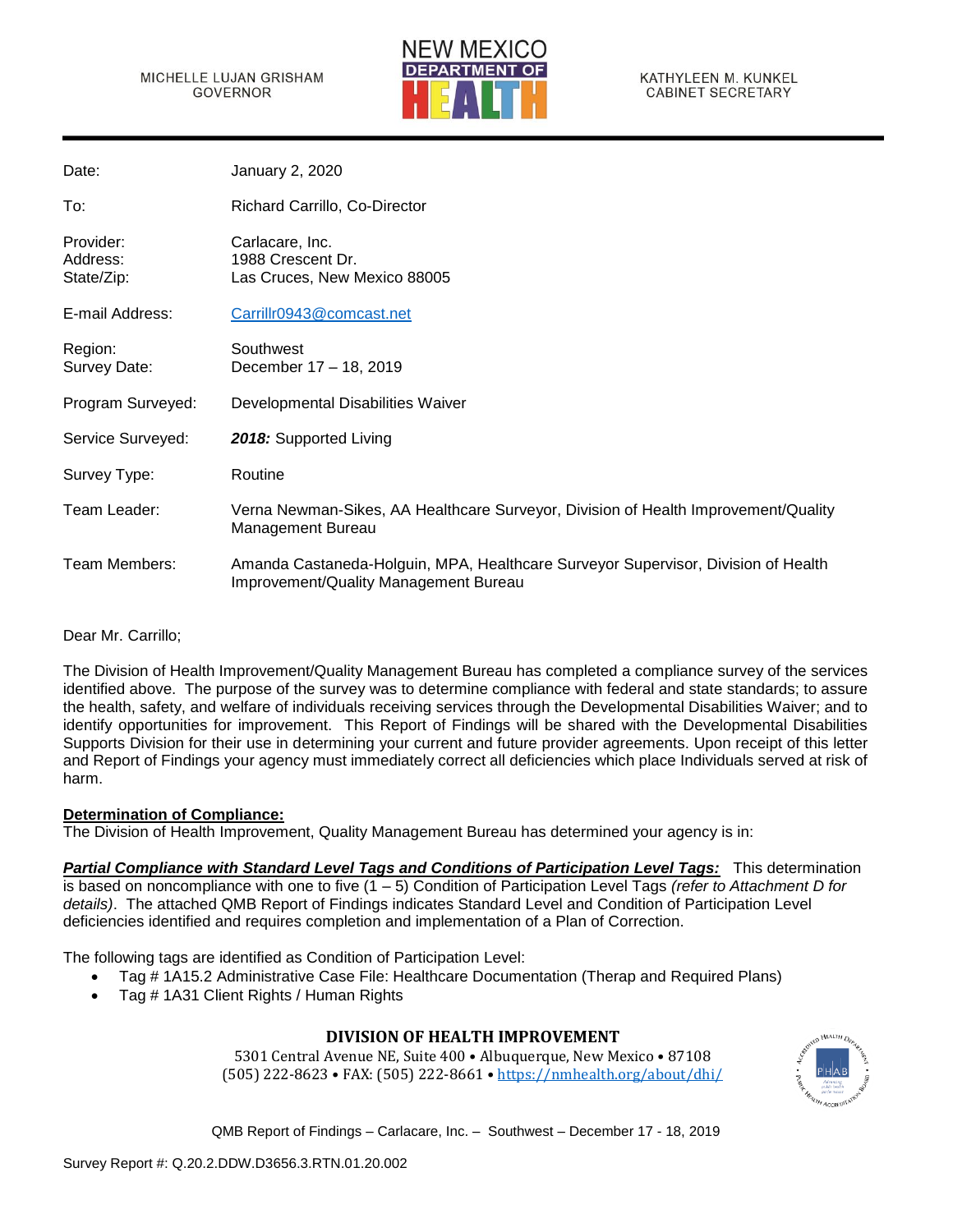The following tags are identified as Standard Level:

- Tag # 1A38 Living Care Arrangements / Community Inclusion Reporting Requirements
- Tag # 1A43.1 General Events Reporting: Individual Reporting
- Tag # LS25 Residential Health & Safety (Supported Living)

### **Plan of Correction:**

The attached Report of Findings identifies the deficiencies found during your agency's on-site compliance review. You are required to complete and implement a Plan of Correction. Your agency has a total of 45 business days (10 business days to submit your POC for approval and 35 days to implement your *approved* Plan of Correction) from the receipt of this letter.

You were provided information during the exit meeting portion of your on-site survey. Please refer to this information (Attachment A) for specific instruction on completing your Plan of Correction. At a minimum your Plan of Correction should address the following for each Tag cited:

### **Corrective Action for Current Citation**:

• How is the deficiency going to be corrected? (i.e. obtained documents, retrain staff, individuals and/or staff no longer in service, void/adjusts completed, etc.) This can be specific to each deficiency cited or if possible an overall correction, i.e. all documents will be requested and filed as appropriate.

### **On-going Quality Assurance/Quality Improvement Processes:**

- What is going to be done on an ongoing basis? (i.e. file reviews, etc.)
- How many individuals is this going to effect? (i.e. percentage of individuals reviewed, number of files reviewed, etc.)
- How often will this be completed? (i.e. weekly, monthly, quarterly, etc.)
- Who is responsible? (responsible position within your agency)
- What steps will be taken if issues are found? (i.e. retraining, requesting documents, filing RORA, etc.)
- How is this integrated in your agency's QIS, QI Committee reviews and annual report?

### **Submission of your Plan of Correction:**

Please submit your agency's Plan of Correction in the available space on the two right-hand columns of the Report of Findings. *(See attachment "A" for additional guidance in completing the Plan of Correction)*.

Within 10 business days of receipt of this letter your agency Plan of Correction must be submitted to the parties below:

### **1. Quality Management Bureau, Attention: Monica Valdez, Plan of Correction Coordinator 5301 Central Ave NE Suite 400, Albuquerque, New Mexico 87108**

### **2. Developmental Disabilities Supports Division Regional Office for region of service surveyed**

Upon notification from QMB that your *Plan of Correction has been approved*, you must implement all remedies and corrective actions to come into compliance. If your Plan of Correction is denied, you must resubmit a revised plan as soon as possible for approval, as your POC approval and all remedies must be completed within 45 business days of the receipt of this letter.

Failure to submit your POC within the allotted 10 business days or complete and implement your Plan of Correction within the total 45 business days allowed may result in the imposition of a \$200 per day Civil Monetary Penalty until it is received, completed and/or implemented.

### **Billing Deficiencies:**

If you have deficiencies noted in this report of findings under the *Service Domain: Medicaid Billing/Reimbursement*, you must complete a "Void/Adjust" claim or remit the identified overpayment via a check within 30 calendar days of the date of this letter to HSD/OIG/PIU, *though this is not the preferred method of payment*. If you choose to pay via check, please include a copy of this letter with the payment. Make the check payable to the New Mexico Human Services Department and mail to:

Attention: *Lisa Medina-Lujan*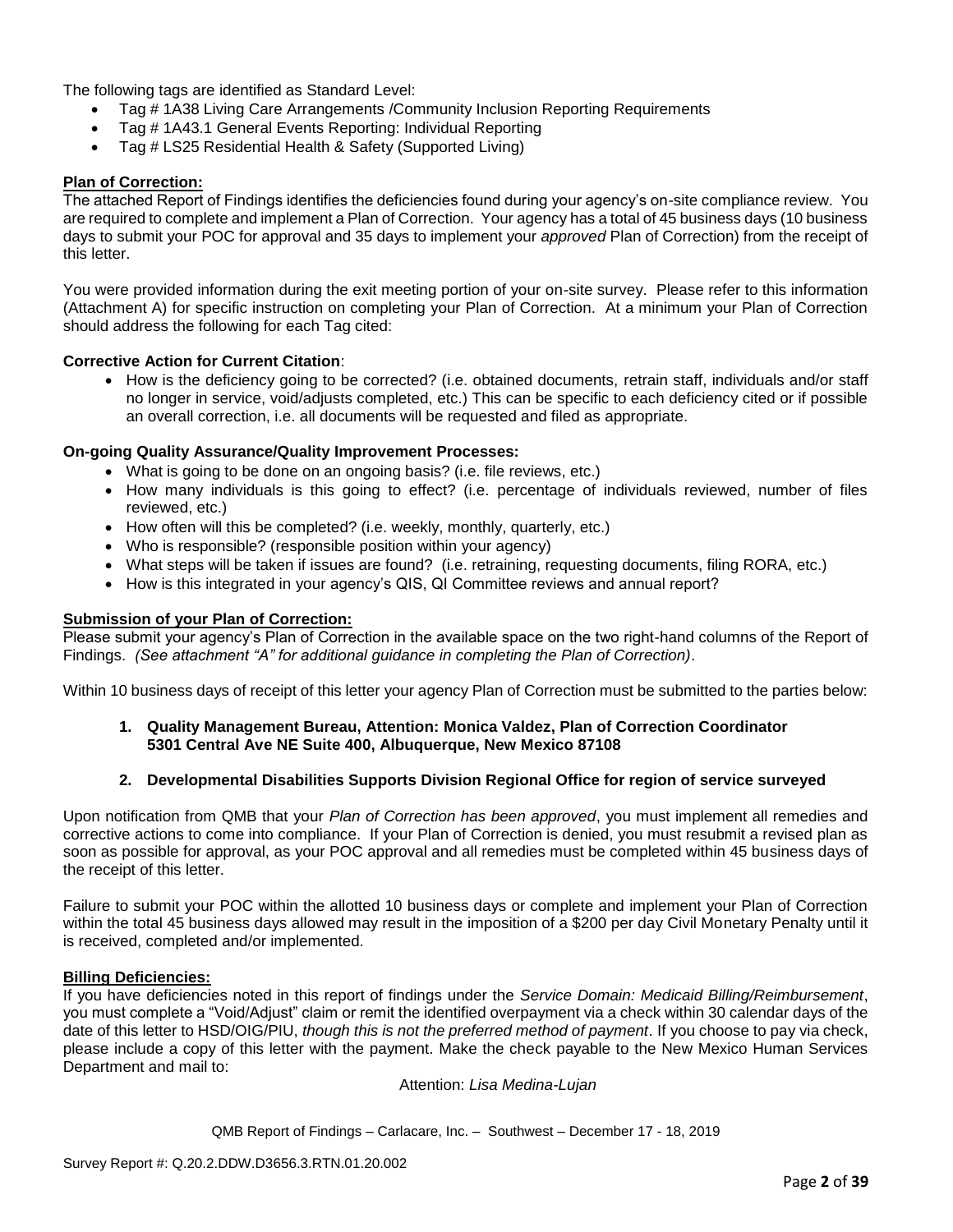#### HSD/OIG/Program Integrity Unit 1474 Rodeo Road Santa Fe, New Mexico 87505

If you have questions and would like to speak with someone at HSD/OIG/PIU, please contact:

*Lisa Medina-Lujan [\(Lisa.medina-lujan@state.nm.us\)](mailto:Lisa.medina-lujan@state.nm.us) OR Jennifer Goble [\(Jennifer.goble2@state.nm.us\)](mailto:Jennifer.goble2@state.nm.us)*

Please be advised that there is a one-week lag period for applying payments received by check to Void/Adjust claims. During this lag period, your other claim payments may be applied to the amount you owe even though you have sent a refund, reducing your payment amount. For this reason, we recommend that you allow the system to recover the overpayment instead of sending in a check.

### **Request for Informal Reconsideration of Findings (IRF):**

If you disagree with a finding of deficient practice, you have 10 business days upon receipt of this notice to request an IRF. Submit your request for an IRF in writing to:

#### ATTN: QMB Bureau Chief Request for Informal Reconsideration of Findings 5301 Central Ave NE Suite #400 Albuquerque, NM 87108 Attention: IRF request/QMB

See Attachment "C" for additional guidance in completing the request for Informal Reconsideration of Findings. The request for an IRF will not delay the implementation of your Plan of Correction which must be completed within 45 total business days (10 business days to submit your POC for approval and 35 days to implement your *approved* Plan of Correction). Providers may not appeal the nature or interpretation of the standard or regulation, the team composition or sampling methodology. If the IRF approves the modification or removal of a finding, you will be advised of any changes.

Please call the Plan of Correction Coordinator, Monica Valdez at 505-273-1930 if you have questions about the Report of Findings or Plan of Correction. Thank you for your cooperation and for the work you perform.

Sincerely,

Verna Newman-Sikes, AA

Verna Newman-Sikes, AA Team Lead/Healthcare Surveyor Division of Health Improvement Quality Management Bureau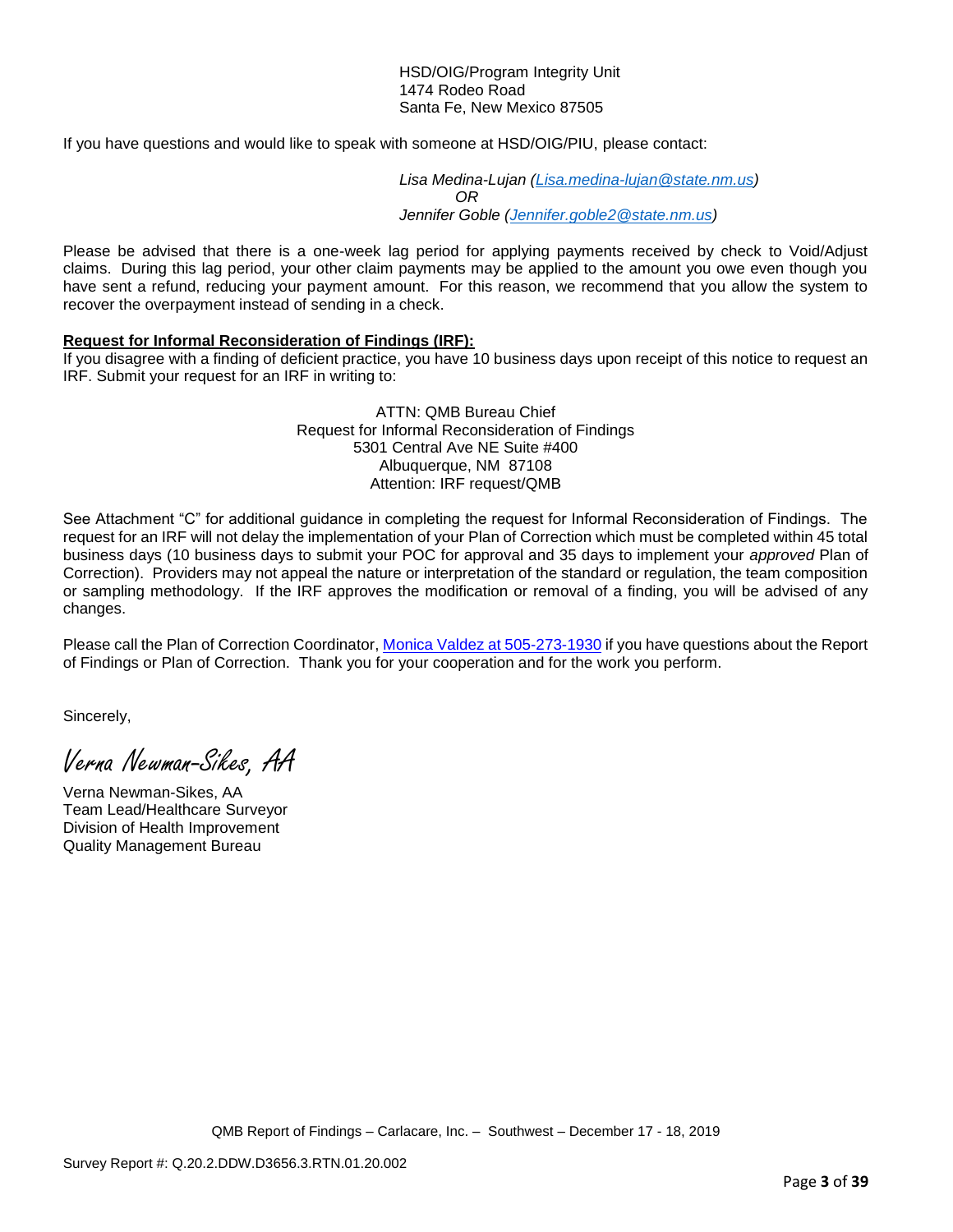| <b>Survey Process Employed:</b>                                |                                                                                                                                         |
|----------------------------------------------------------------|-----------------------------------------------------------------------------------------------------------------------------------------|
| <b>Administrative Review Start Date:</b>                       | December 17, 2019                                                                                                                       |
| Contact:                                                       | Carlacare, Inc.<br>Anna Marie Carrillo, Co-Director / Service Coordinator                                                               |
|                                                                | <b>DOH/DHI/QMB</b><br>Verna Newman-Sikes, AA, Team Lead / Healthcare Surveyor                                                           |
| On-site Entrance Conference Date:                              | December 18,2019                                                                                                                        |
| Present:                                                       | Carlacare, Inc.<br>Richard Carrillo, Co-Director<br>Anna Marie Carrillo, Co-Director / Service Coordinator                              |
|                                                                | DOH/DHI/QMB<br>Verna Newman-Sikes, AA, Team Lead / Healthcare Surveyor<br>Amanda Castaneda-Holguin, MPA, Healthcare Surveyor Supervisor |
| <b>Exit Conference Date:</b>                                   | December 18, 2019                                                                                                                       |
| Present:                                                       | Carlacare, Inc.<br>Richard Carrillo, Co-Director<br>Anna Marie Carrillo, Co-Director / Service Coordinator                              |
|                                                                | DOH/DHI/QMB<br>Verna Newman-Sikes, AA, Team Lead / Healthcare Surveyor<br>Amanda Castaneda-Holguin, MPA, Healthcare Surveyor Supervisor |
| <b>Administrative Locations Visited:</b>                       | 1                                                                                                                                       |
| Total Sample Size:                                             | 1                                                                                                                                       |
|                                                                | 0 - Jackson Class Members<br>1 - Non-Jackson Class Members                                                                              |
|                                                                | 1 - Supported Living                                                                                                                    |
| <b>Total Homes Visited</b><br>❖ Supported Living Homes Visited | 1<br>1                                                                                                                                  |
| Persons Served Records Reviewed                                | 1                                                                                                                                       |
| Persons Served Interviewed                                     | 1                                                                                                                                       |
| <b>Direct Support Personnel Records Reviewed</b>               | 3                                                                                                                                       |
| Direct Support Personnel Interviewed                           | 1                                                                                                                                       |
| Service Coordinator Records Reviewed                           | 1                                                                                                                                       |
| Nurse Interview                                                | 1                                                                                                                                       |
| Administrative Processes and Peserde Peviewed                  |                                                                                                                                         |

Administrative Processes and Records Reviewed:

• Medicaid Billing/Reimbursement Records for all Services Provided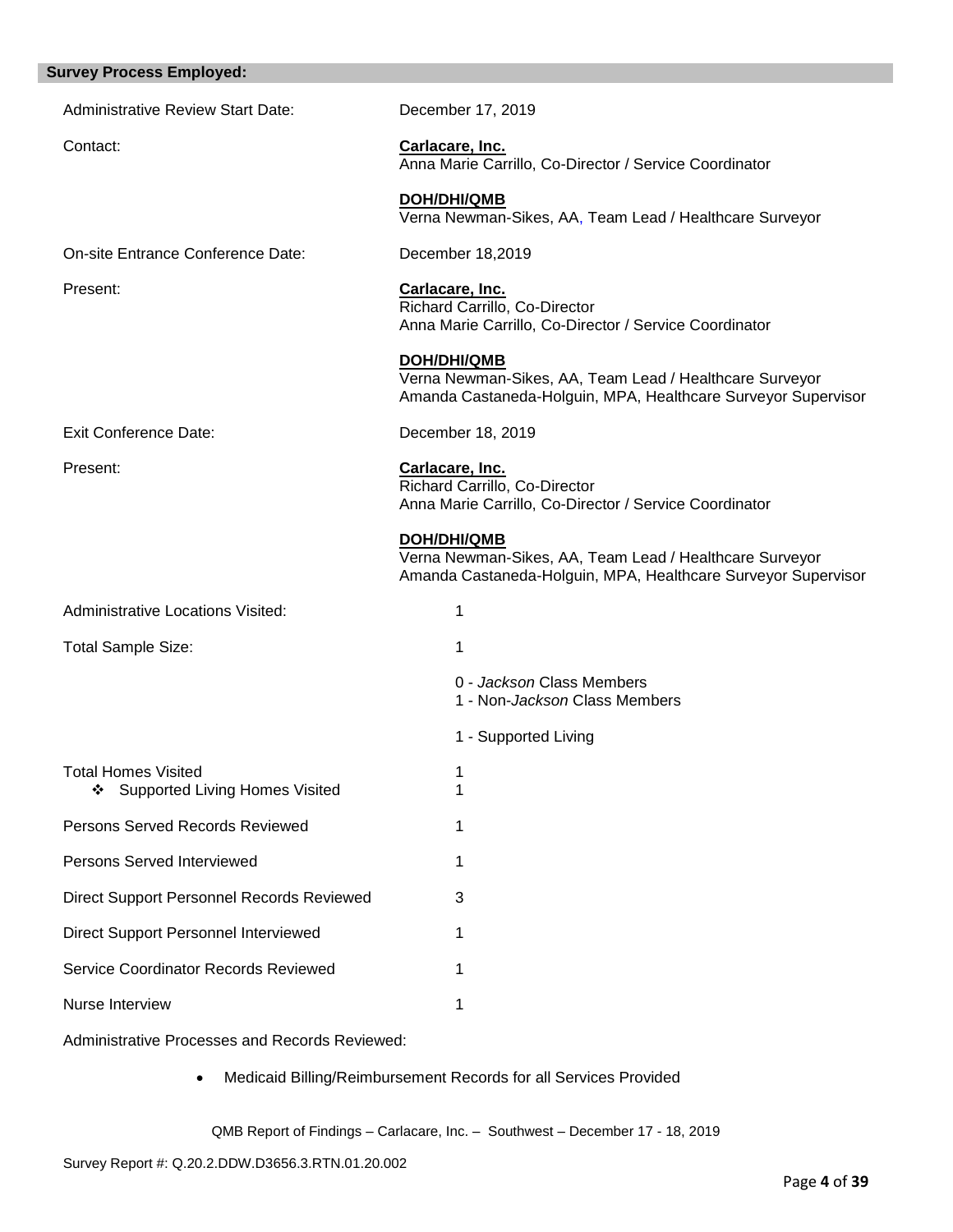- Accreditation Records
- Oversight of Individual Funds
- Individual Medical and Program Case Files, including, but not limited to:
	- <sup>o</sup>Individual Service Plans
	- Progress on Identified Outcomes
	- **<sup>o</sup>Healthcare Plans**
	- Medication Administration Records
	- Medical Emergency Response Plans
	- Therapy Evaluations and Plans
	- Healthcare Documentation Regarding Appointments and Required Follow-Up Other Required Health Information
- Internal Incident Management Reports and System Process / General Events Reports
- Personnel Files, including nursing and subcontracted staff
- Staff Training Records, Including Competency Interviews with Staff
- Agency Policy and Procedure Manual
- Caregiver Criminal History Screening Records
- Consolidated Online Registry/Employee Abuse Registry
- Human Rights Committee Notes and Meeting Minutes
- Evacuation Drills of Residences and Service Locations
- Quality Assurance / Improvement Plan
- CC: Distribution List: DOH Division of Health Improvement
	- DOH Developmental Disabilities Supports Division

DOH - Office of Internal Audit

HSD - Medical Assistance Division

NM Attorney General's Office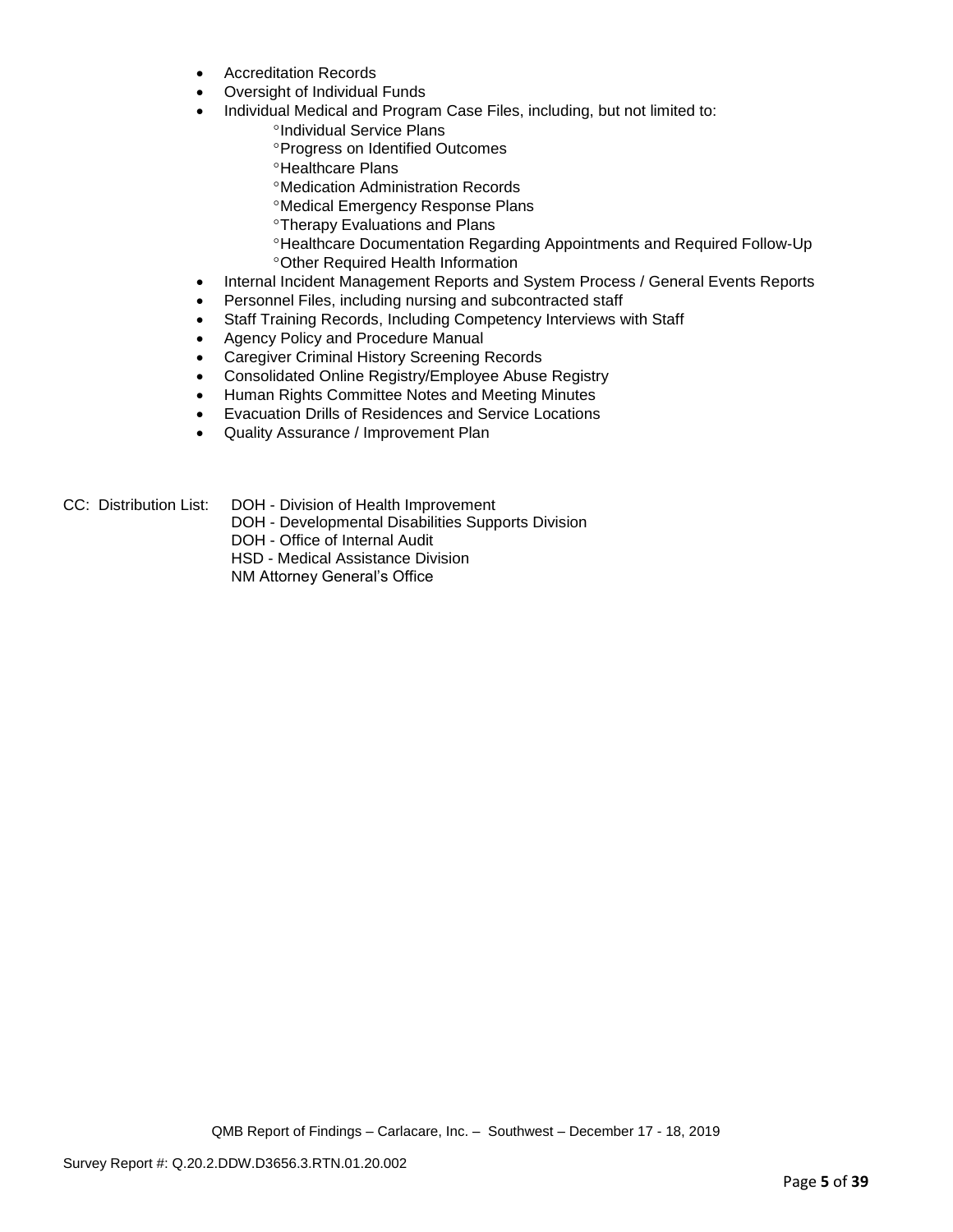## **Attachment A**

# **Provider Instructions for Completing the QMB Plan of Correction (POC) Process**

### *Introduction:*

After a QMB Compliance Survey, your QMB Report of Findings will be sent to you via e-mail.

Each provider must develop and implement a Plan of Correction (POC) that identifies specific quality assurance and quality improvement activities the agency will implement to correct deficiencies and prevent continued deficiencies and non-compliance.

Agencies must submit their Plan of Correction within ten (10) business days from the date you receive the QMB Report of Findings. (Providers who do not submit a POC within 10 business days may be referred to the DDSD Regional Office for purposes of contract management or the Internal Review Committee [IRC] for possible actions or sanctions).

Agencies must fully implement their approved Plan of Correction within 45 business days (10 business days to submit your POC for approval and 35 days to implement your approved Plan of Correction) from the date they receive the QMB Report of Findings. Providers who fail to complete a POC within the 45-business days allowed will be referred to the IRC for possible actions or sanctions.

If you have questions about the Plan of Correction process, call the Plan of Correction Coordinator at 505-273-1930 or email at [MonicaE.Valdez@state.nm.us.](mailto:MonicaE.Valdez@state.nm.us) Requests for technical assistance must be requested through your Regional DDSD Office.

The POC process cannot resolve disputes regarding findings. If you wish to dispute a finding on the official Report of Findings, you must file an Informal Reconsideration of Findings (IRF) request within ten (10) business days of receiving your report. Please note that you must still submit a POC for findings that are in question (see Attachment C).

### *Instructions for Completing Agency POC:*

### *Required Content*

Your Plan of Correction should provide a step-by-step description of the methods to correct each deficient practice cited to prevent recurrence and information that ensures the regulation cited comes into and remains in compliance. The remedies noted in your POC are expected to be added to your Agency's required, annual Quality Assurance (QA) Plan.

If a deficiency has already been corrected since the on-site survey, the plan should state how it was corrected, the completion date (date the correction was accomplished), and how possible recurrence of the deficiency will be prevented.

*The following details should be considered when developing your Plan of Correction:*

#### *The Plan of Correction must address each deficiency cited in the Report of Findings unless otherwise noted with a "No Plan of Correction Required statement." The Plan of Correction must address the five (5) areas listed below:*

- 1. How the specific and realistic corrective action will be accomplished for individuals found to have been affected by the deficient practice.
- 2. How the agency will identify other individuals who have the potential to be affected by the same deficient practice, and how the agency will act to protect those individuals in similar situations.
- 3. What Quality Assurance measures will be put into place and what systemic changes made to ensure the deficient practice will not recur.
- 4. Indicate how the agency plans to monitor its performance to make certain solutions are sustained. The agency must develop a QA plan for ensuring correction is achieved and sustained. This QA plan must be implemented, and the corrective action is evaluated for its effectiveness. The plan of correction is integrated into the agency quality assurance system; and
- 5. Include dates when corrective actions will be completed. The corrective action completion dates must be acceptable to the State.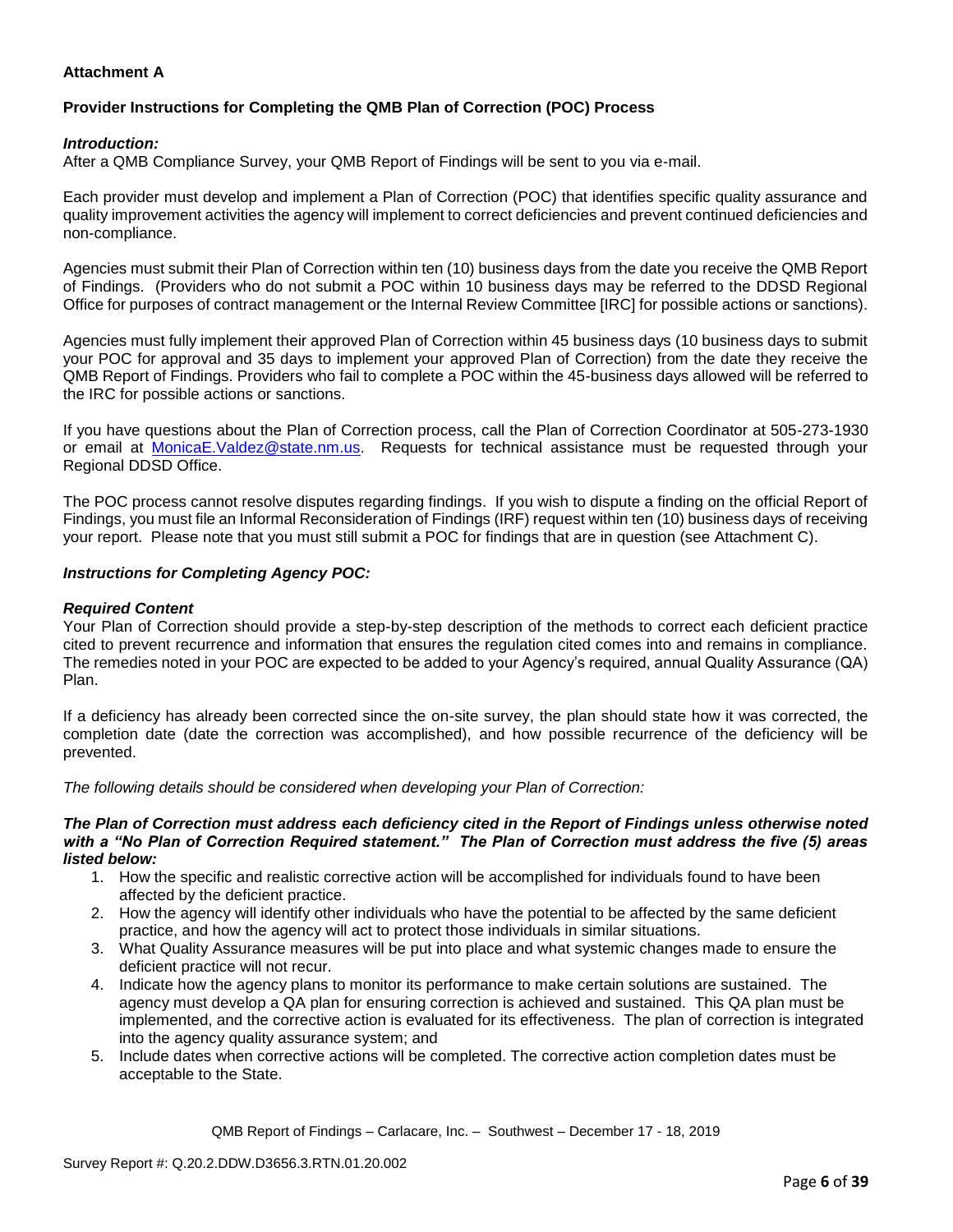*The following details should be considered when developing your Plan of Correction:*

- Details about how and when Individual Served, agency personnel and administrative and service delivery site files are audited by agency personnel to ensure they contain required documents;
- Information about how medication administration records are reviewed to verify they contain all required information before they are distributed to service sites, as they are being used, and after they are completed;
- Your processes for ensuring that all required agency personnel are trained on required DDSD required trainings;
- How accuracy in billing/reimbursement documentation is assured;
- How health, safety is assured;
- For Case Management providers, how Individual Service Plans are reviewed to verify they meet requirements, how the timeliness of level of care (LOC) packet submissions and consumer visits are tracked;
- Your process for gathering, analyzing and responding to quality data indicators; and,
- Details about Quality Targets in various areas, current status, analyses about why targets were not met, and remedies implemented.

*Note:* **Instruction or in-service of staff alone may not be a sufficient plan of correction.** This is a good first step toward correction, but additional steps must be taken to ensure the deficiency is corrected and will not recur.

## *Completion Dates*

- The plan of correction must include a **completion date** (entered in the far right-hand column) for each finding. Be sure the date is **realistic** in the amount of time your Agency will need to correct the deficiency; not to exceed 45 total business days.
- Direct care issues should be corrected immediately and monitored appropriately.
- Some deficiencies may require a staged plan to accomplish total correction.
- Deficiencies requiring replacement of equipment, etc., may require more time to accomplish correction but should show reasonable time frames.

### *Initial Submission of the Plan of Correction Requirements*

- 1. The Plan of Correction must be completed on the official QMB Survey Report of Findings/Plan of Correction Form and received by QMB within ten (10) business days from the date you received the report of findings.
- 2. For questions about the POC process, call the POC Coordinator, Monica Valdez at 505-273-1930 or email at [MonicaE.Valdez@state.nm.us](mailto:MonicaE.Valdez@state.nm.us) for assistance.
- 3. For Technical Assistance (TA) in developing or implementing your POC, contact your Regional DDSD Office.
- 4. Submit your POC to Monica Valdez, POC Coordinator in any of the following ways:
	- a. Electronically at [MonicaE.Valdez@state.nm.us](mailto:MonicaE.Valdez@state.nm.us) *(preferred method)*
	- b. Fax to 505-222-8661, or
	- c. Mail to POC Coordinator, 5301 Central Ave NE Suite 400, Albuquerque, New Mexico 87108
- 5. *Do not submit supporting documentation* (evidence of compliance) to QMB *until after* your POC has been approved by the QMB.
- 6. QMB will notify you when your POC has been "approved" or "denied."
	- a. During this time, whether your POC is "approved," or "denied," you will have a maximum of 45-business days from the date of receipt of your Report of Findings to correct all survey deficiencies.
	- b. If your POC is denied, it must be revised and resubmitted as soon as possible, as the 45-business day limit is in effect.
	- c. If your POC is denied a second time your agency may be referred to the Internal Review Committee.
	- d. You will receive written confirmation when your POC has been approved by QMB and a final deadline for completion of your POC.
	- e. Please note that all POC correspondence will be sent electronically unless otherwise requested.
- 7. Failure to submit your POC within 10 business days without prior approval of an extension by QMB will result in a referral to the Internal Review Committee and the possible implementation of monetary penalties and/or sanctions.

## *POC Document Submission Requirements*

Once your POC has been approved by the QMB Plan of Correction Coordinator you must submit copies of documents as evidence that all deficiencies have been corrected, as follows.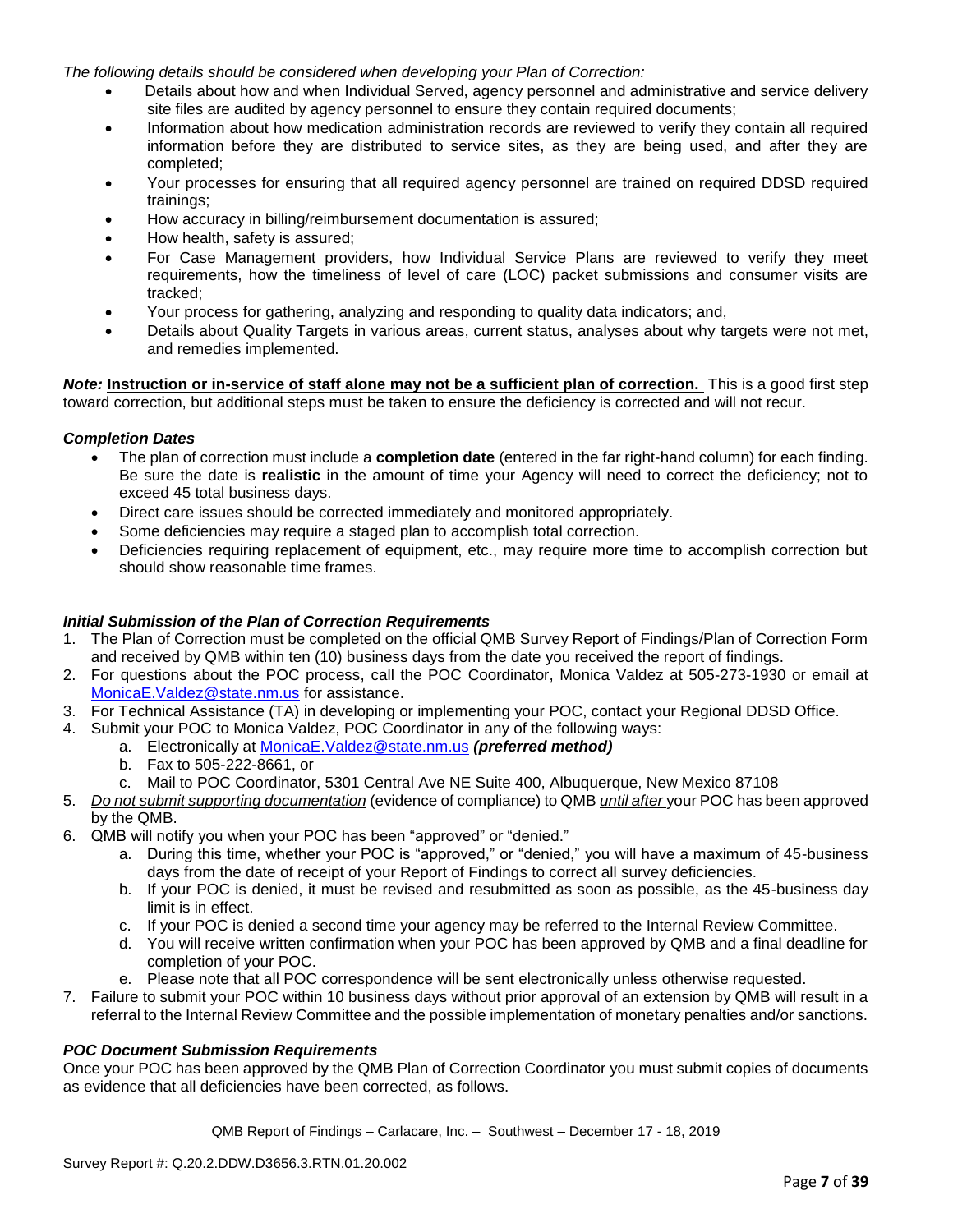- 1. Your internal documents are due within a *maximum* of 45-business days of receipt of your Report of Findings.
- 2. It is preferred that you submit your documents via USPS or other carrier (scanned and saved to CD/DVD disc, flash drive, etc.). If documents containing HIPAA Protected Health Information (PHI) documents must be submitted through S-Comm (Therap), Fax or Postal System, do not send PHI directly to NMDOH email accounts. If the documents do not contain protected Health information (PHI) then you may submit your documents electronically scanned and attached to e-mails.
- 3. All submitted documents *must be annotated*; please be sure the tag numbers and Identification numbers are indicated on each document submitted. Documents which are not annotated with the Tag number and Identification number may not be accepted.
- 4. Do not submit original documents; Please provide copies or scanned electronic files for evidence. Originals must be maintained in the agency file(s) per DDSD Standards.
- 5. In lieu of some documents, you may submit copies of file or home audit forms that clearly indicate cited deficiencies have been corrected, other attestations of correction must be approved by the Plan of Correction Coordinator prior to their submission.
- 6. When billing deficiencies are cited, you must provide documentation to justify billing and/or void and adjust forms submitted to Xerox State Healthcare, LLC for the deficiencies cited in the Report of Findings.

**Revisions, Modifications or Extensions to your Plan of Correction (post QMB approval) must be made in writing and submitted to the Plan of Correction Coordinator, prior to the due date and are approved on a case-by-case basis. No changes may be made to your POC or the timeframes for implementation without written approval of the POC Coordinator.**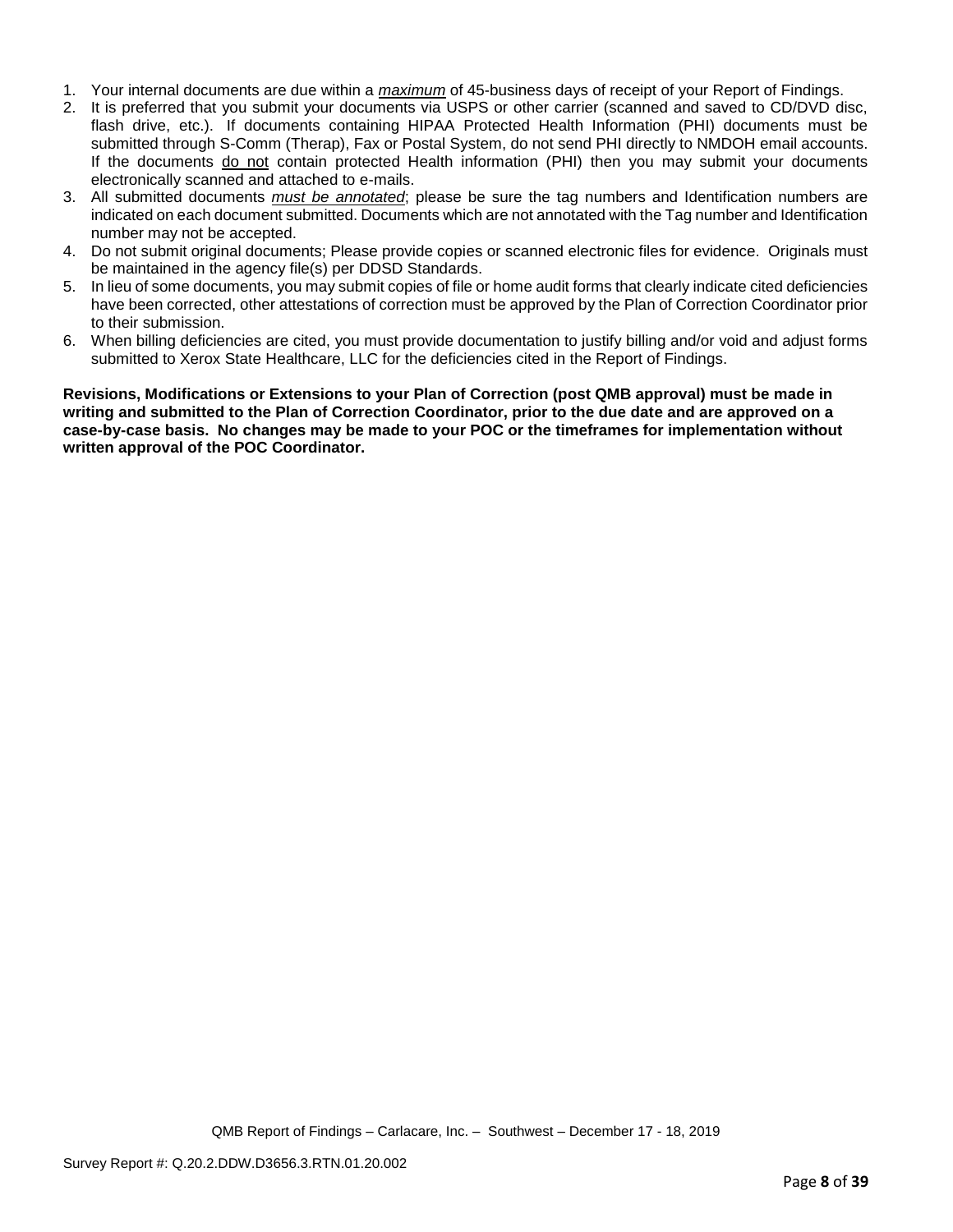### **Department of Health, Division of Health Improvement QMB Determination of Compliance Process**

The Division of Health Improvement, Quality Management Bureau (QMB) surveys compliance of the Developmental Disabilities Waiver (DDW) standards and other state and federal regulations. For the purpose of the LCA / CI survey the CMS waiver assurances have been grouped into four (4) Service Domains: Plan of Care (ISP Implementation); Qualified Providers; Health, Welfare and Safety; and Administrative Oversight (note that Administrative Oversight listed in this document is not the same as the CMS assurance of Administrative Authority. Used in this context it is related to the agency's operational policies and procedures, Quality Assurance system and Medicaid billing and reimbursement processes.)

The QMB Determination of Compliance process is based on provider compliance or non-compliance with standards and regulations identified during the on-site survey process and as reported in the QMB Report of Findings. All areas reviewed by QMB have been agreed to by DDSD and DHI/QMB and are reflective of CMS requirements. All deficiencies (non-compliance with standards and regulations) are identified and cited as either a Standard level deficiency or a Condition of Participation level deficiency in the QMB Reports of Findings. All deficiencies require corrective action when non-compliance is identified.

Each deficiency in your Report of Findings has been predetermined to be a Standard Level Deficiency, a Condition of Participation Level Deficiency, if below 85% compliance or a non-negotiable Condition of Participation Level Deficiency. Your Agency's overall Compliance Determination is based on a Scope and Severity Scale which takes into account the number of Standard and Condition Level Tags cited as well as the percentage of Individuals affected in the sample.

## **Conditions of Participation (CoPs)**

CoPs are based on the Centers for Medicare and Medicaid Services, Home and Community-Based Waiver required assurances, in addition to the New Mexico Developmental Disability Waiver (DDW) Service Standards. The Division of Health Improvement (DHI), in conjunction with the Developmental Disability Support Division (DDSD), has identified certain deficiencies that have the potential to be a Condition of Participation Level, if the tag falls below 85% compliance based on the number of people affected. Additionally, there are what are called nonnegotiable Conditions of Participation, regardless if one person or multiple people are affected. In this context, a CoP is defined as an essential / fundamental regulation or standard, which when out of compliance directly affects the health and welfare of the Individuals served. If no deficiencies within a Tag are at the level of a CoP, it is cited as a Standard Level Deficiency.

## *Service Domains and CoPs for Living Care Arrangements and Community Inclusion are as follows:*

**Service Domain: Service Plan: ISP Implementation -** *Services are delivered in accordance with the service plan, including type, scope, amount, duration and frequency specified in the service plan.*

### **Potential Condition of Participation Level Tags, if compliance is below 85%:**

- **1A08.3 –** Administrative Case File: Individual Service Plan / ISP Components
- **1A32 –** Administrative Case File: Individual Service Plan Implementation
- **LS14 –** Residential Service Delivery Site Case File (ISP and Healthcare Requirements)
- **IS14 –** CCS / CIES Service Delivery Site Case File (ISP and Healthcare Requirements)

**Service Domain: Qualified Providers -** *The State monitors non-licensed/non-certified providers to assure adherence to waiver requirements. The State implements its policies and procedures for verifying that provider training is conducted in accordance with State requirements and the approved waiver.*

### **Potential Condition of Participation Level Tags, if compliance is below 85%:**

- **1A20 -** Direct Support Personnel Training
- **1A22 -** Agency Personnel Competency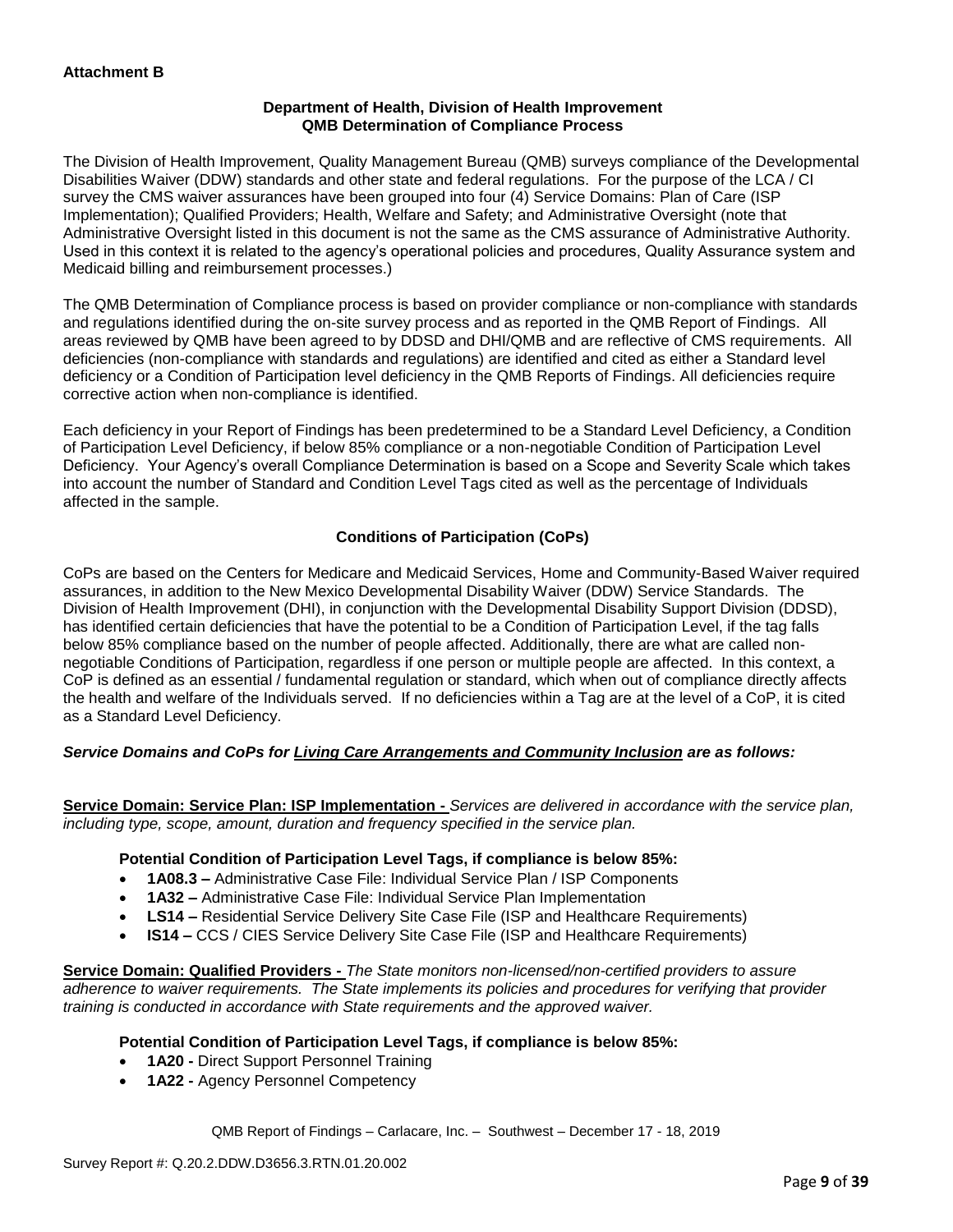• **1A37 –** Individual Specific Training

### **Non-Negotiable Condition of Participation Level Tags (one or more Individuals are cited):**

- **1A25.1 –** Caregiver Criminal History Screening
- **1A26.1 –** Consolidated On-line Registry Employee Abuse Registry

**Service Domain: Health, Welfare and Safety -** *The State, on an ongoing basis, identifies, addresses and seeks to prevent occurrences of abuse, neglect and exploitation. Individuals shall be afforded their basic human rights. The provider supports individuals to access needed healthcare services in a timely manner.*

### **Potential Condition of Participation Level Tags, if compliance is below 85%:**

- **1A08.2 –** Administrative Case File: Healthcare Requirements & Follow-up
- **1A09 –** Medication Delivery Routine Medication Administration
- **1A09.1 –** Medication Delivery PRN Medication Administration
- **1A15.2 –** Administrative Case File: Healthcare Documentation (Therap and Required Plans)

### **Non-Negotiable Condition of Participation Level Tags (one or more Individuals are cited):**

- **1A05 –** General Requirements / Agency Policy and Procedure Requirements
- **1A07 –** Social Security Income (SSI) Payments
- **1A09.2 –** Medication Delivery Nurse Approval for PRN Medication
- **1A15 –** Healthcare Coordination Nurse Availability / Knowledge
- **1A31 –** Client Rights/Human Rights
- **LS25.1 –** Residential Reqts. (Physical Environment Supported Living / Family Living / Intensive Medical Living)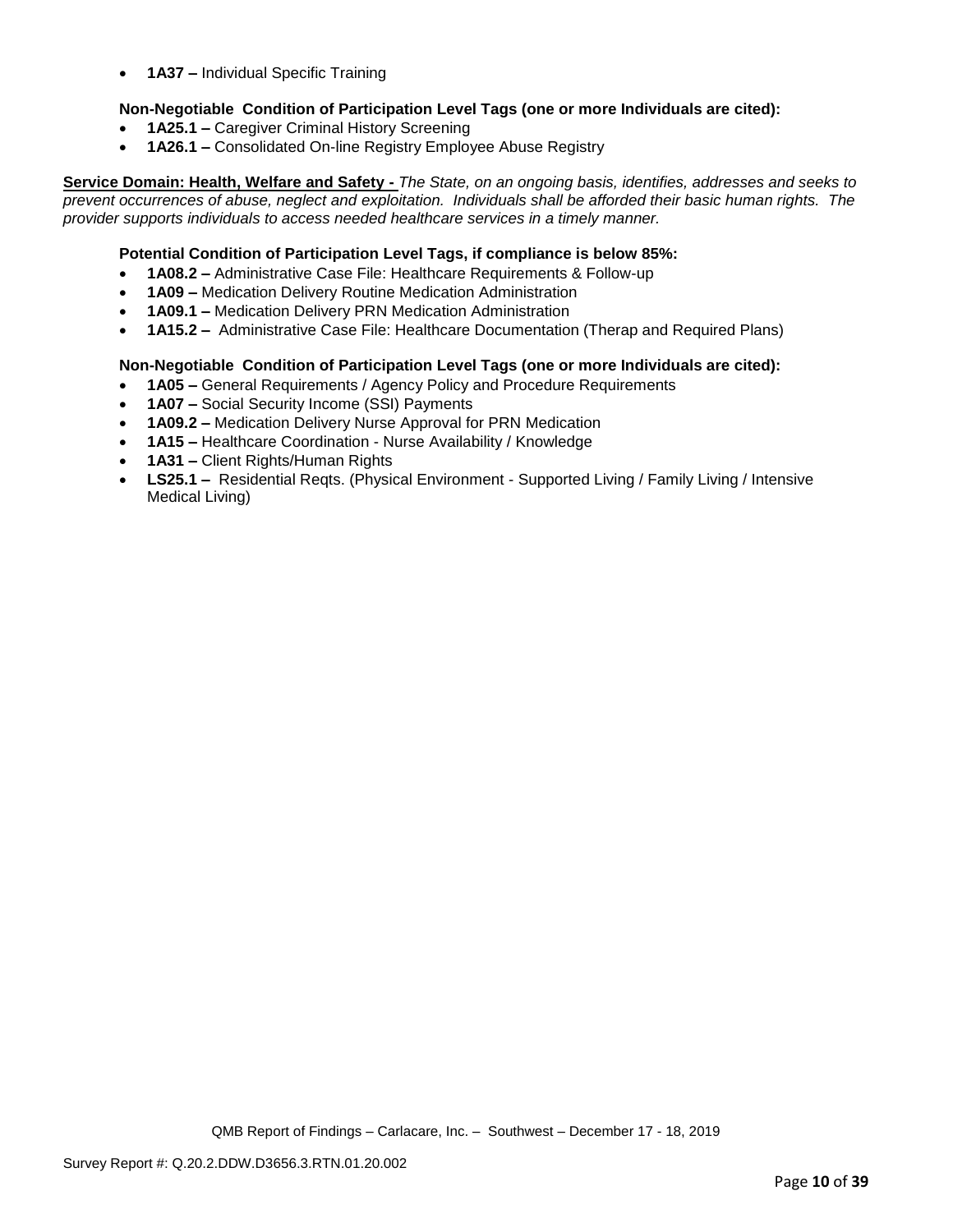### **Attachment C**

## **Guidelines for the Provider Informal Reconsideration of Finding (IRF) Process**

### **Introduction:**

Throughout the QMB Survey process, surveyors are openly communicating with providers. Open communication means surveyors have clarified issues and/or requested missing information before completing the review through the use of the signed/dated "Document Request," or "Administrative Needs," etc. forms. Regardless, there may still be instances where the provider disagrees with a specific finding. Providers may use the following process to informally dispute a finding.

#### **Instructions:**

- 1. The Informal Reconsideration of the Finding (IRF) request must be received in writing to the QMB Bureau Chief **within 10 business days** of receipt of the final Report of Findings **(***Note: No extensions are granted for the IRF)***.**
- 2. The written request for an IRF *must* be completed on the QMB Request for Informal Reconsideration of Finding form available on the QMB website: <https://nmhealth.org/about/dhi/cbp/irf/>
- 3. The written request for an IRF must specify in detail the request for reconsideration and why the finding is inaccurate.
- 4. The IRF request must include all supporting documentation or evidence.
- 5. If you have questions about the IRF process, email the IRF Chairperson, Valerie V. Valdez at [valerie.valdez@state.nm.us](mailto:valerie.valdez@state.nm.us) for assistance.

#### **The following limitations apply to the IRF process:**

- The written request for an IRF and all supporting evidence must be received within 10 business days.
- Findings based on evidence requested during the survey and not provided may not be subject to reconsideration.
- The supporting documentation must be new evidence not previously reviewed or requested by the survey team.
- Providers must continue to complete their Plan of Correction during the IRF process
- Providers may not request an IRF to challenge the sampling methodology.
- Providers may not request an IRF based on disagreement with the nature of the standard or regulation.
- Providers may not request an IRF to challenge the team composition.
- Providers may not request an IRF to challenge the DHI/QMB determination of compliance or the length of their DDSD provider contract.

A Provider forfeits the right to an IRF if the request is not received within 10 business days of receiving the report and/or does not include all supporting documentation or evidence to show compliance with the standards and regulations.

The IRF Committee will review the request; the Provider will be notified in writing of the ruling; no face-to-face meeting will be conducted.

When a Provider requests that a finding be reconsidered, it does not stop or delay the Plan of Correction process. **Providers must continue to complete the Plan of Correction, including the finding in dispute regardless of the IRF status.** If a finding is removed or modified, it will be noted and removed or modified from the Report of Findings. It should be noted that in some cases a Plan of Correction may be completed prior to the IRF process being completed. The provider will be notified in writing on the decisions of the IRF committee.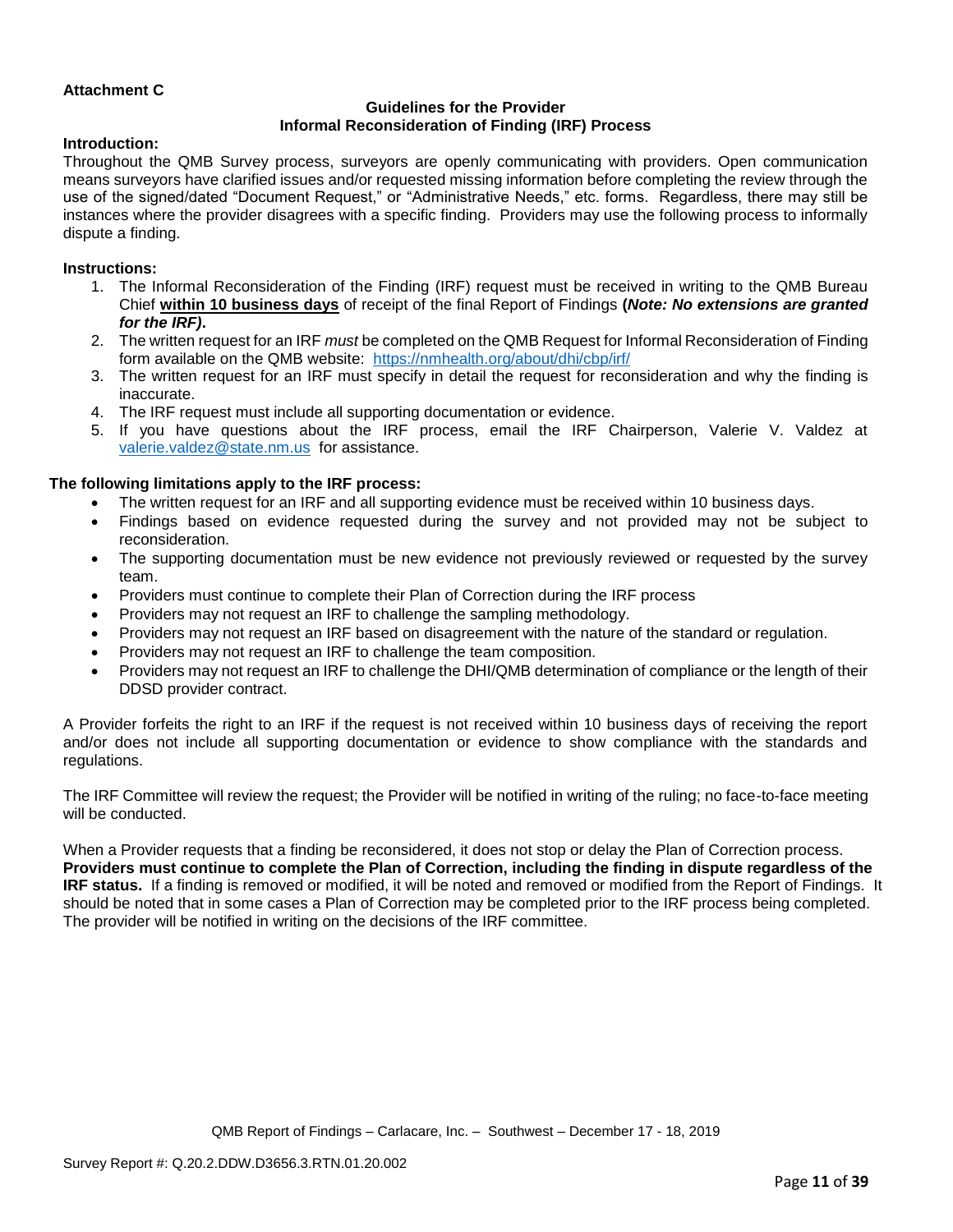## **QMB Determinations of Compliance**

### **Compliance:**

The QMB determination of *Compliance* indicates that a provider has either no deficiencies found during a survey or that no deficiencies at the Condition of Participation Level were found. The agency has obtained a level of compliance such that there is a minimal potential for harm to individuals' health and safety. To qualify for a determination of *Compliance*, the provider must have received no Conditions of Participation Level Deficiencies and have a minimal number of Individuals on the sample affected by the findings indicated in the Standards Level Tags.

### **Partial-Compliance with Standard Level Tags:**

The QMB determination of *Partial-Compliance with Standard Level Tags* indicates that a provider is in compliance with all Condition of Participation Level deficiencies but is out of compliance with a certain percentage of Standard Level deficiencies. This partial-compliance, if not corrected, may result in a negative outcome or the potential for more than minimal harm to individuals' health and safety. There are two ways to receive a determination of Partial Compliance with Standard Level Tags:

- 1. Your Report of Findings includes 16 or fewer Standards Level Tags with between 75% and 100% of the survey sample affected in any tag.
- 2. Your Report of Findings includes 17 or more Standard Level Tags with between 50% to 74% of the survey sample affected in any tag.

### **Partial-Compliance with Standard Level Tags and Condition of Participation Level Tags:**

The QMB determination of *Partial-Compliance with Standard Level Tags and Condition of Participation Level Tags*  indicates that a provider is out of compliance with one to five (1 – 5) Condition of Participation Level Tags. This partial-compliance, if not corrected, may result in a serious negative outcome or the potential for more than minimal harm to individuals' health and safety.

### **Non-Compliance:**

The QMB determination of *Non-Compliance* indicates a provider is significantly out of compliance with both Standard Level deficiencies and Conditions of Participation level deficiencies. This non-compliance, if not corrected, may result in a serious negative outcome or the potential for more than minimal harm to individuals' health and safety. There are three ways an agency can receive a determination of Non-Compliance:

- 1. Your Report of Findings includes 17 or more total Tags with 0 to 5 Condition of Participation Level Tags with 75% to 100% of the survey sample affected in any Condition of Participation Level tag.
- 2. Your Report of Findings includes any amount of Standard Level Tags with 6 or more Condition of Participation Level Tags.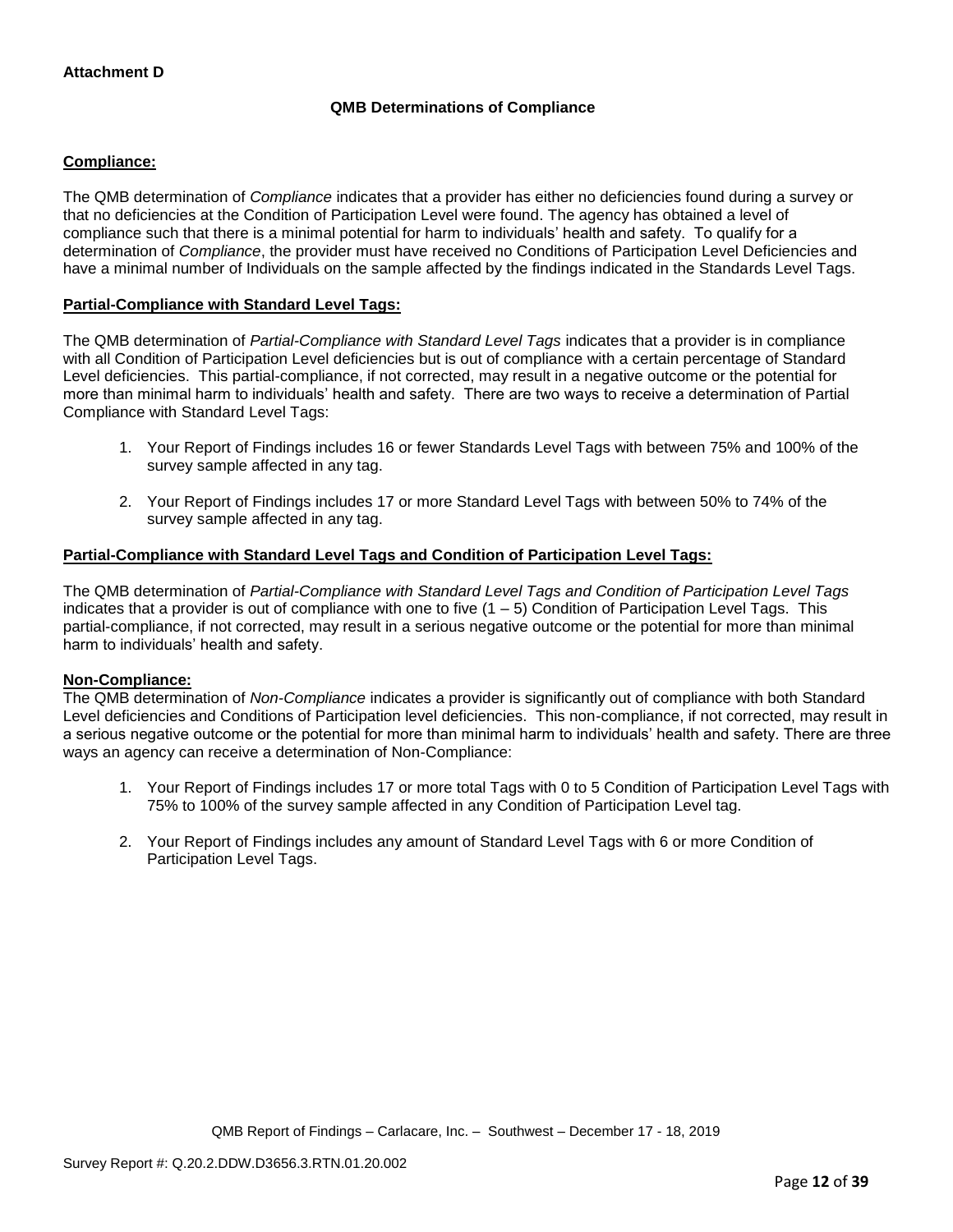| Compliance                                                                                                 | <b>Weighting</b>                                                                                                       |                                                                                                                          |                                                                                                                          |                                                                                                                        |                                                                                                                                |                                                                                                                             |                                                                                                               |
|------------------------------------------------------------------------------------------------------------|------------------------------------------------------------------------------------------------------------------------|--------------------------------------------------------------------------------------------------------------------------|--------------------------------------------------------------------------------------------------------------------------|------------------------------------------------------------------------------------------------------------------------|--------------------------------------------------------------------------------------------------------------------------------|-----------------------------------------------------------------------------------------------------------------------------|---------------------------------------------------------------------------------------------------------------|
| <b>Determination</b>                                                                                       |                                                                                                                        | LOW                                                                                                                      |                                                                                                                          | <b>MEDIUM</b>                                                                                                          |                                                                                                                                |                                                                                                                             | <b>HIGH</b>                                                                                                   |
| <b>Total Tags:</b>                                                                                         | up to 16                                                                                                               | 17 or more                                                                                                               | up to 16                                                                                                                 | 17 or more                                                                                                             | <b>Any Amount</b>                                                                                                              | 17 or more                                                                                                                  | <b>Any Amount</b>                                                                                             |
|                                                                                                            | and                                                                                                                    | and                                                                                                                      | and                                                                                                                      | and                                                                                                                    | And/or                                                                                                                         | And                                                                                                                         | And/or                                                                                                        |
| <b>COP Level Tags:</b>                                                                                     | 0 COP                                                                                                                  | 0 COP                                                                                                                    | 0 COP                                                                                                                    | 0 COP                                                                                                                  | 1 to 5 COP                                                                                                                     | 0 to 5 CoPs                                                                                                                 | 6 or more COP                                                                                                 |
|                                                                                                            | and                                                                                                                    | and                                                                                                                      | and                                                                                                                      | and                                                                                                                    |                                                                                                                                | And                                                                                                                         |                                                                                                               |
| Sample Affected:                                                                                           | 0 to 74%                                                                                                               | 0 to 49%                                                                                                                 | 75 to 100%                                                                                                               | 50 to 74%                                                                                                              |                                                                                                                                | 75 to 100%                                                                                                                  |                                                                                                               |
| "Non-Compliance"                                                                                           |                                                                                                                        |                                                                                                                          |                                                                                                                          |                                                                                                                        |                                                                                                                                | 17 or more<br><b>Total Tags with</b><br>75 to 100% of<br>the Individuals<br>in the sample<br>cited in any CoP<br>Level tag. | Any Amount of<br><b>Standard Level</b><br>Tags and 6 or<br>more Conditions<br>of Participation<br>Level Tags. |
| "Partial Compliance<br>with Standard Level<br>tags and Condition of<br><b>Participation Level</b><br>Tags" |                                                                                                                        |                                                                                                                          |                                                                                                                          |                                                                                                                        | <b>Any Amount</b><br><b>Standard Level</b><br>Tags, plus 1 to 5<br><b>Conditions of</b><br><b>Participation Level</b><br>tags. |                                                                                                                             |                                                                                                               |
| "Partial Compliance<br>with Standard Level<br>tags"                                                        |                                                                                                                        |                                                                                                                          | up to 16<br><b>Standard Level</b><br>Tags with 75 to<br>100% of the<br>individuals in<br>the sample cited<br>in any tag. | 17 or more<br>Standard Level<br>Tags with 50 to<br><b>74%</b> of the<br>individuals in<br>the sample cited<br>any tag. |                                                                                                                                |                                                                                                                             |                                                                                                               |
| "Compliance"                                                                                               | Up to 16<br><b>Standard Level</b><br>Tags with 0 to<br>74% of the<br>individuals in<br>the sample<br>cited in any tag. | 17 or more<br><b>Standard Level</b><br>Tags with 0 to<br>49% of the<br>individuals in<br>the sample cited<br>in any tag. |                                                                                                                          |                                                                                                                        |                                                                                                                                |                                                                                                                             |                                                                                                               |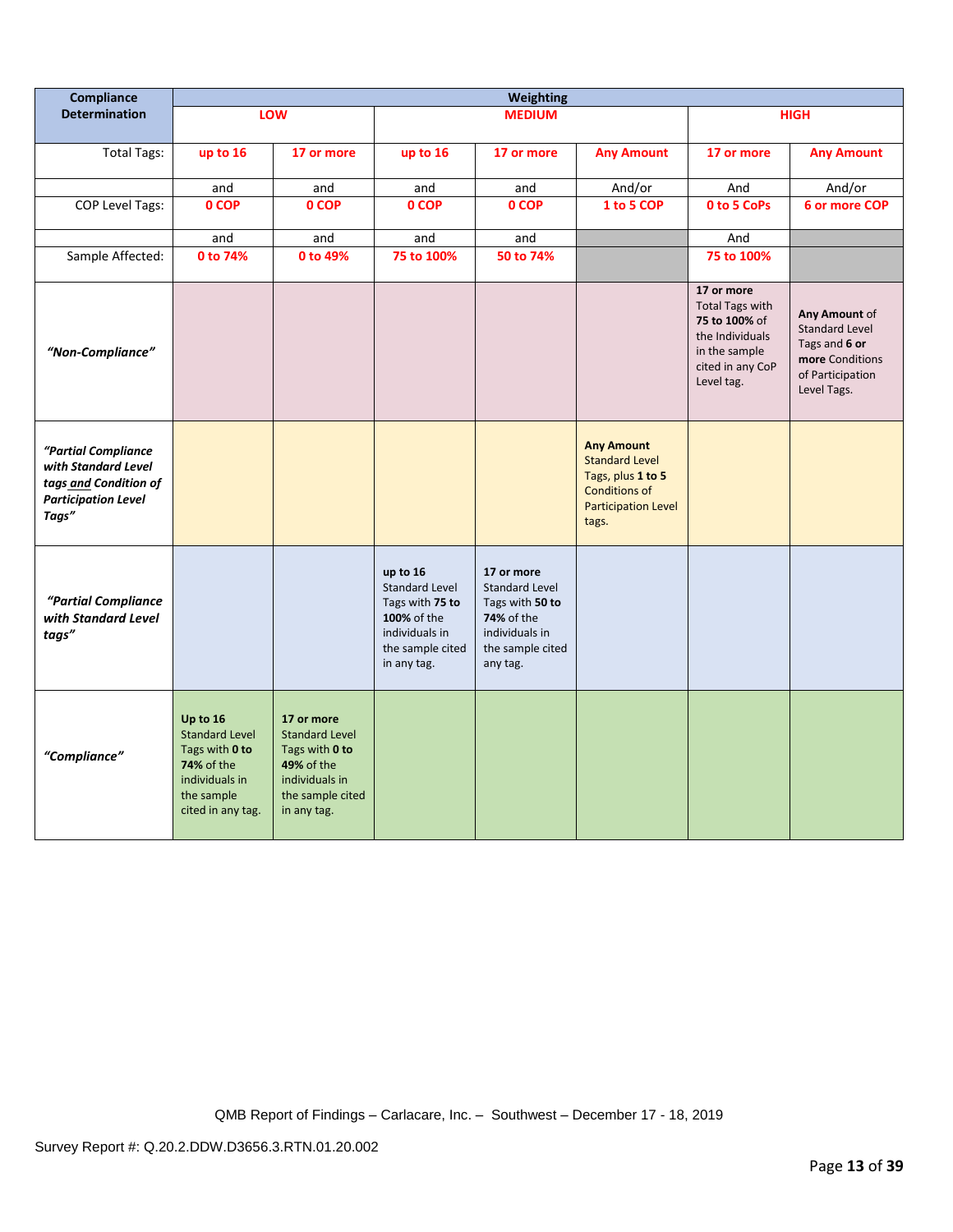### Agency: **Carlacare, Inc - Southwest Region**<br>
Program: Developmental Disabilities Waiver Program: Developmental Disabilities Waiver<br>Service: 2018: Supported Living 2018: Supported Living<br>Routine Survey Type:<br>Survey Date: **Survey Date: December 17 - 18, 2019**

| <b>Standard of Care</b>                                                                                                                                                                                                                                                                                                                                                                                                                                                                                                                                                                                                                                                                                                                                                                                                                                                                                                                                                                                                                                                                                                                                                                | <b>Deficiencies</b>                                                                                                                                                                                                                                                                                                                                                                                                                                                                                                                                                                     | Agency Plan of Correction, On-going QA/QI<br>and Responsible Party                                                                                                                                                                                                                                                                                                                                                                                                                                                                                                                                          | <b>Date</b><br><b>Due</b> |  |
|----------------------------------------------------------------------------------------------------------------------------------------------------------------------------------------------------------------------------------------------------------------------------------------------------------------------------------------------------------------------------------------------------------------------------------------------------------------------------------------------------------------------------------------------------------------------------------------------------------------------------------------------------------------------------------------------------------------------------------------------------------------------------------------------------------------------------------------------------------------------------------------------------------------------------------------------------------------------------------------------------------------------------------------------------------------------------------------------------------------------------------------------------------------------------------------|-----------------------------------------------------------------------------------------------------------------------------------------------------------------------------------------------------------------------------------------------------------------------------------------------------------------------------------------------------------------------------------------------------------------------------------------------------------------------------------------------------------------------------------------------------------------------------------------|-------------------------------------------------------------------------------------------------------------------------------------------------------------------------------------------------------------------------------------------------------------------------------------------------------------------------------------------------------------------------------------------------------------------------------------------------------------------------------------------------------------------------------------------------------------------------------------------------------------|---------------------------|--|
| Service Domain: Service Plans: ISP Implementation - Services are delivered in accordance with the service plan, including type, scope, amount, duration and                                                                                                                                                                                                                                                                                                                                                                                                                                                                                                                                                                                                                                                                                                                                                                                                                                                                                                                                                                                                                            |                                                                                                                                                                                                                                                                                                                                                                                                                                                                                                                                                                                         |                                                                                                                                                                                                                                                                                                                                                                                                                                                                                                                                                                                                             |                           |  |
| frequency specified in the service plan.<br>Tag #1A38 Living Care Arrangement /<br><b>Community Inclusion Reporting</b><br><b>Requirements</b><br>7.26.5.17 DEVELOPMENT OF THE                                                                                                                                                                                                                                                                                                                                                                                                                                                                                                                                                                                                                                                                                                                                                                                                                                                                                                                                                                                                         | <b>Standard Level Deficiency</b><br>Based on record review, the Agency did not                                                                                                                                                                                                                                                                                                                                                                                                                                                                                                          | Provider:                                                                                                                                                                                                                                                                                                                                                                                                                                                                                                                                                                                                   |                           |  |
| <b>INDIVIDUAL SERVICE PLAN (ISP) -</b><br><b>DISSEMINATION OF THE ISP,</b><br><b>DOCUMENTATION AND COMPLIANCE:</b><br>C. Objective quantifiable data reporting progress<br>or lack of progress towards stated outcomes,<br>and action plans shall be maintained in the<br>individual's records at each provider agency<br>implementing the ISP. Provider agencies shall<br>use this data to evaluate the effectiveness of<br>services provided. Provider agencies shall<br>submit to the case manager data reports and<br>individual progress summaries quarterly, or<br>more frequently, as decided by the IDT.<br>These reports shall be included in the<br>individual's case management record and used<br>by the team to determine the ongoing<br>effectiveness of the supports and services being<br>provided. Determination of effectiveness shall<br>result in timely modification of supports and<br>services as needed.<br>Developmental Disabilities (DD) Waiver Service<br>Standards 2/26/2018; Re-Issue: 12/28/2018; Eff<br>1/1/2019<br><b>Chapter 20: Provider Documentation and</b><br><b>Client Records 20.2 Client Records</b><br>Requirements: All DD Waiver Provider | complete written status reports as required for 1<br>of 1 individual receiving Living Care<br>Arrangements and Community Inclusion.<br><b>Supported Living Semi-Annual Reports:</b><br>• Individual #1 - Report not completed 14 days<br>prior to the Annual ISP meeting. (11/16/2018 -<br>11/15/2019. Semi-Annual Report 5/16/2019 -<br>11/15/2019; Date completed: 11/23/2019; ISP<br>meeting held on 8/21/2019)<br><b>Nursing Semi-Annual:</b><br>$\bullet$ Individual #1- None found for 5/2019 - 8/2019.<br>(Term of ISP 11/16/2018 - 11/15/2019. ISP<br>meeting held on8/21/2019) | <b>State your Plan of Correction for the</b><br>deficiencies cited in this tag here (How is the<br>deficiency going to be corrected? This can be<br>specific to each deficiency cited or if possible an<br>overall correction?): $\rightarrow$<br><b>Provider:</b><br><b>Enter your ongoing Quality</b><br><b>Assurance/Quality Improvement processes</b><br>as it related to this tag number here (What is<br>going to be done? How many individuals is this<br>going to affect? How often will this be completed?<br>Who is responsible? What steps will be taken if<br>issues are found?): $\rightarrow$ |                           |  |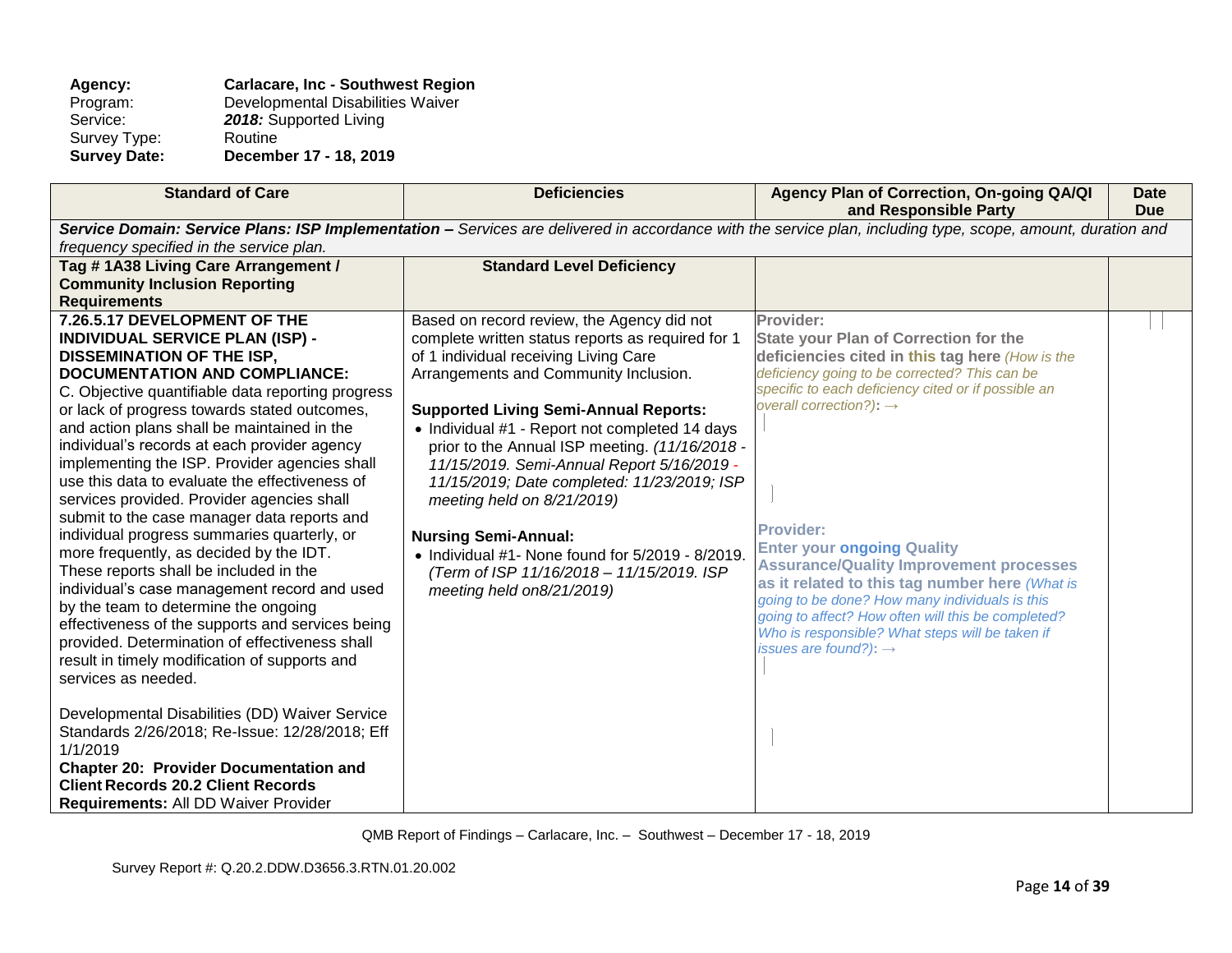| Agencies are required to create and maintain        |  |  |
|-----------------------------------------------------|--|--|
| individual client records. The contents of client   |  |  |
| records vary depending on the unique needs of       |  |  |
| the person receiving services and the resultant     |  |  |
| information produced. The extent of                 |  |  |
| documentation required for individual client        |  |  |
| records per service type depends on the location    |  |  |
| of the file, the type of service being provided,    |  |  |
| and the information necessary.                      |  |  |
| DD Waiver Provider Agencies are required to         |  |  |
| adhere to the following:                            |  |  |
| Client records must contain all documents<br>1.     |  |  |
| essential to the service being provided and         |  |  |
| essential to ensuring the health and safety of the  |  |  |
| person during the provision of the service.         |  |  |
| Provider Agencies must have readily<br>2.           |  |  |
| accessible records in home and community            |  |  |
| settings in paper or electronic form. Secure        |  |  |
| access to electronic records through the Therap     |  |  |
| web-based system using computers or mobile          |  |  |
| devices is acceptable.                              |  |  |
| 3. Provider Agencies are responsible for            |  |  |
| ensuring that all plans created by nurses, RDs,     |  |  |
| therapists or BSCs are present in all needed        |  |  |
| settings.                                           |  |  |
| 4. Provider Agencies must maintain records of       |  |  |
| all documents produced by agency personnel or       |  |  |
| contractors on behalf of each person, including     |  |  |
| any routine notes or data, annual assessments,      |  |  |
| semi-annual reports, evidence of training           |  |  |
| provided/received, progress notes, and any          |  |  |
| other interactions for which billing is generated.  |  |  |
| Each Provider Agency is responsible for<br>5.       |  |  |
| maintaining the daily or other contact notes        |  |  |
| documenting the nature and frequency of             |  |  |
| service delivery, as well as data tracking only for |  |  |
| the services provided by their agency.              |  |  |
| 6. The current Client File Matrix found in          |  |  |
| Appendix A Client File Matrix details the           |  |  |
| minimum requirements for records to be stored       |  |  |
| in agency office files, the delivery site, or with  |  |  |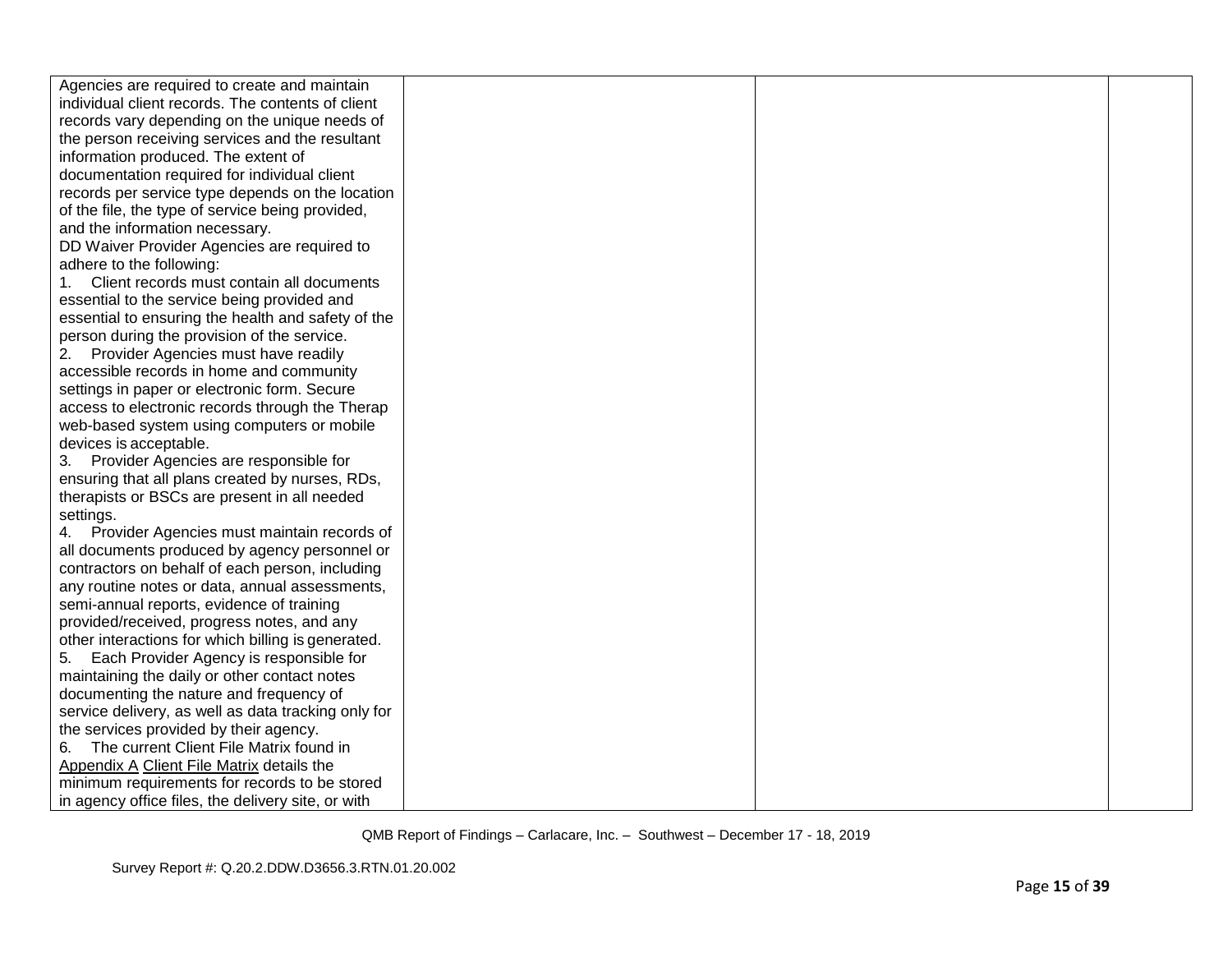| DSP while providing services in the community.<br>7. All records pertaining to JCMs must be<br>retained permanently and must be made |  |  |
|--------------------------------------------------------------------------------------------------------------------------------------|--|--|
| available to DDSD upon request, upon the                                                                                             |  |  |
| termination or expiration of a provider                                                                                              |  |  |
| agreement, or upon provider withdrawal from                                                                                          |  |  |
| services.                                                                                                                            |  |  |
|                                                                                                                                      |  |  |
| <b>Chapter 19: Provider Reporting</b>                                                                                                |  |  |
| Requirements 19.5 Semi-Annual Reporting:                                                                                             |  |  |
| The semi-annual report provides status updates                                                                                       |  |  |
| to life circumstances, health, and progress                                                                                          |  |  |
| toward ISP goals and/or goals related to                                                                                             |  |  |
| professional and clinical services provided                                                                                          |  |  |
| through the DD Waiver. This report is submitted                                                                                      |  |  |
| to the CM for review and may guide actions                                                                                           |  |  |
| taken by the person's IDT if necessary. Semi-                                                                                        |  |  |
| annual reports may be requested by DDSD for                                                                                          |  |  |
| QA activities.                                                                                                                       |  |  |
| Semi-annual reports are required as follows:                                                                                         |  |  |
| DD Waiver Provider Agencies, except AT,                                                                                              |  |  |
| EMSP, Supplemental Dental, PRSC, SSE and                                                                                             |  |  |
| Crisis Supports, must complete semi-annual                                                                                           |  |  |
| reports.                                                                                                                             |  |  |
| 2. A Respite Provider Agency must submit a                                                                                           |  |  |
| semi-annual progress report to the CM that                                                                                           |  |  |
| describes progress on the Action Plan(s) and                                                                                         |  |  |
| Desired Outcome(s) when Respite is the only                                                                                          |  |  |
| service included in the ISP other than Case                                                                                          |  |  |
| Management, for an adult age 21 or older.                                                                                            |  |  |
| The first semi-annual report will cover the<br>3.                                                                                    |  |  |
| time from the start of the person's ISP year until                                                                                   |  |  |
| the end of the subsequent six-month period (180)                                                                                     |  |  |
| calendar days) and is due ten calendar days                                                                                          |  |  |
| after the period ends (190 calendar days).                                                                                           |  |  |
| The second semi-annual report is                                                                                                     |  |  |
| integrated into the annual report or professional                                                                                    |  |  |
| assessment/annual re-evaluation when                                                                                                 |  |  |
| applicable and is due 14 calendar days prior to                                                                                      |  |  |
| the annual ISP meeting.                                                                                                              |  |  |
| 5.<br>Semi-annual reports must contain at a                                                                                          |  |  |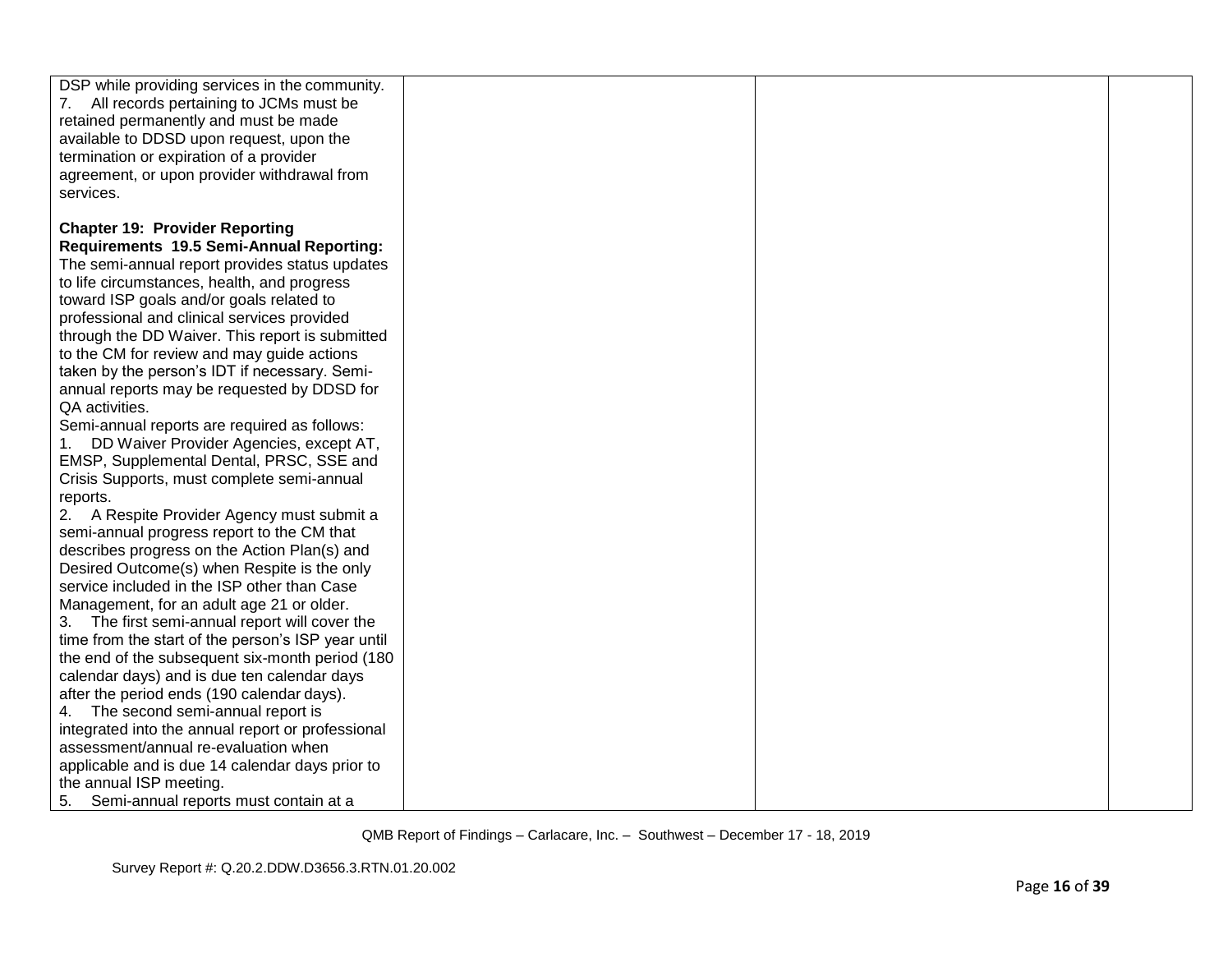| minimum written documentation of:             |  |  |
|-----------------------------------------------|--|--|
| a. the name of the person and date on         |  |  |
| each page;                                    |  |  |
| b. the timeframe that the report covers;      |  |  |
| c. timely completion of relevant activities   |  |  |
| from ISP Action Plans or clinical service     |  |  |
| goals during timeframe the report is          |  |  |
| covering;                                     |  |  |
| d. a description of progress towards          |  |  |
| Desired Outcomes in the ISP related to        |  |  |
| the service provided;                         |  |  |
| e. a description of progress toward any       |  |  |
| service specific or treatment goals when      |  |  |
| applicable (e.g. health related goals for     |  |  |
| nursing);                                     |  |  |
| f. significant changes in routine or staffing |  |  |
| if applicable;                                |  |  |
| g. unusual or significant life events,        |  |  |
| including significant change of health or     |  |  |
| behavioral health condition;                  |  |  |
| h. the signature of the agency staff          |  |  |
| responsible for preparing the report; and     |  |  |
| i. any other required elements by service     |  |  |
| type that are detailed in these standards.    |  |  |
|                                               |  |  |
|                                               |  |  |
|                                               |  |  |
|                                               |  |  |
|                                               |  |  |
|                                               |  |  |
|                                               |  |  |
|                                               |  |  |
|                                               |  |  |
|                                               |  |  |
|                                               |  |  |
|                                               |  |  |
|                                               |  |  |
|                                               |  |  |
|                                               |  |  |
|                                               |  |  |
|                                               |  |  |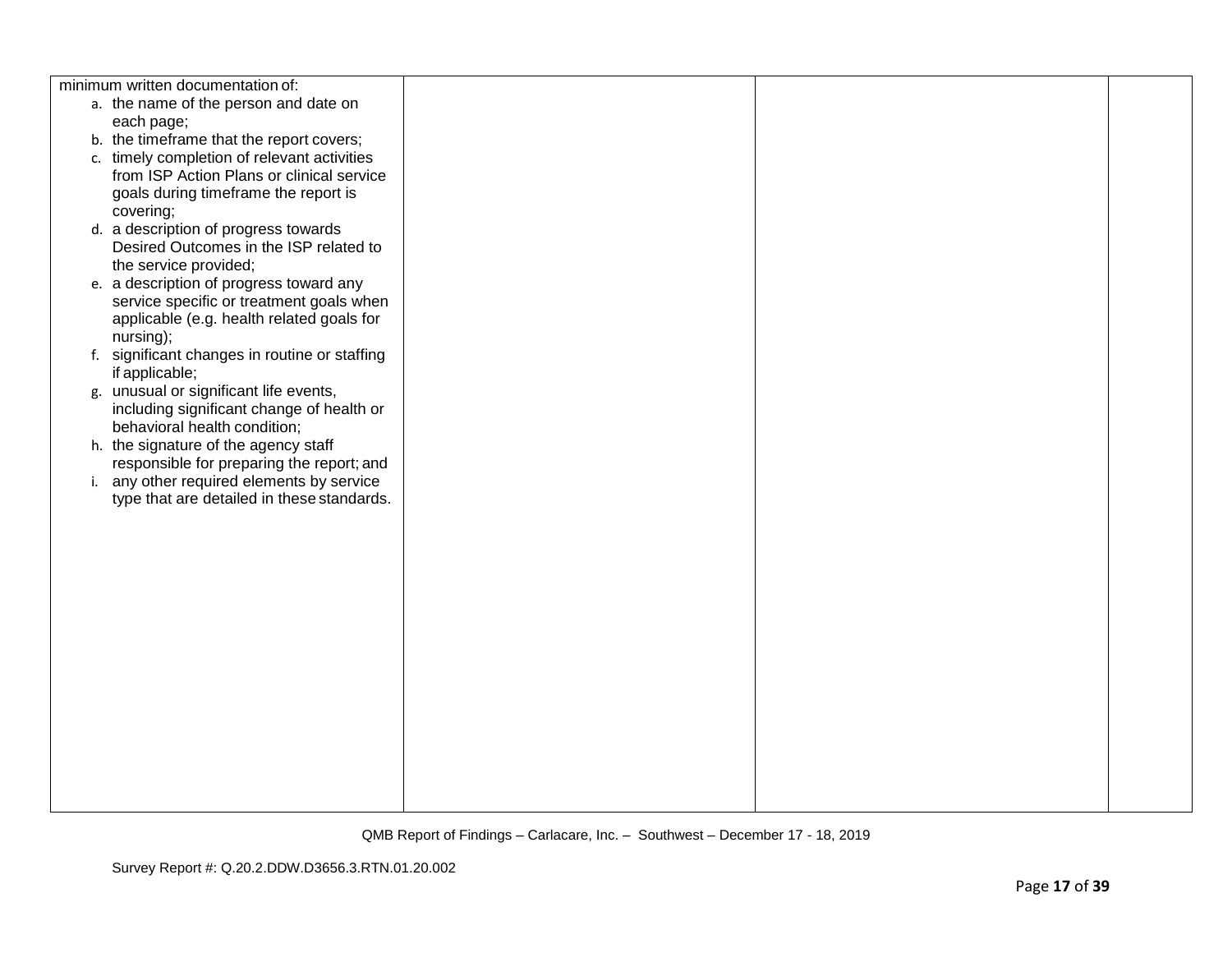| <b>Standard of Care</b>                                                                                                                                                                                                                                                                                                                                                                                                                                                                                                                                                                                                                                                                                                                                                                                                                                                                                                                                                                                                                                                                                                                                                                                                                                                                                                                                                                                                                                                                                                                                                                                | <b>Deficiencies</b>                                                                                                                                                                                                                                                                                                                                                                                                                                                                                                                                                                                                                                                                                                                                                                      | Agency Plan of Correction, On-going QA/QI<br>and Responsible Party                                                                                                                                                                                                                                                                                                                                                                                                                                                                                                                                                       | <b>Date</b><br><b>Due</b> |
|--------------------------------------------------------------------------------------------------------------------------------------------------------------------------------------------------------------------------------------------------------------------------------------------------------------------------------------------------------------------------------------------------------------------------------------------------------------------------------------------------------------------------------------------------------------------------------------------------------------------------------------------------------------------------------------------------------------------------------------------------------------------------------------------------------------------------------------------------------------------------------------------------------------------------------------------------------------------------------------------------------------------------------------------------------------------------------------------------------------------------------------------------------------------------------------------------------------------------------------------------------------------------------------------------------------------------------------------------------------------------------------------------------------------------------------------------------------------------------------------------------------------------------------------------------------------------------------------------------|------------------------------------------------------------------------------------------------------------------------------------------------------------------------------------------------------------------------------------------------------------------------------------------------------------------------------------------------------------------------------------------------------------------------------------------------------------------------------------------------------------------------------------------------------------------------------------------------------------------------------------------------------------------------------------------------------------------------------------------------------------------------------------------|--------------------------------------------------------------------------------------------------------------------------------------------------------------------------------------------------------------------------------------------------------------------------------------------------------------------------------------------------------------------------------------------------------------------------------------------------------------------------------------------------------------------------------------------------------------------------------------------------------------------------|---------------------------|
|                                                                                                                                                                                                                                                                                                                                                                                                                                                                                                                                                                                                                                                                                                                                                                                                                                                                                                                                                                                                                                                                                                                                                                                                                                                                                                                                                                                                                                                                                                                                                                                                        | implements its policies and procedures for verifying that provider training is conducted in accordance with State requirements and the approved waiver.                                                                                                                                                                                                                                                                                                                                                                                                                                                                                                                                                                                                                                  | Service Domain: Qualified Providers - The State monitors non-licensed/non-certified providers to assure adherence to waiver requirements. The State                                                                                                                                                                                                                                                                                                                                                                                                                                                                      |                           |
| Tag #1A43.1 General Events Reporting:                                                                                                                                                                                                                                                                                                                                                                                                                                                                                                                                                                                                                                                                                                                                                                                                                                                                                                                                                                                                                                                                                                                                                                                                                                                                                                                                                                                                                                                                                                                                                                  | <b>Standard Level Deficiency</b>                                                                                                                                                                                                                                                                                                                                                                                                                                                                                                                                                                                                                                                                                                                                                         |                                                                                                                                                                                                                                                                                                                                                                                                                                                                                                                                                                                                                          |                           |
| <b>Individual Reporting</b>                                                                                                                                                                                                                                                                                                                                                                                                                                                                                                                                                                                                                                                                                                                                                                                                                                                                                                                                                                                                                                                                                                                                                                                                                                                                                                                                                                                                                                                                                                                                                                            |                                                                                                                                                                                                                                                                                                                                                                                                                                                                                                                                                                                                                                                                                                                                                                                          |                                                                                                                                                                                                                                                                                                                                                                                                                                                                                                                                                                                                                          |                           |
| Developmental Disabilities (DD) Waiver Service<br>Standards 2/26/2018; Re-Issue: 12/28/2018; Eff<br>1/1/2019<br><b>Chapter 19: Provider Reporting</b><br><b>Requirements: 19.2 General Events</b><br>Reporting (GER): The purpose of General<br>Events Reporting (GER) is to report, track and<br>analyze events, which pose a risk to adults in<br>the DD Waiver program, but do not meet criteria<br>for ANE or other reportable incidents as defined<br>by the IMB. Analysis of GER is intended to<br>identify emerging patterns so that preventative<br>action can be taken at the individual, Provider<br>Agency, regional and statewide level. On a<br>quarterly and annual basis, DDSD analyzes<br>GER data at the provider, regional and<br>statewide levels to identify any patterns that<br>warrant intervention. Provider Agency use of<br>GER in Therap is required as follows:<br>1. DD Waiver Provider Agencies<br>approved to provide Customized In-Home<br>Supports, Family Living, IMLS, Supported<br>Living, Customized Community Supports,<br>Community Integrated Employment, Adult<br>Nursing and Case Management must use<br>GER in the Therap system.<br>DD Waiver Provider Agencies referenced<br>2.<br>above are responsible for entering specified<br>information into the GER section of the secure<br>website operated under contract by Therap<br>according to the GER Reporting Requirements<br>in Appendix B GER Requirements.<br>At the Provider Agency's discretion<br>3.<br>additional events, which are not required by<br>DDSD, may also be tracked within the GER | Based on record review, the Agency did not<br>follow the General Events Reporting<br>requirements as indicated by the policy for 1of 1<br>individual.<br>The following General Events Reporting<br>records contained evidence that indicated<br>the General Events Report was not entered<br>and / or approved within the required<br>timeframe:<br>Individual #1<br>• General Events Report (GER) indicates on<br>7/4/2019 the Individual got out of the vehicle<br>and stepped onto the pavement and fell. She<br>sustained laceration without foreign body of<br>right hand. (Injury). GER was approved<br>7/12/2019<br>• General Events Report (GER) indicates on<br>9/19/2019 the Individual had extreme anxiety<br>and was given Diazepam 5mg. (PRN). GER<br>was pending approval. | Provider:<br><b>State your Plan of Correction for the</b><br>deficiencies cited in this tag here (How is the<br>deficiency going to be corrected? This can be<br>specific to each deficiency cited or if possible an<br>overall correction?): $\rightarrow$<br><b>Provider:</b><br><b>Enter your ongoing Quality</b><br><b>Assurance/Quality Improvement processes</b><br>as it related to this tag number here (What is<br>going to be done? How many individuals is this<br>going to affect? How often will this be completed?<br>Who is responsible? What steps will be taken if<br>issues are found?): $\rightarrow$ |                           |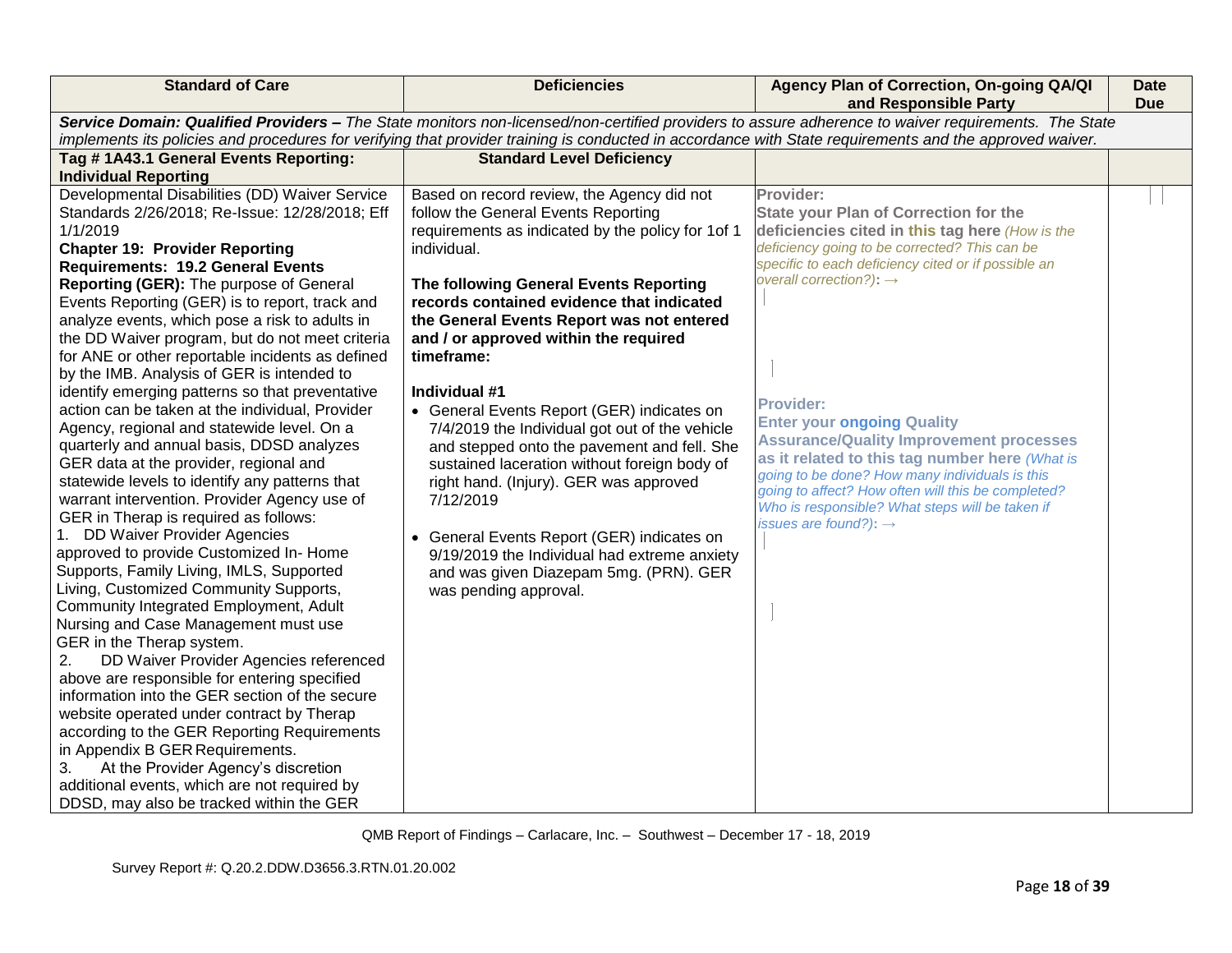| section of Therap.<br>GER does not replace a Provider<br>4.<br>Agency's obligations to report ANE or other<br>reportable incidents as described in Chapter 18:<br>Incident Management System.<br>GER does not replace a Provider<br>5.<br>Agency's obligations related to healthcare<br>coordination, modifications to the ISP, or any<br>other risk management and QI activities. |  |  |
|------------------------------------------------------------------------------------------------------------------------------------------------------------------------------------------------------------------------------------------------------------------------------------------------------------------------------------------------------------------------------------|--|--|
| Appendix B GER Requirements: DDSD is<br>pleased to introduce the revised General Events<br>Reporting (GER), requirements. There are two<br>important changes related to medication error<br>reporting:                                                                                                                                                                             |  |  |
| 1. Effective immediately, DDSD requires ALL<br>medication errors be entered into Therap GER<br>with the exception of those required to be<br>reported to Division of Health Improvement-                                                                                                                                                                                           |  |  |
| Incident Management Bureau.<br>2. No alternative methods for reporting are<br>permitted.                                                                                                                                                                                                                                                                                           |  |  |
| The following events need to be reported in<br>the Therap GER:                                                                                                                                                                                                                                                                                                                     |  |  |
| • Emergency Room/Urgent<br>Care/Emergency Medical Services<br>• Falls Without Injury                                                                                                                                                                                                                                                                                               |  |  |
| • Injury (including Falls, Choking, Skin<br>Breakdown and Infection)                                                                                                                                                                                                                                                                                                               |  |  |
| • Law Enforcement Use                                                                                                                                                                                                                                                                                                                                                              |  |  |
| • Medication Errors                                                                                                                                                                                                                                                                                                                                                                |  |  |
| • Medication Documentation Errors                                                                                                                                                                                                                                                                                                                                                  |  |  |
| • Missing Person/Elopement                                                                                                                                                                                                                                                                                                                                                         |  |  |
| · Out of Home Placement- Medical:<br>Hospitalization, Long Term Care, Skilled<br>Nursing or Rehabilitation Facility<br>Admission                                                                                                                                                                                                                                                   |  |  |
| • PRN Psychotropic Medication                                                                                                                                                                                                                                                                                                                                                      |  |  |
| • Restraint Related to Behavior                                                                                                                                                                                                                                                                                                                                                    |  |  |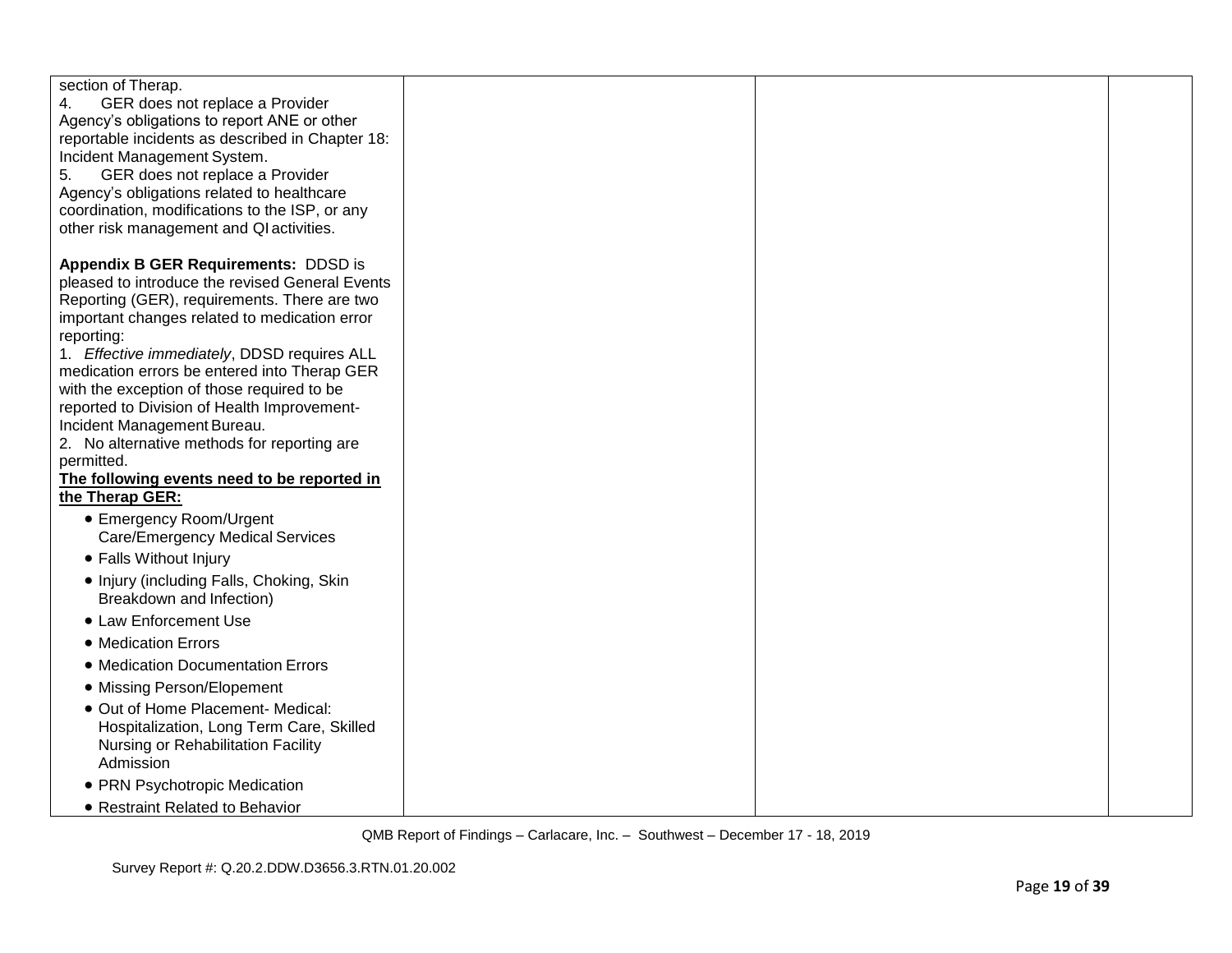| • Suicide Attempt or Threat<br><b>Entry Guidance: Provider Agencies must</b><br>complete the following sections of the GER<br>with detailed information: profile information,<br>event information, other event information,<br>general information, notification, actions taken<br>or planned, and the review follow up<br>comments section. Please attach any<br>pertinent external documents such as<br>discharge summary, medical consultation<br>form, etc. Provider Agencies must enter and<br>approve GERs within 2 business days with the<br>exception of Medication Errors which must be<br>entered into GER on at least a monthly basis. |  |  |
|----------------------------------------------------------------------------------------------------------------------------------------------------------------------------------------------------------------------------------------------------------------------------------------------------------------------------------------------------------------------------------------------------------------------------------------------------------------------------------------------------------------------------------------------------------------------------------------------------------------------------------------------------|--|--|
|                                                                                                                                                                                                                                                                                                                                                                                                                                                                                                                                                                                                                                                    |  |  |
|                                                                                                                                                                                                                                                                                                                                                                                                                                                                                                                                                                                                                                                    |  |  |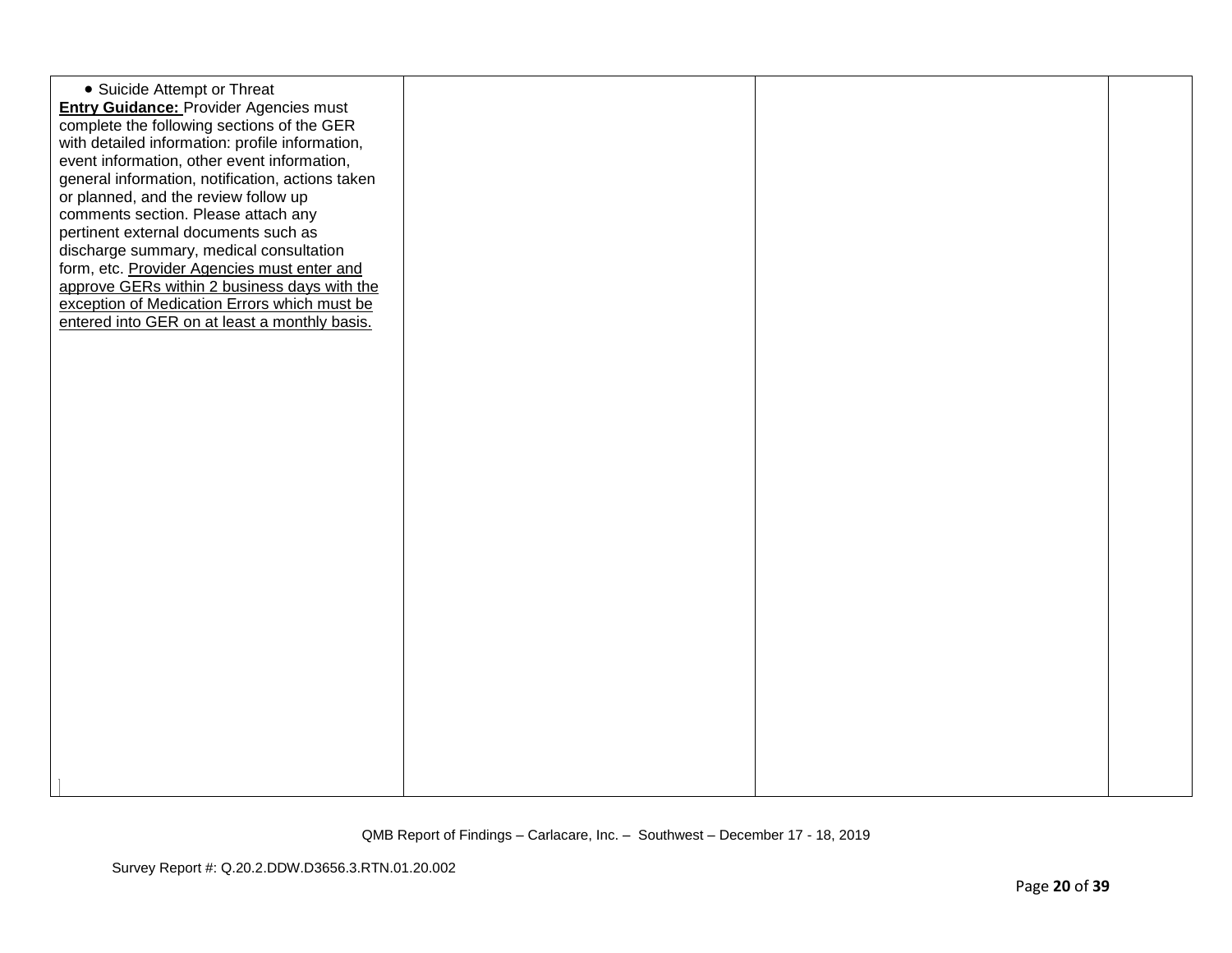| <b>Standard of Care</b>                                                                                                                                          | <b>Deficiencies</b>                                 | Agency Plan of Correction, On-going QA/QI<br>and Responsible Party                                   | <b>Date</b><br><b>Due</b> |  |  |
|------------------------------------------------------------------------------------------------------------------------------------------------------------------|-----------------------------------------------------|------------------------------------------------------------------------------------------------------|---------------------------|--|--|
| Service Domain: Health and Welfare - The state, on an ongoing basis, identifies, addresses and seeks to prevent occurrences of abuse, neglect and                |                                                     |                                                                                                      |                           |  |  |
| exploitation. Individuals shall be afforded their basic human rights. The provider supports individuals to access needed healthcare services in a timely manner. |                                                     |                                                                                                      |                           |  |  |
| Tag #1A15.2 Administrative Case File:                                                                                                                            | <b>Condition of Participation Level Deficiency</b>  |                                                                                                      |                           |  |  |
| <b>Healthcare Documentation (Therap and</b>                                                                                                                      |                                                     |                                                                                                      |                           |  |  |
| <b>Required Plans)</b>                                                                                                                                           |                                                     |                                                                                                      |                           |  |  |
| Developmental Disabilities (DD) Waiver Service                                                                                                                   | After an analysis of the evidence it has been       | Provider:                                                                                            |                           |  |  |
| Standards 2/26/2018; Re-Issue: 12/28/2018; Eff                                                                                                                   | determined there is a significant potential for a   | <b>State your Plan of Correction for the</b>                                                         |                           |  |  |
| 1/1/2019                                                                                                                                                         | negative outcome to occur.                          | deficiencies cited in this tag here (How is the                                                      |                           |  |  |
| <b>Chapter 20: Provider Documentation and</b>                                                                                                                    |                                                     | deficiency going to be corrected? This can be<br>specific to each deficiency cited or if possible an |                           |  |  |
| <b>Client Records: 20.2 Client Records</b>                                                                                                                       | Based on record review, the Agency did not          | overall correction?): $\rightarrow$                                                                  |                           |  |  |
| Requirements: All DD Waiver Provider                                                                                                                             | maintain the required documentation in the          |                                                                                                      |                           |  |  |
| Agencies are required to create and maintain                                                                                                                     | Individuals Agency Record as required by            |                                                                                                      |                           |  |  |
| individual client records. The contents of client                                                                                                                | standard for 1 of 1 individual                      |                                                                                                      |                           |  |  |
| records vary depending on the unique needs of                                                                                                                    |                                                     |                                                                                                      |                           |  |  |
| the person receiving services and the resultant                                                                                                                  | Review of the administrative individual case files  |                                                                                                      |                           |  |  |
| information produced. The extent of                                                                                                                              | revealed the following items were not found,        |                                                                                                      |                           |  |  |
| documentation required for individual client                                                                                                                     | incomplete, and/or not current:                     | <b>Provider:</b>                                                                                     |                           |  |  |
| records per service type depends on the                                                                                                                          |                                                     | <b>Enter your ongoing Quality</b>                                                                    |                           |  |  |
| location of the file, the type of service being                                                                                                                  | <b>Comprehensive Aspiration Risk Management</b>     | <b>Assurance/Quality Improvement processes</b>                                                       |                           |  |  |
| provided, and the information necessary.                                                                                                                         | Plan:                                               | as it related to this tag number here (What is                                                       |                           |  |  |
| DD Waiver Provider Agencies are required to                                                                                                                      |                                                     | going to be done? How many individuals is this                                                       |                           |  |  |
| adhere to the following:                                                                                                                                         | $\triangleright$ Not linked/attached in Therap (#1) | going to affect? How often will this be completed?                                                   |                           |  |  |
| 1. Client records must contain all documents                                                                                                                     |                                                     | Who is responsible? What steps will be taken if                                                      |                           |  |  |
| essential to the service being provided and                                                                                                                      |                                                     | issues are found?): $\rightarrow$                                                                    |                           |  |  |
| essential to ensuring the health and safety of                                                                                                                   |                                                     |                                                                                                      |                           |  |  |
| the person during the provision of the service.                                                                                                                  |                                                     |                                                                                                      |                           |  |  |
| 2. Provider Agencies must have readily                                                                                                                           |                                                     |                                                                                                      |                           |  |  |
| accessible records in home and community                                                                                                                         |                                                     |                                                                                                      |                           |  |  |
| settings in paper or electronic form. Secure                                                                                                                     |                                                     |                                                                                                      |                           |  |  |
| access to electronic records through the Therap                                                                                                                  |                                                     |                                                                                                      |                           |  |  |
| web based system using computers or mobile                                                                                                                       |                                                     |                                                                                                      |                           |  |  |
| devices is acceptable.                                                                                                                                           |                                                     |                                                                                                      |                           |  |  |
| 3. Provider Agencies are responsible for                                                                                                                         |                                                     |                                                                                                      |                           |  |  |
| ensuring that all plans created by nurses, RDs,                                                                                                                  |                                                     |                                                                                                      |                           |  |  |
| therapists or BSCs are present in all needed                                                                                                                     |                                                     |                                                                                                      |                           |  |  |
| settings.                                                                                                                                                        |                                                     |                                                                                                      |                           |  |  |
| 4. Provider Agencies must maintain records                                                                                                                       |                                                     |                                                                                                      |                           |  |  |
| of all documents produced by agency personnel                                                                                                                    |                                                     |                                                                                                      |                           |  |  |
| or contractors on behalf of each person,                                                                                                                         |                                                     |                                                                                                      |                           |  |  |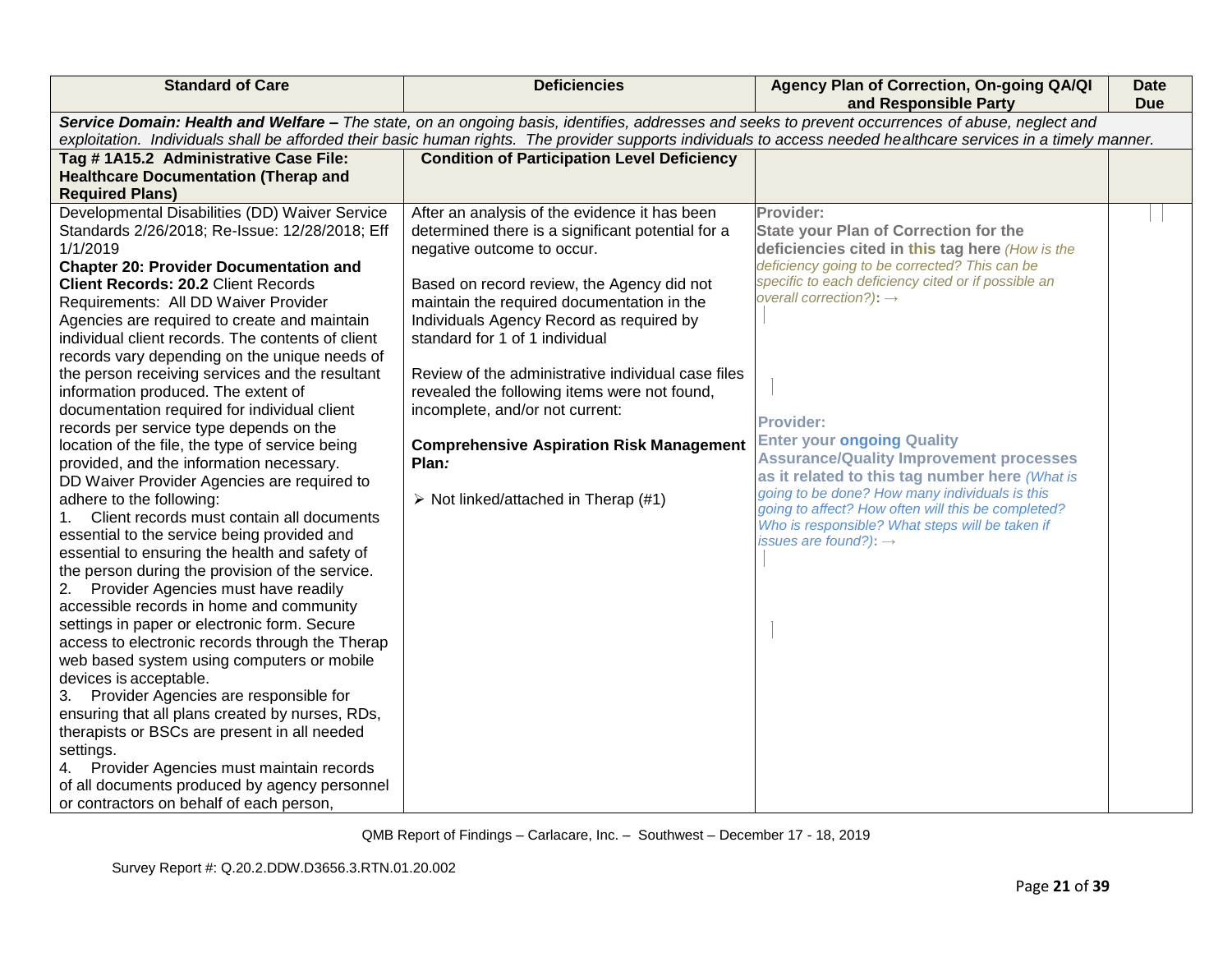| including any routine notes or data, annual<br>assessments, semi-annual reports, evidence of<br>training provided/received, progress notes, and<br>any other interactions for which billing is<br>generated.<br>5.<br>Each Provider Agency is responsible for |  |  |
|---------------------------------------------------------------------------------------------------------------------------------------------------------------------------------------------------------------------------------------------------------------|--|--|
| maintaining the daily or other contact notes<br>documenting the nature and frequency of<br>service delivery, as well as data tracking only                                                                                                                    |  |  |
| for the services provided by their agency.<br>6. The current Client File Matrix found in<br>Appendix A Client File Matrix details the<br>minimum requirements for records to be stored                                                                        |  |  |
| in agency office files, the delivery site, or with<br>DSP while providing services in the community.<br>7. All records pertaining to JCMs must be                                                                                                             |  |  |
| retained permanently and must be made<br>available to DDSD upon request, upon the<br>termination or expiration of a provider                                                                                                                                  |  |  |
| agreement, or upon provider withdrawal from<br>services.                                                                                                                                                                                                      |  |  |
| <b>Chapter 3 Safeguards: 3.1.1 Decision</b><br><b>Consultation Process (DCP): Health decisions</b><br>are the sole domain of waiver participants, their                                                                                                       |  |  |
| guardians or healthcare decision makers.<br>Participants and their healthcare decision                                                                                                                                                                        |  |  |
| makers can confidently make decisions that are<br>compatible with their personal and cultural<br>values. Provider Agencies are required to                                                                                                                    |  |  |
| support the informed decision making of waiver<br>participants by supporting access to medical<br>consultation, information, and other available                                                                                                              |  |  |
| resources according to the following:<br>The DCP is used when a person or his/her                                                                                                                                                                             |  |  |
| guardian/healthcare decision maker has<br>concerns, needs more information about health-<br>related issues, or has decided not to follow all or                                                                                                               |  |  |
| part of an order, recommendation, or<br>suggestion. This includes, but is not limited to:<br>a. medical orders or recommendations from                                                                                                                        |  |  |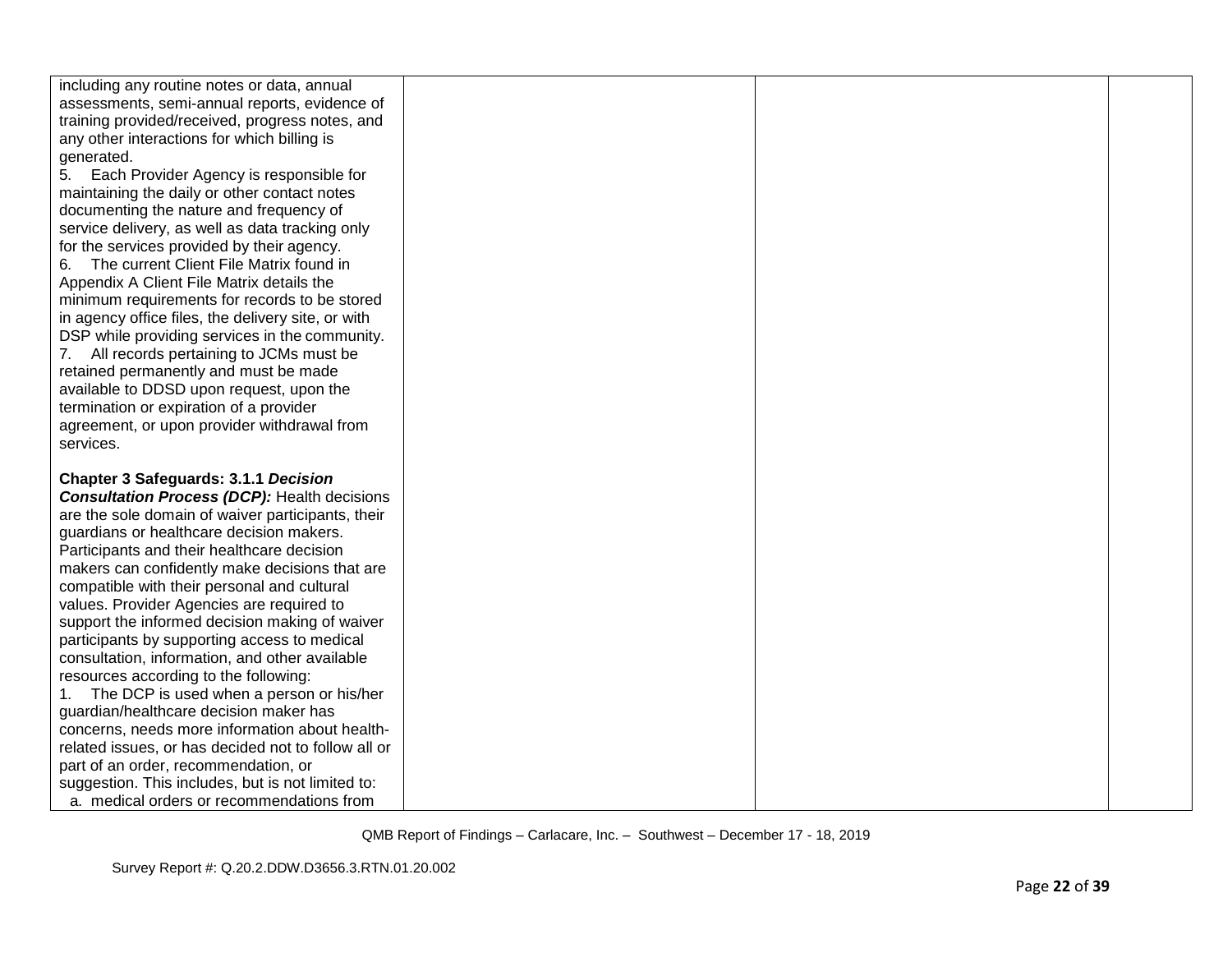| the Primary Care Practitioner, Specialists                                             |  |  |
|----------------------------------------------------------------------------------------|--|--|
| or other licensed medical or healthcare                                                |  |  |
| practitioners such as a Nurse Practitioner                                             |  |  |
| (NP or CNP), Physician Assistant (PA) or                                               |  |  |
| Dentist;                                                                               |  |  |
| b. clinical recommendations made by                                                    |  |  |
| registered/licensed clinicians who are                                                 |  |  |
| either members of the IDT or clinicians who                                            |  |  |
| have performed an evaluation such as a                                                 |  |  |
| video-fluoroscopy;                                                                     |  |  |
| c. health related recommendations or                                                   |  |  |
| suggestions from oversight activities such                                             |  |  |
| as the Individual Quality Review (IQR) or<br>other DOH review or oversight activities; |  |  |
| and                                                                                    |  |  |
| d. recommendations made through a                                                      |  |  |
| Healthcare Plan (HCP), including a                                                     |  |  |
| <b>Comprehensive Aspiration Risk</b>                                                   |  |  |
| Management Plan (CARMP), or another                                                    |  |  |
| plan.                                                                                  |  |  |
|                                                                                        |  |  |
| 2. When the person/guardian disagrees with a                                           |  |  |
| recommendation or does not agree with the                                              |  |  |
| implementation of that recommendation,                                                 |  |  |
| Provider Agencies follow the DCP and attend                                            |  |  |
| the meeting coordinated by the CM. During this                                         |  |  |
| meeting:                                                                               |  |  |
| a. Providers inform the person/guardian of                                             |  |  |
| the rationale for that recommendation, so                                              |  |  |
| that the benefit is made clear. This will be                                           |  |  |
| done in layman's terms and will include                                                |  |  |
| basic sharing of information designed to                                               |  |  |
| assist the person/guardian with                                                        |  |  |
| understanding the risks and benefits of the                                            |  |  |
| recommendation.                                                                        |  |  |
| b. The information will be focused on the                                              |  |  |
| specific area of concern by the                                                        |  |  |
| person/guardian. Alternatives should be                                                |  |  |
| presented, when available, if the guardian                                             |  |  |
| is interested in considering other options                                             |  |  |
| for implementation.                                                                    |  |  |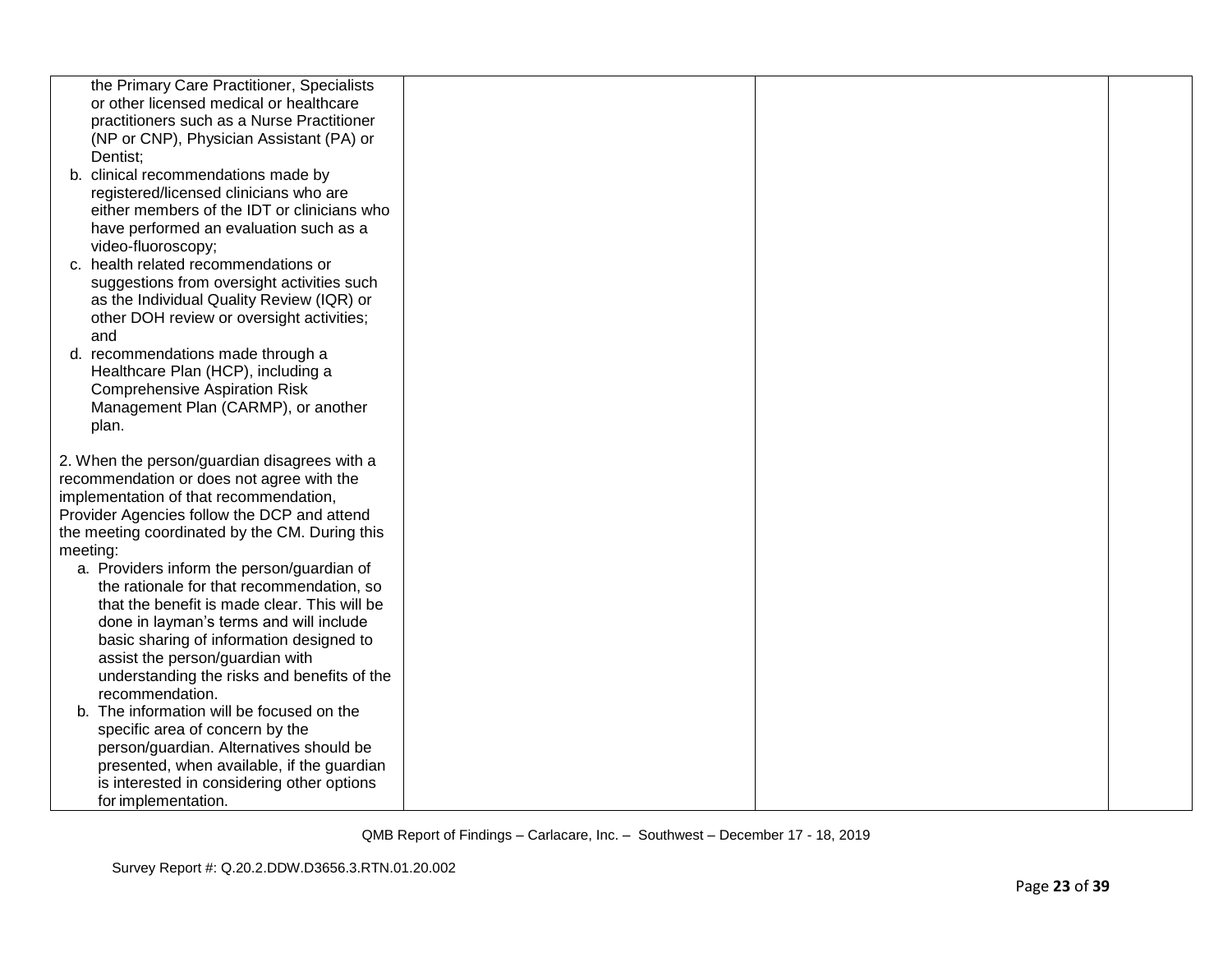| c. Providers support the person/guardian to                                                     |  |  |
|-------------------------------------------------------------------------------------------------|--|--|
| make an informed decision.<br>d. The decision made by the person/guardian                       |  |  |
| during the meeting is accepted; plans are                                                       |  |  |
| modified; and the IDT honors this health                                                        |  |  |
| decision in every setting.                                                                      |  |  |
|                                                                                                 |  |  |
| <b>Chapter 13 Nursing Services: 13.2.5</b>                                                      |  |  |
| <b>Electronic Nursing Assessment and</b>                                                        |  |  |
| <b>Planning Process:</b> The nursing assessment                                                 |  |  |
| process includes several DDSD mandated                                                          |  |  |
| tools: the electronic Comprehensive Nursing                                                     |  |  |
| Assessment Tool (e-CHAT), the Aspiration Risk                                                   |  |  |
| Screening Tool (ARST) and the Medication                                                        |  |  |
| Administration Assessment Tool (MAAT). This                                                     |  |  |
| process includes developing and training Health                                                 |  |  |
| Care Plans and Medical Emergency Response                                                       |  |  |
| Plans.                                                                                          |  |  |
| The following hierarchy is based on budgeted<br>services and is used to identify which Provider |  |  |
| Agency nurse has primary responsibility for                                                     |  |  |
| completion of the nursing assessment process                                                    |  |  |
| and related subsequent planning and training.                                                   |  |  |
| Additional communication and collaboration for                                                  |  |  |
| planning specific to CCS or CIE services may                                                    |  |  |
| be needed.                                                                                      |  |  |
| The hierarchy for Nursing Assessment and                                                        |  |  |
| Planning responsibilities is:                                                                   |  |  |
| 1. Living Supports: Supported Living, IMLS or                                                   |  |  |
| Family Living via ANS;                                                                          |  |  |
| 2. Customized Community Supports- Group;                                                        |  |  |
| and<br>3. Adult Nursing Services (ANS):                                                         |  |  |
| a. for persons in Community Inclusion with                                                      |  |  |
| health-related needs; or                                                                        |  |  |
| b. if no residential services are budgeted                                                      |  |  |
| but assessment is desired and health                                                            |  |  |
| needs may exist.                                                                                |  |  |
|                                                                                                 |  |  |
| 13.2.6 The Electronic Comprehensive Health                                                      |  |  |
| <b>Assessment Tool (e-CHAT)</b>                                                                 |  |  |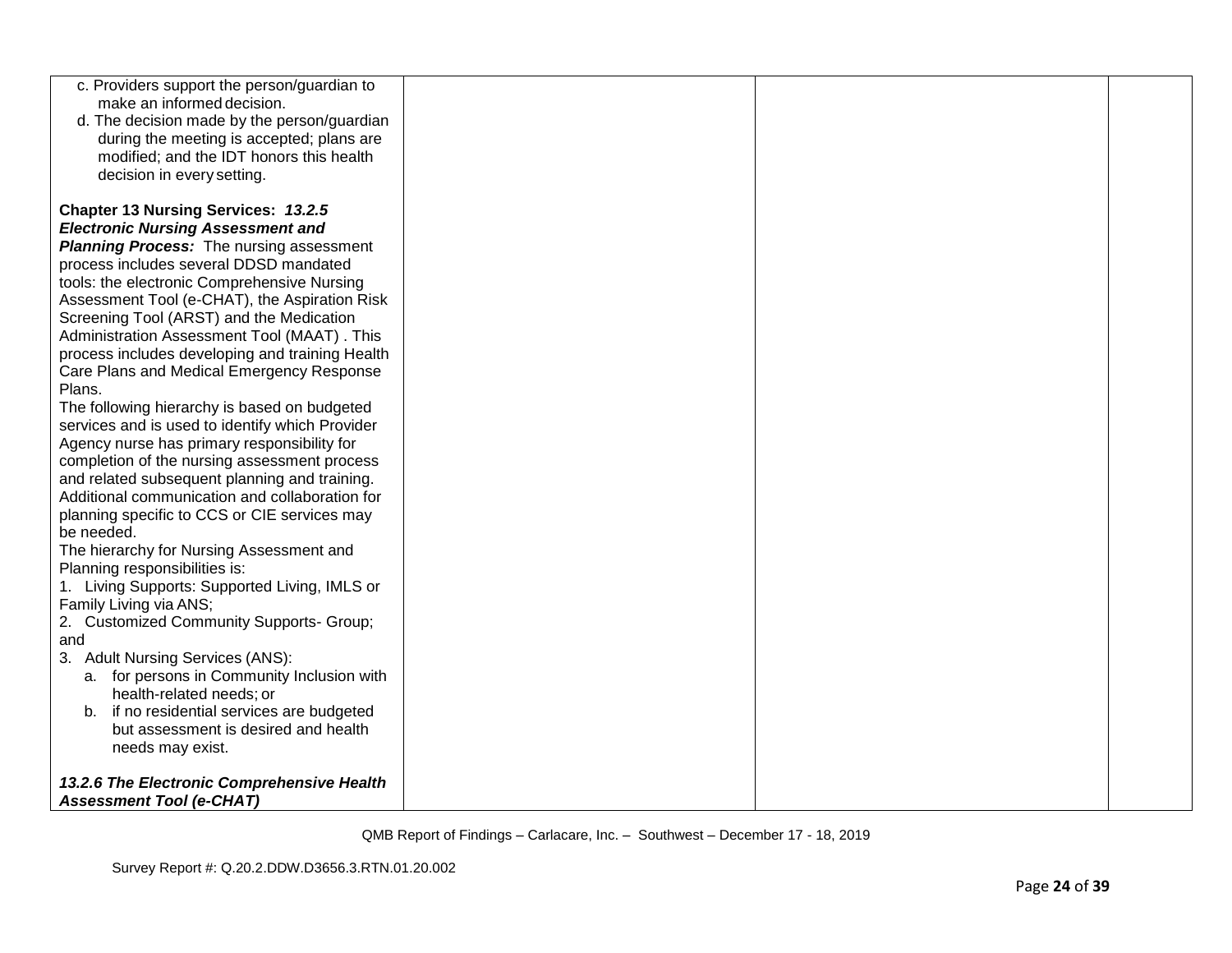| 1. The e-CHAT is a nursing assessment. It may   |  |  |
|-------------------------------------------------|--|--|
| not be delegated by a licensed nurse to a non-  |  |  |
| licensed person.                                |  |  |
| 2. The nurse must see the person face-to-face   |  |  |
|                                                 |  |  |
| to complete the nursing assessment. Additional  |  |  |
| information may be gathered from members of     |  |  |
| the IDT and other sources.                      |  |  |
| 3. An e-CHAT is required for persons in FL, SL, |  |  |
| IMLS, or CCS-Group. All other DD Waiver         |  |  |
| recipients may obtain an e-CHAT if needed or    |  |  |
| desired by adding ANS hours for assessment      |  |  |
| and consultation to their budget.               |  |  |
| 4. When completing the e-CHAT, the nurse is     |  |  |
| required to review and update the electronic    |  |  |
| record and consider the diagnoses,              |  |  |
| medications, treatments, and overall status of  |  |  |
| the person. Discussion with others may be       |  |  |
| needed to obtain critical information.          |  |  |
| 5. The nurse is required to complete all the e- |  |  |
| CHAT assessment questions and add additional    |  |  |
| pertinent information in all comment sections.  |  |  |
|                                                 |  |  |
| <b>13.2.7 Aspiration Risk Management</b>        |  |  |
| <b>Screening Tool (ARST)</b>                    |  |  |
|                                                 |  |  |
| <b>13.2.8 Medication Administration</b>         |  |  |
| <b>Assessment Tool (MAAT):</b>                  |  |  |
| 1. A licensed nurse completes the               |  |  |
| <b>DDSD Medication Administration</b>           |  |  |
| Assessment Tool (MAAT) at least two             |  |  |
| weeks before the annual ISP meeting.            |  |  |
| 2. After completion of the MAAT, the nurse will |  |  |
| present recommendations regarding the level     |  |  |
| of assistance with medication delivery          |  |  |
| (AWMD) to the IDT. A copy of the MAAT will      |  |  |
|                                                 |  |  |
| be sent to all the team members two weeks       |  |  |
| before the annual ISP meeting and the original  |  |  |
| MAAT will be retained in the Provider Agency    |  |  |
| records.                                        |  |  |
| 3. Decisions about medication delivery          |  |  |
| are made by the IDT to promote a                |  |  |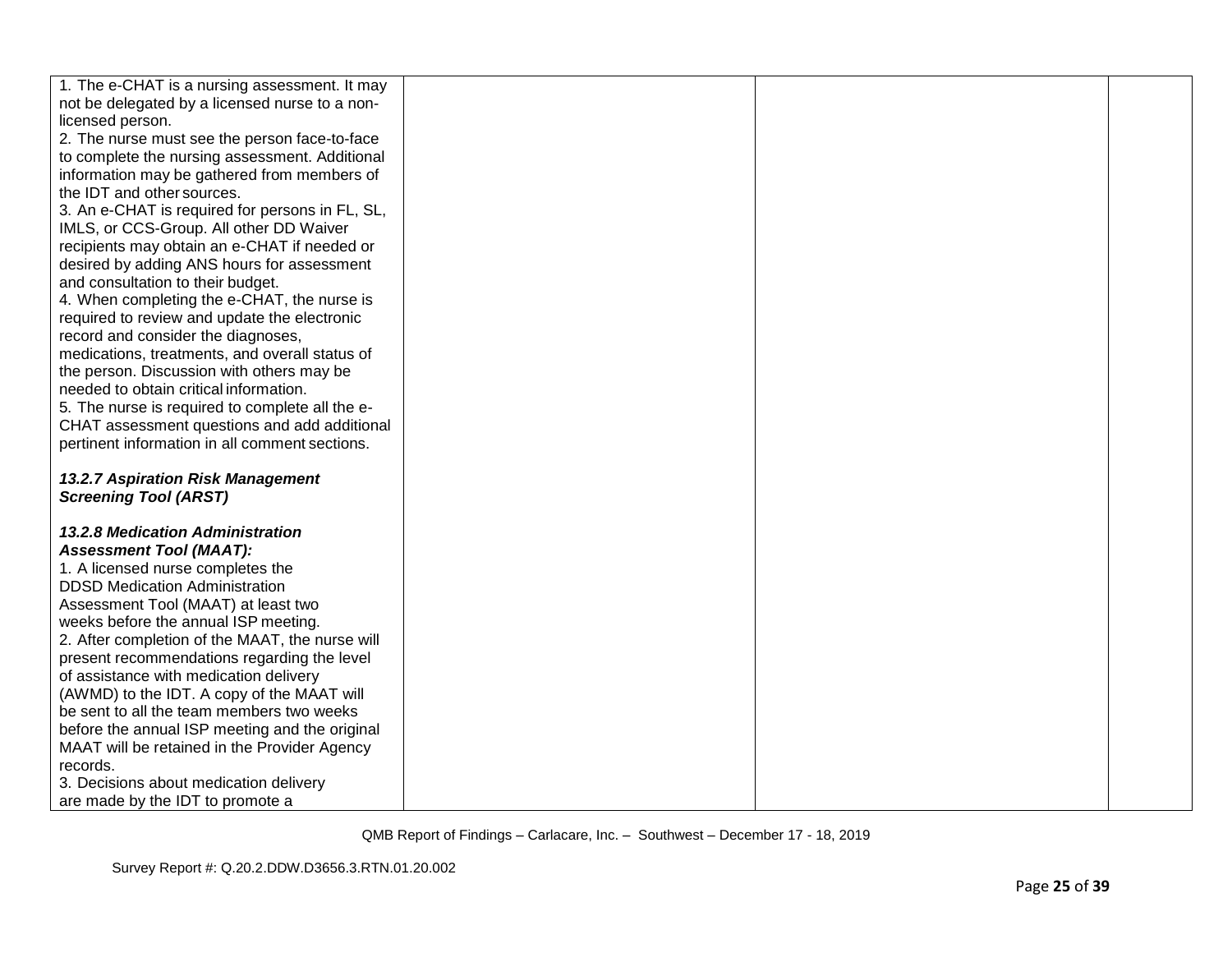| person's maximum independence and                 |  |  |
|---------------------------------------------------|--|--|
| community integration. The IDT will               |  |  |
| reach consensus regarding which                   |  |  |
| criteria the person meets, as indicated           |  |  |
| by the results of the MAAT and the                |  |  |
| nursing recommendations, and the                  |  |  |
| decision is documented this in the ISP.           |  |  |
|                                                   |  |  |
| 13.2.9 Healthcare Plans (HCP):                    |  |  |
| 1. At the nurse's discretion, based on prudent    |  |  |
| nursing practice, interim HCPs may be             |  |  |
| developed to address issues that must be          |  |  |
| implemented immediately after admission,          |  |  |
| readmission or change of medical condition to     |  |  |
| provide safe services prior to completion of the  |  |  |
| e-CHAT and formal care planning process. This     |  |  |
| includes interim ARM plans for those persons      |  |  |
| newly identified at moderate or high risk for     |  |  |
| aspiration. All interim plans must be removed if  |  |  |
| the plan is no longer needed or when final HCP    |  |  |
| including CARMPs are in place to avoid            |  |  |
| duplication of plans.                             |  |  |
| 2. In collaboration with the IDT, the agency      |  |  |
| nurse is required to create HCPs that address all |  |  |
| the areas identified as required in the most      |  |  |
| current e-CHAT summary report which is            |  |  |
| indicated by "R" in the HCP column. At the        |  |  |
| nurse's sole discretion, based on prudent         |  |  |
| nursing practice, HCPs may be combined where      |  |  |
| clinically appropriate. The nurse should use      |  |  |
| nursing judgment to determine whether to also     |  |  |
| include HCPs for any of the areas indicated by    |  |  |
| "C" on the e-CHAT summary report. The nurse       |  |  |
| may also create other HCPs plans that the nurse   |  |  |
| determines are warranted.                         |  |  |
|                                                   |  |  |
| 13.2.10 Medical Emergency Response Plan           |  |  |
| $(MERP)$ :                                        |  |  |
| 1. The agency nurse is required to develop a      |  |  |
| Medical Emergency Response Plan (MERP) for        |  |  |
| all conditions marked with an "R" in the e-CHAT   |  |  |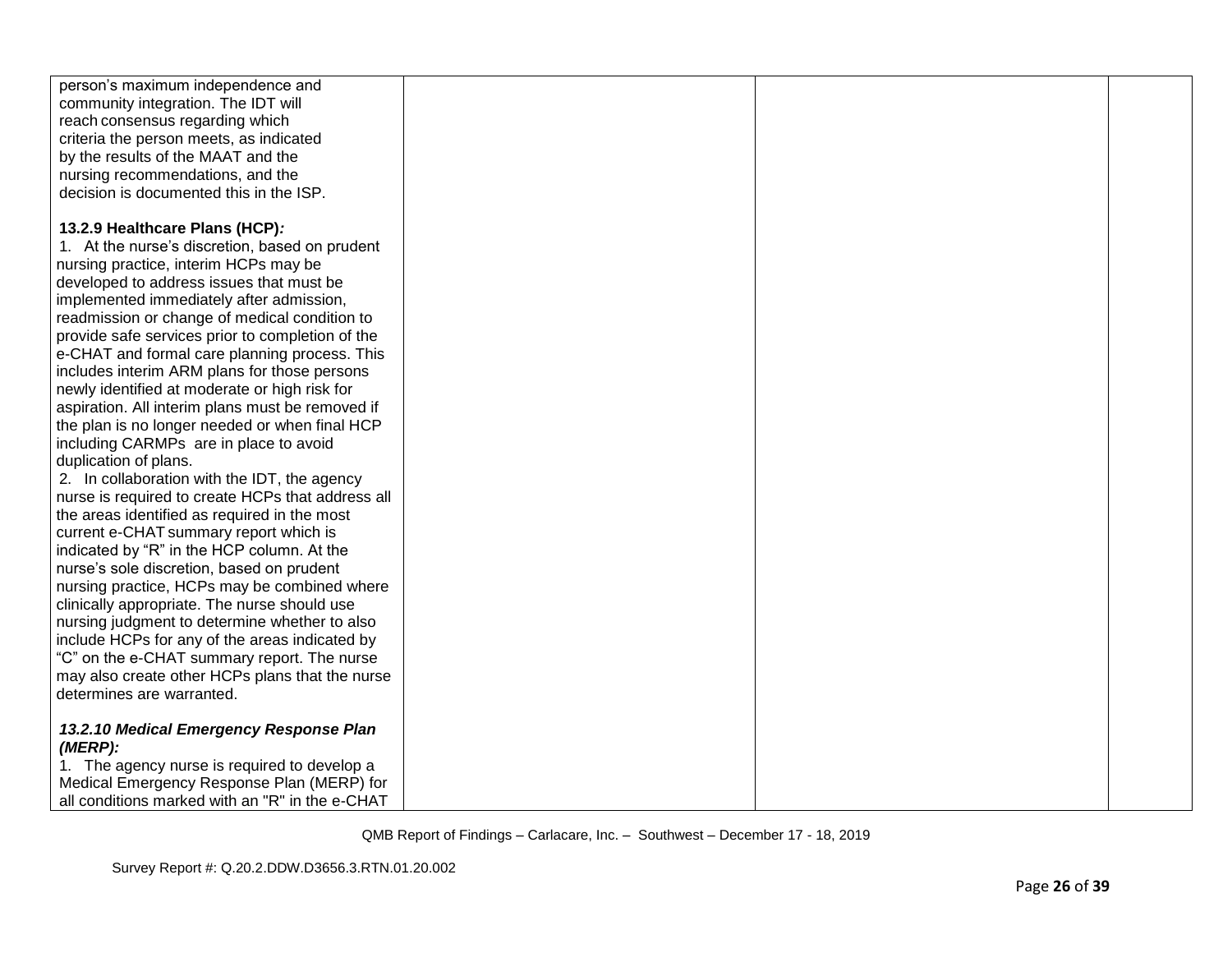| summary report. The agency nurse should use<br>her/his clinical judgment and input from the<br>Interdisciplinary Team (IDT) to determine<br>whether shown as "C" in the e-CHAT summary<br>report or other conditions also warrant a MERP.<br>2. MERPs are required for persons who have<br>one or more conditions or illnesses that present<br>a likely potential to become a life-threatening<br>situation.                                                                                                                                                                                                                                                                                   |  |  |
|------------------------------------------------------------------------------------------------------------------------------------------------------------------------------------------------------------------------------------------------------------------------------------------------------------------------------------------------------------------------------------------------------------------------------------------------------------------------------------------------------------------------------------------------------------------------------------------------------------------------------------------------------------------------------------------------|--|--|
| <b>Chapter 20: Provider Documentation and</b><br>Client Records: 20.5.3 Health Passport and<br>Physician Consultation Form: All Primary and<br>Secondary Provider Agencies must use the<br>Health Passport and Physician Consultation<br>form from the Therap system. This standardized<br>document contains individual, physician and<br>emergency contact information, a complete list<br>of current medical diagnoses, health and safety<br>risk factors, allergies, and information regarding<br>insurance, guardianship, and advance<br>directives. The Health Passport also includes a<br>standardized form to use at medical<br>appointments called the Physician Consultation<br>form. |  |  |
|                                                                                                                                                                                                                                                                                                                                                                                                                                                                                                                                                                                                                                                                                                |  |  |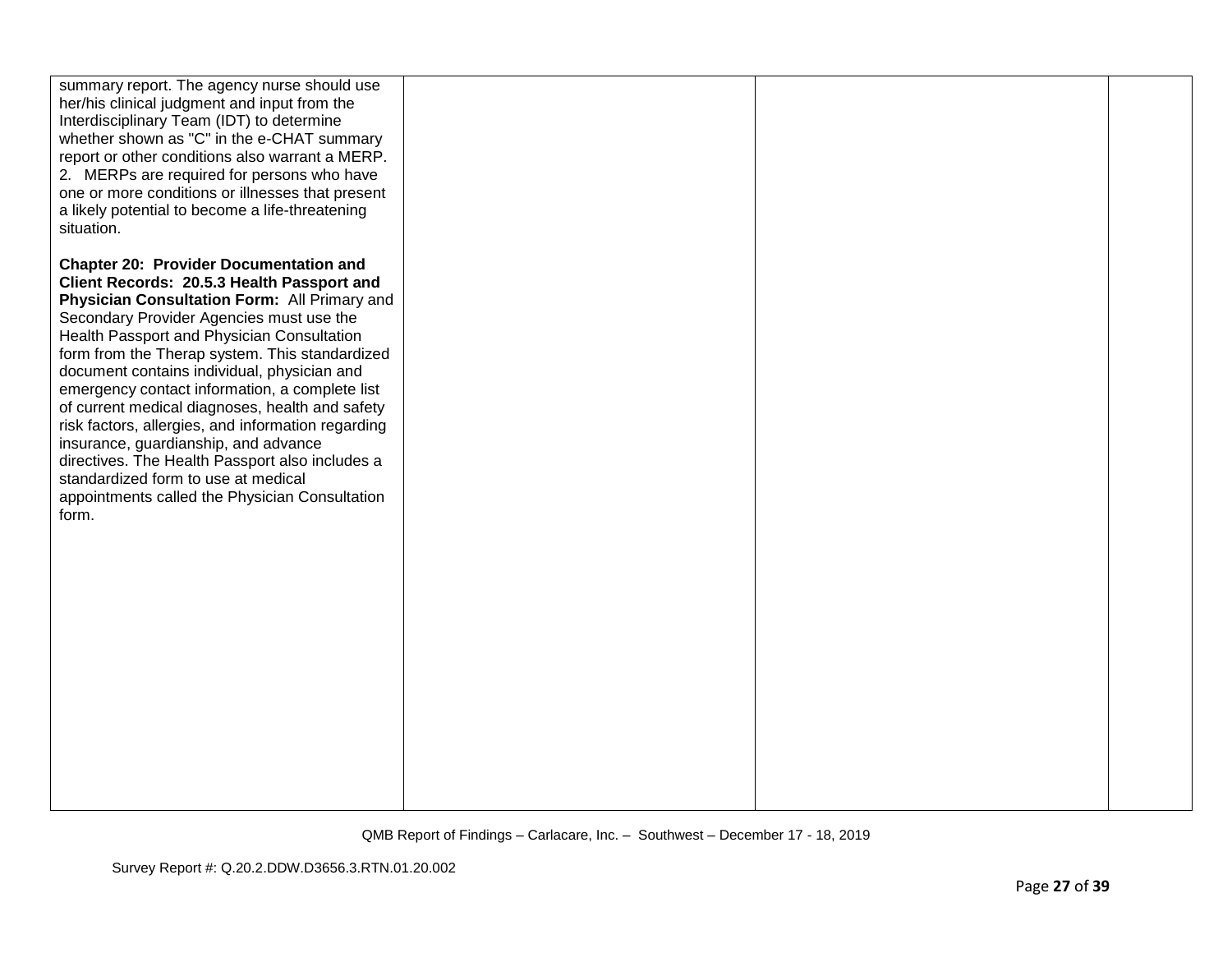| Tag # 1A31 Client Rights / Human Rights               | <b>Condition of Participation Level Deficiency</b> |                                                                                                      |  |
|-------------------------------------------------------|----------------------------------------------------|------------------------------------------------------------------------------------------------------|--|
| NMAC 7.26.3.11 RESTRICTIONS OR                        | After an analysis of the evidence it has been      | Provider:                                                                                            |  |
| <b>LIMITATION OF CLIENT'S RIGHTS:</b>                 | determined there is a significant potential for a  | <b>State your Plan of Correction for the</b>                                                         |  |
| A. A service provider shall not restrict or limit a   | negative outcome to occur.                         | deficiencies cited in this tag here (How is the                                                      |  |
| client's rights except:                               |                                                    | deficiency going to be corrected? This can be                                                        |  |
| (1) where the restriction or limitation is allowed    | Based on record review, the Agency did not         | specific to each deficiency cited or if possible an                                                  |  |
| in an emergency and is necessary to prevent           | ensure the rights of Individuals was not           | overall correction?): $\rightarrow$                                                                  |  |
| imminent risk of physical harm to the client or       | restricted or limited for 1 of 1 Individual.       |                                                                                                      |  |
| another person; or                                    |                                                    |                                                                                                      |  |
| (2) where the interdisciplinary team has              | A review of Agency Individual files indicated      |                                                                                                      |  |
| determined that the client's limited capacity to      | Human Rights Committee Approval was                |                                                                                                      |  |
| exercise the right threatens his or her physical      | required for restrictions.                         |                                                                                                      |  |
| safety; or                                            |                                                    |                                                                                                      |  |
| (3) as provided for in Section 10.1.14 [now           | No documentation was found regarding Human         | <b>Provider:</b>                                                                                     |  |
| Subsection N of 7.26.3.10 NMAC].                      | Rights Approval for the following:                 | <b>Enter your ongoing Quality</b>                                                                    |  |
|                                                       |                                                    | <b>Assurance/Quality Improvement processes</b>                                                       |  |
| B. Any emergency intervention to prevent              | • Positive Behavior Support Plan " is to sit on    | as it related to this tag number here (What is                                                       |  |
| physical harm shall be reasonable to prevent          | the toilet while staff is to sit on the tub". No   | going to be done? How many individuals is this<br>going to affect? How often will this be completed? |  |
| harm, shall be the least restrictive intervention     | evidence found of Human Rights Committee           | Who is responsible? What steps will be taken if                                                      |  |
| necessary to meet the emergency, shall be             | approval. (Individual #1)                          | issues are found?): $\rightarrow$                                                                    |  |
| allowed no longer than necessary and shall be         |                                                    |                                                                                                      |  |
| subject to interdisciplinary team (IDT) review.       |                                                    |                                                                                                      |  |
| The IDT upon completion of its review may             |                                                    |                                                                                                      |  |
| refer its findings to the office of quality           |                                                    |                                                                                                      |  |
| assurance. The emergency intervention may             |                                                    |                                                                                                      |  |
| be subject to review by the service provider's        |                                                    |                                                                                                      |  |
| behavioral support committee or human rights          |                                                    |                                                                                                      |  |
| committee in accordance with the behavioral           |                                                    |                                                                                                      |  |
| support policies or other department regulation       |                                                    |                                                                                                      |  |
| or policy.                                            |                                                    |                                                                                                      |  |
| C. The service provider may adopt reasonable          |                                                    |                                                                                                      |  |
| program policies of general applicability to          |                                                    |                                                                                                      |  |
| clients served by that service provider that do       |                                                    |                                                                                                      |  |
| not violate client rights. [09/12/94; 01/15/97;       |                                                    |                                                                                                      |  |
| Recompiled 10/31/01]                                  |                                                    |                                                                                                      |  |
|                                                       |                                                    |                                                                                                      |  |
| Developmental Disabilities (DD) Waiver Service        |                                                    |                                                                                                      |  |
| Standards 2/26/2018; Re-Issue: 12/28/2018; Eff        |                                                    |                                                                                                      |  |
| 1/1/2019                                              |                                                    |                                                                                                      |  |
| <b>Chapter 2: Human Rights:</b> Civil rights apply to |                                                    |                                                                                                      |  |
| everyone, including all waiver participants,          |                                                    |                                                                                                      |  |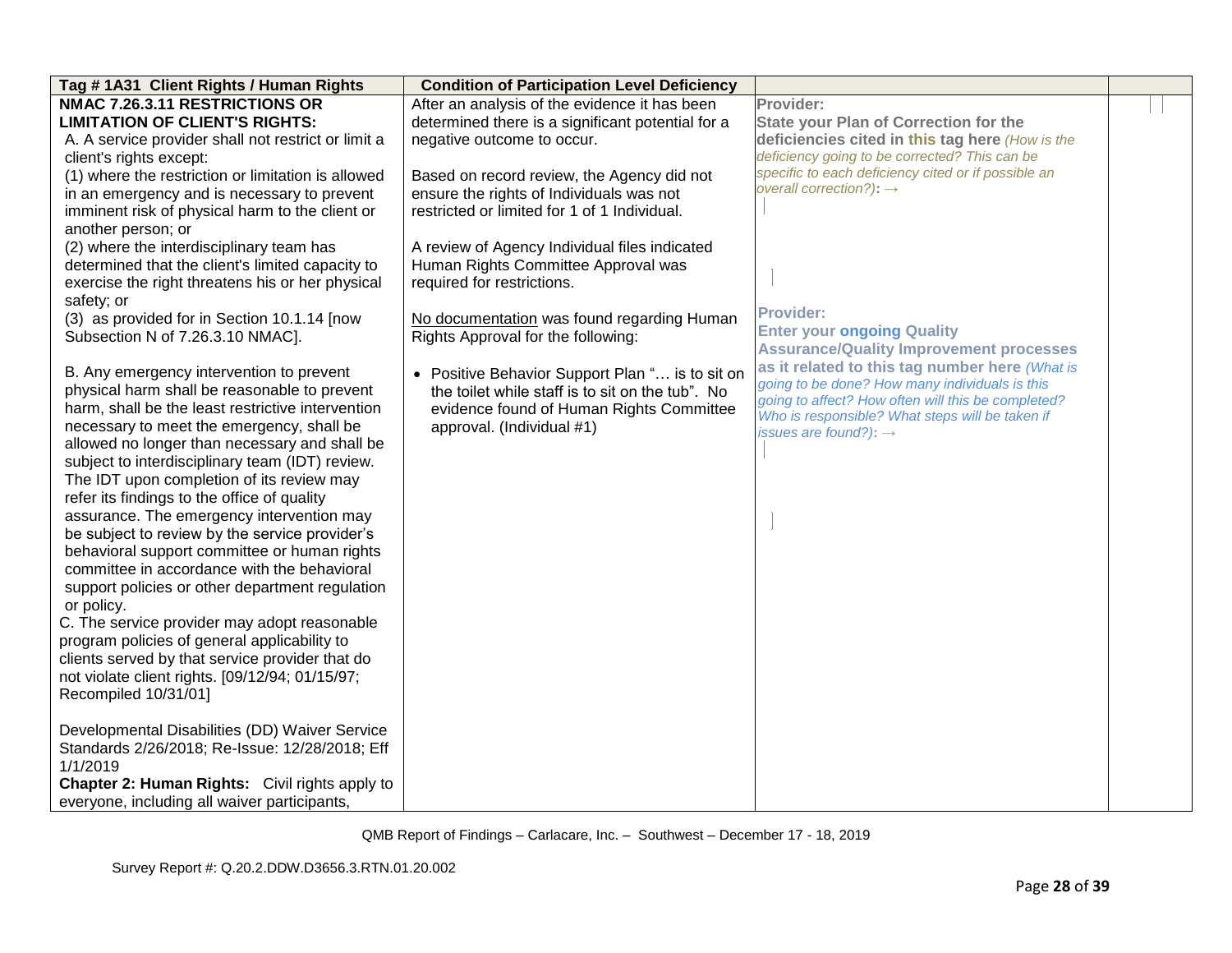| family members, guardians, natural supports,<br>and Provider Agencies. Everyone has a<br>responsibility to make sure those rights are not<br>violated. All Provider Agencies play a role in<br>person-centered planning (PCP) and have an<br>obligation to contribute to the planning process,<br>always focusing on how to best support the<br>person. |  |  |
|---------------------------------------------------------------------------------------------------------------------------------------------------------------------------------------------------------------------------------------------------------------------------------------------------------------------------------------------------------|--|--|
| Chapter 3 Safeguards: 3.3.1 HRC Procedural                                                                                                                                                                                                                                                                                                              |  |  |
| <b>Requirements:</b>                                                                                                                                                                                                                                                                                                                                    |  |  |
| 1. An invitation to participate in the HRC                                                                                                                                                                                                                                                                                                              |  |  |
| meeting of a rights restriction review will be                                                                                                                                                                                                                                                                                                          |  |  |
| given to the person (regardless of verbal or                                                                                                                                                                                                                                                                                                            |  |  |
| cognitive ability), his/her guardian, and/or a                                                                                                                                                                                                                                                                                                          |  |  |
| family member (if desired by the person), and                                                                                                                                                                                                                                                                                                           |  |  |
| the Behavior Support Consultant (BSC) at least                                                                                                                                                                                                                                                                                                          |  |  |
| 10 working days prior to the meeting (except for                                                                                                                                                                                                                                                                                                        |  |  |
| in emergency situations). If the person (and/or                                                                                                                                                                                                                                                                                                         |  |  |
| the guardian) does not wish to attend, his/her                                                                                                                                                                                                                                                                                                          |  |  |
| stated preferences may be brought to the                                                                                                                                                                                                                                                                                                                |  |  |
| meeting by someone whom the person chooses                                                                                                                                                                                                                                                                                                              |  |  |
| as his/her representative.                                                                                                                                                                                                                                                                                                                              |  |  |
| 2. The Provider Agencies that are seeking to                                                                                                                                                                                                                                                                                                            |  |  |
| temporarily limit the person's right(s) (e.g., Living                                                                                                                                                                                                                                                                                                   |  |  |
| Supports, Community Inclusion, or BSC) are                                                                                                                                                                                                                                                                                                              |  |  |
| required to support the person's informed                                                                                                                                                                                                                                                                                                               |  |  |
| consent regarding the rights restriction, as well                                                                                                                                                                                                                                                                                                       |  |  |
| as their timely participation in the review.                                                                                                                                                                                                                                                                                                            |  |  |
| 3. The plan's author, designated staff (e.g.,                                                                                                                                                                                                                                                                                                           |  |  |
| agency service coordinator) and/or the CM                                                                                                                                                                                                                                                                                                               |  |  |
| makes a written or oral presentation to the HRC.                                                                                                                                                                                                                                                                                                        |  |  |
| 4. The results of the HRC review are reported                                                                                                                                                                                                                                                                                                           |  |  |
| in writing to the person supported, the guardian,                                                                                                                                                                                                                                                                                                       |  |  |
| the BSC, the mental health or other specialized                                                                                                                                                                                                                                                                                                         |  |  |
| therapy provider, and the CM within three                                                                                                                                                                                                                                                                                                               |  |  |
| working days of the meeting.                                                                                                                                                                                                                                                                                                                            |  |  |
| 5. HRC committees are required to meet at                                                                                                                                                                                                                                                                                                               |  |  |
| least on a quarterly basis.                                                                                                                                                                                                                                                                                                                             |  |  |
| 6. A quorum to conduct an HRC meeting is at<br>least three voting members eligible to vote in                                                                                                                                                                                                                                                           |  |  |
|                                                                                                                                                                                                                                                                                                                                                         |  |  |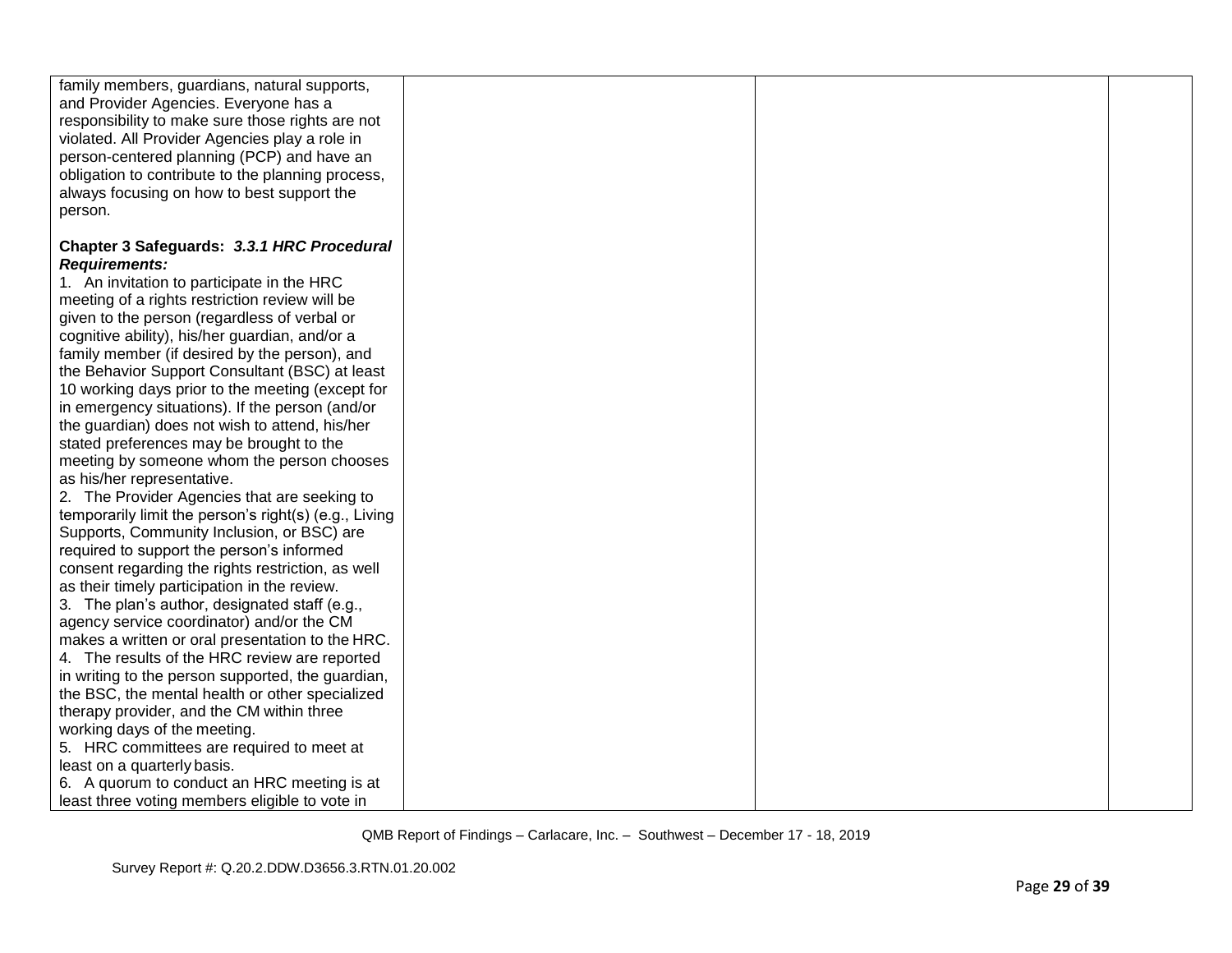| each situation and at least one must be a          |  |  |
|----------------------------------------------------|--|--|
| community member at large.                         |  |  |
| 7. HRC members who are directly involved in        |  |  |
| the services provided to the person must excuse    |  |  |
| themselves from voting in that situation.          |  |  |
| Each HRC is required to have a provision for       |  |  |
| emergency approval of rights restrictions based    |  |  |
| upon credible threats of harm against self or      |  |  |
| others that may arise between scheduled HRC        |  |  |
| meetings (e.g., locking up sharp knives after a    |  |  |
| serious attempt to injure self or others or a      |  |  |
| disclosure, with a credible plan, to seriously     |  |  |
| injure or kill someone). The confidential and      |  |  |
| HIPAA compliant emergency meeting may be           |  |  |
| via telephone, video or conference call, or        |  |  |
| secure email. Procedures may include an initial    |  |  |
| emergency phone meeting, and a subsequent          |  |  |
| follow-up emergency meeting in complex and/or      |  |  |
| ongoing situations.                                |  |  |
| 8. The HRC with primary responsibility for         |  |  |
| implementation of the rights restriction will      |  |  |
| record all meeting minutes on an individual        |  |  |
| basis, i.e., each meeting discussion for an        |  |  |
| individual will be recorded separately, and        |  |  |
| minutes of all meetings will be retained at the    |  |  |
| agency for at least six years from the final date  |  |  |
| of continuance of the restriction.                 |  |  |
|                                                    |  |  |
| 3.3.3 HRC and Behavioral Support: The HRC          |  |  |
| reviews temporary restrictions of rights that are  |  |  |
| related to medical issues or health and safety     |  |  |
| considerations such as decreased mobility (e.g.,   |  |  |
| the use of bed rails due to risk of falling during |  |  |
| the night while getting out of bed). However,      |  |  |
| other temporary restrictions may be                |  |  |
| implemented because of health and safety           |  |  |
| considerations arising from behavioral issues.     |  |  |
| Positive Behavioral Supports (PBS) are             |  |  |
| mandated and used when behavioral support is       |  |  |
| needed and desired by the person and/or the        |  |  |
| IDT. PBS emphasizes the acquisition and            |  |  |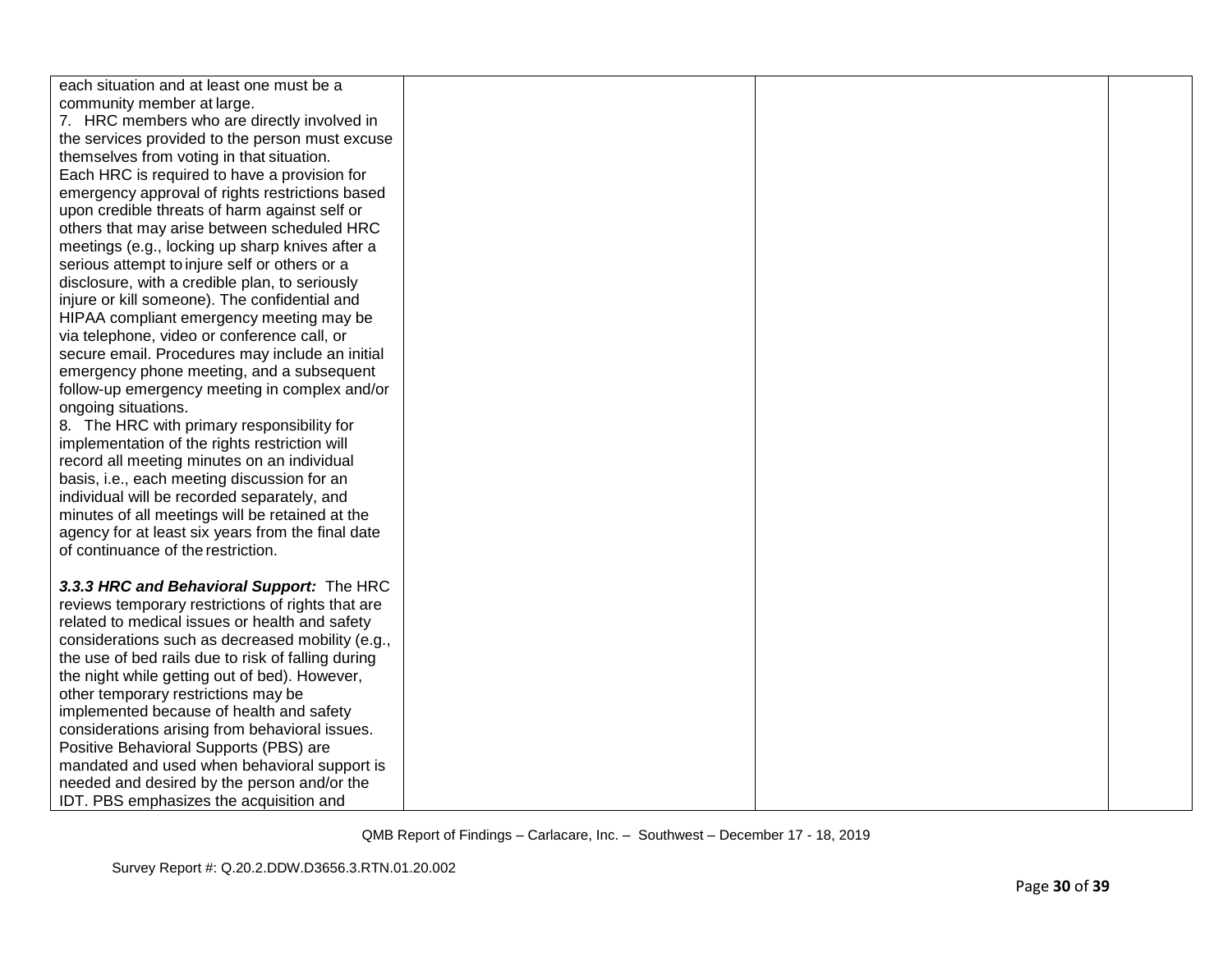|     | maintenance of positive skills (e.g. building    |  |  |
|-----|--------------------------------------------------|--|--|
|     | healthy relationships) to increase the person's  |  |  |
|     | quality of life understanding that a natural     |  |  |
|     | reduction in other challenging behaviors will    |  |  |
|     | follow. At times, aversive interventions may be  |  |  |
|     | temporarily included as a part of a person's     |  |  |
|     | behavioral support (usually in the BCIP), and    |  |  |
|     | therefore, need to be reviewed prior to          |  |  |
|     | implementation as well as periodically while the |  |  |
|     | restrictive intervention is in place. PBSPs not  |  |  |
|     | containing aversive interventions do not require |  |  |
|     | HRC review or approval.                          |  |  |
|     | Plans (e.g., ISPs, PBSPs, BCIPs PPMPs, and/or    |  |  |
|     | RMPs) that contain any aversive interventions    |  |  |
|     | are submitted to the HRC in advance of a         |  |  |
|     | meeting, except in emergency situations.         |  |  |
|     |                                                  |  |  |
|     | 3.3.4 Interventions Requiring HRC Review         |  |  |
|     | and Approval: HRCs must review prior to          |  |  |
|     | implementation, any plans (e.g. ISPs, PBSPs,     |  |  |
|     | BCIPs and/or PPMPs, RMPs), with strategies,      |  |  |
|     | including but not limited to:                    |  |  |
| 1.  | response cost;                                   |  |  |
| 2.  | restitution;                                     |  |  |
| 3.  | emergency physical restraint (EPR);              |  |  |
| 4.  | routine use of law enforcement as part of a      |  |  |
|     | BCIP;                                            |  |  |
| 5.  | routine use of emergency hospitalization         |  |  |
|     | procedures as part of a BCIP;                    |  |  |
| 6.  | use of point systems;                            |  |  |
| 7.  | use of intense, highly structured, and           |  |  |
|     | specialized treatment strategies, including      |  |  |
|     | level systems with response cost or failure      |  |  |
|     | to earn components;                              |  |  |
| 8.  | a 1:1 staff to person ratio for behavioral       |  |  |
|     | reasons, or, very rarely, a 2:1 staff to         |  |  |
|     | person ratio for behavioral or medical           |  |  |
|     | reasons;                                         |  |  |
| 9.  | use of PRN psychotropic medications;             |  |  |
| 10. | use of protective devices for behavioral         |  |  |
|     | purposes (e.g., helmets for head banging,        |  |  |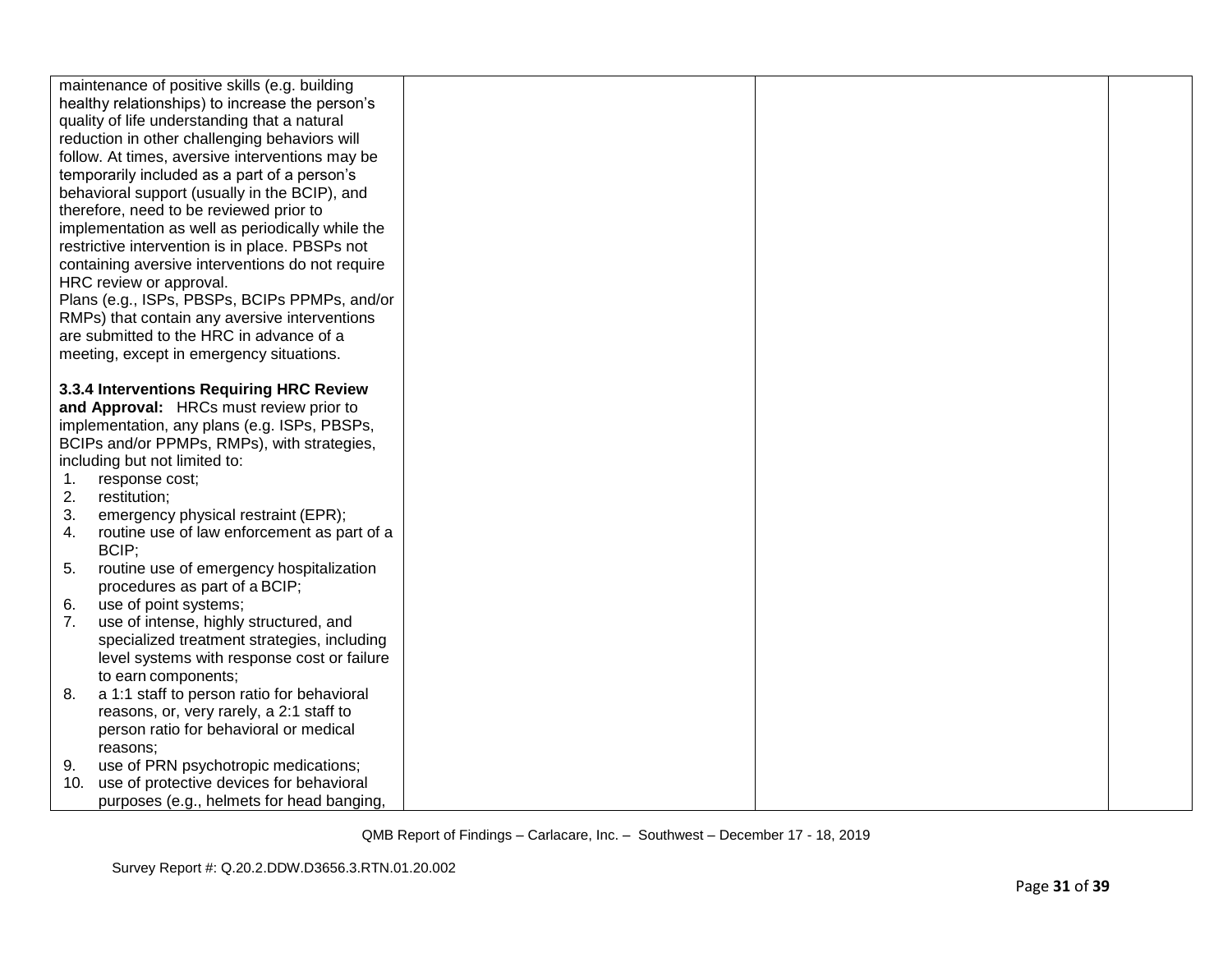|                                 | Posey gloves for biting hand);<br>11. use of bed rails;<br>12. use of a device and/or monitoring system<br>through PST may impact the person's<br>privacy or other rights; or<br>13. use of any alarms to alert staff to a<br>person's whereabouts.                                                                                                                                                                                                                                                                                                                                                                                                                                                                                                                     |  |  |
|---------------------------------|-------------------------------------------------------------------------------------------------------------------------------------------------------------------------------------------------------------------------------------------------------------------------------------------------------------------------------------------------------------------------------------------------------------------------------------------------------------------------------------------------------------------------------------------------------------------------------------------------------------------------------------------------------------------------------------------------------------------------------------------------------------------------|--|--|
|                                 | 3.4 Emergency Physical Restraint (EPR):<br>Every person shall be free from the use of<br>restrictive physical crisis intervention measures<br>that are unnecessary. Provider Agencies who<br>support people who may occasionally need<br>intervention such as Emergency Physical<br>Restraint (EPR) are required to institute<br>procedures to maximize safety.                                                                                                                                                                                                                                                                                                                                                                                                         |  |  |
| $1_{1}$<br>2.<br>3.<br>4.<br>5. | 3.4.5 Human Rights Committee: The HRC<br>reviews use of EPR. The BCIP may not be<br>implemented without HRC review and approval<br>whenever EPR or other restrictive measure(s)<br>are included. Provider Agencies with an HRC<br>are required to ensure that the HRCs:<br>participate in training regarding required<br>constitution and oversight activities for<br>HRCs;<br>review any BCIP, that include the use of<br>EPR;<br>occur at least annually, occur in any quarter<br>where EPR is used, and occur whenever<br>any change to the BCIP is considered;<br>maintain HRC minutes approving or<br>disallowing the use of EPR as written in a<br>BCIP; and<br>maintain HRC minutes of meetings<br>reviewing the implementation of the BCIP<br>when EPR is used. |  |  |
|                                 |                                                                                                                                                                                                                                                                                                                                                                                                                                                                                                                                                                                                                                                                                                                                                                         |  |  |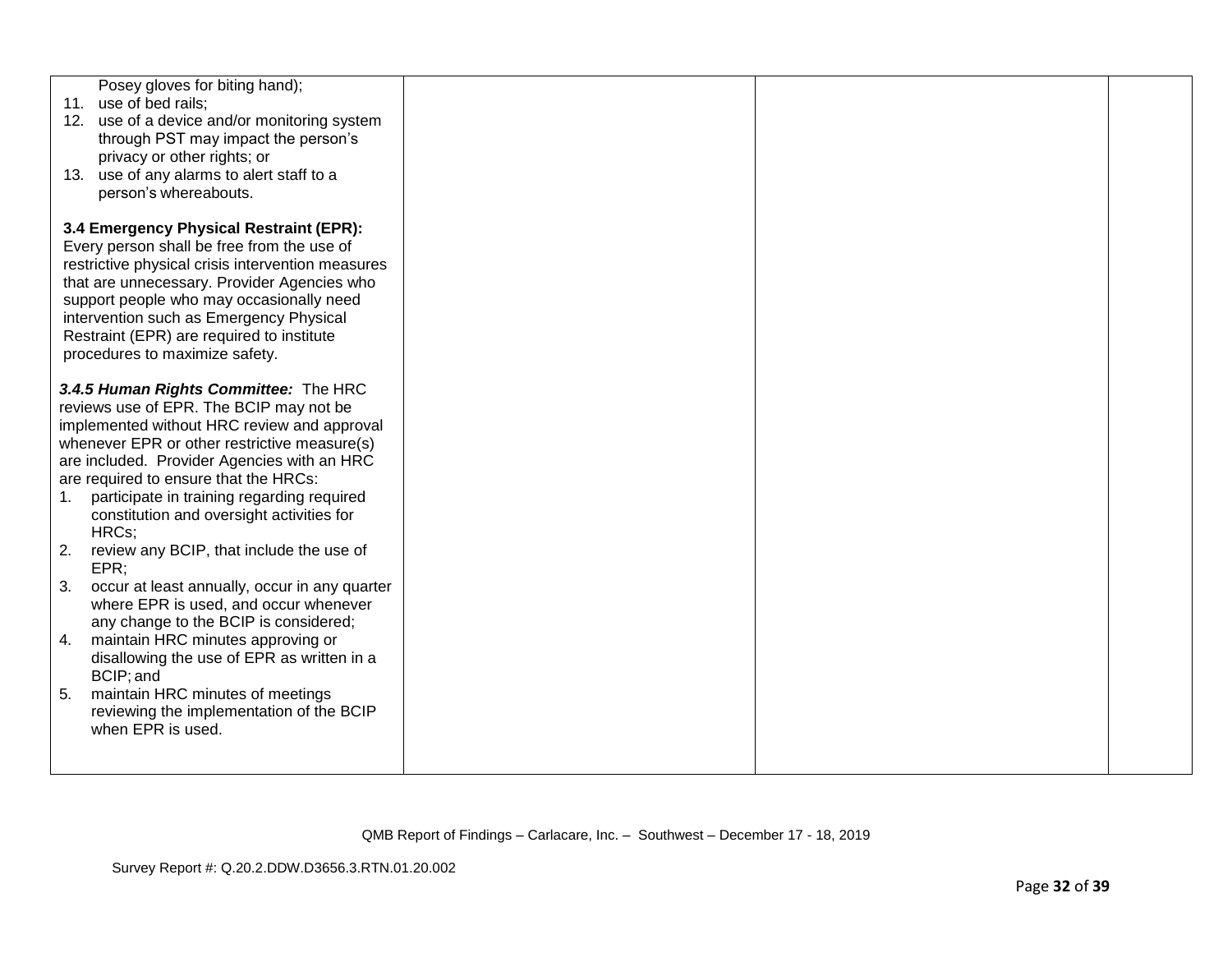| Tag # LS25 Residential Health & Safety              | <b>Standard Level Deficiency</b>                |                                                                                                  |  |
|-----------------------------------------------------|-------------------------------------------------|--------------------------------------------------------------------------------------------------|--|
| (Supported Living / Family Living / Intensive       |                                                 |                                                                                                  |  |
| <b>Medical Living)</b>                              |                                                 |                                                                                                  |  |
| Developmental Disabilities (DD) Waiver Service      | Based on observation, the Agency did not        | Provider:                                                                                        |  |
| Standards 2/26/2018; Re-Issue: 12/28/2018; Eff      | ensure that each individual residence met all   | <b>State your Plan of Correction for the</b>                                                     |  |
| 1/1/2019                                            | requirements within the standard for 1 of 1     | deficiencies cited in this tag here (How is the                                                  |  |
| <b>Chapter 10: Living Care Arrangements</b>         | Living Care Arrangement residence.              | deficiency going to be corrected? This can be                                                    |  |
| (LCA) 10.3.6 Requirements for Each                  |                                                 | specific to each deficiency cited or if possible an                                              |  |
| Residence: Provider Agencies must assure            | Review of the residential records and           | overall correction?): $\rightarrow$                                                              |  |
| that each residence is clean, safe, and             | observation of the residence revealed the       |                                                                                                  |  |
| comfortable, and each residence                     | following items were not found, not functioning |                                                                                                  |  |
| accommodates individual daily living, social and    | or incomplete:                                  |                                                                                                  |  |
| leisure activities. In addition, the Provider       |                                                 |                                                                                                  |  |
| Agency must ensure the residence:                   | <b>Supported Living Requirements:</b>           |                                                                                                  |  |
| has basic utilities, i.e., gas, power, water,<br>1. |                                                 |                                                                                                  |  |
| and telephone;                                      | • Carbon monoxide detectors (#1)                | <b>Provider:</b>                                                                                 |  |
| has a battery operated or electric smoke<br>2.      |                                                 | <b>Enter your ongoing Quality</b>                                                                |  |
| detectors or a sprinkler system, carbon             |                                                 | <b>Assurance/Quality Improvement processes</b><br>as it related to this tag number here (What is |  |
| monoxide detectors, and fire extinguisher;          |                                                 | going to be done? How many individuals is this                                                   |  |
| has a general-purpose first aid kit;<br>3.          |                                                 | going to affect? How often will this be completed?                                               |  |
| has accessible written documentation of<br>4.       |                                                 | Who is responsible? What steps will be taken if                                                  |  |
| evacuation drills occurring at least three times a  |                                                 | issues are found?): $\rightarrow$                                                                |  |
| year overall, one time a year for each shift;       |                                                 |                                                                                                  |  |
| has water temperature that does not<br>5.           |                                                 |                                                                                                  |  |
| exceed a safe temperature (110 <sup>0</sup> F);     |                                                 |                                                                                                  |  |
| has safe storage of all medications with<br>6.      |                                                 |                                                                                                  |  |
| dispensing instructions for each person that are    |                                                 |                                                                                                  |  |
| consistent with the Assistance with Medication      |                                                 |                                                                                                  |  |
| (AWMD) training or each person's ISP;               |                                                 |                                                                                                  |  |
| has an emergency placement plan for<br>7.           |                                                 |                                                                                                  |  |
| relocation of people in the event of an             |                                                 |                                                                                                  |  |
| emergency evacuation that makes the                 |                                                 |                                                                                                  |  |
| residence unsuitable for occupancy;                 |                                                 |                                                                                                  |  |
| has emergency evacuation procedures that<br>8.      |                                                 |                                                                                                  |  |
| address, but are not limited to, fire, chemical     |                                                 |                                                                                                  |  |
| and/or hazardous waste spills, and flooding;        |                                                 |                                                                                                  |  |
| supports environmental modifications and<br>9.      |                                                 |                                                                                                  |  |
| assistive technology devices, including             |                                                 |                                                                                                  |  |
| modifications to the bathroom (i.e., shower         |                                                 |                                                                                                  |  |
| chairs, grab bars, walk in shower, raised toilets,  |                                                 |                                                                                                  |  |
| etc.) based on the unique needs of the              |                                                 |                                                                                                  |  |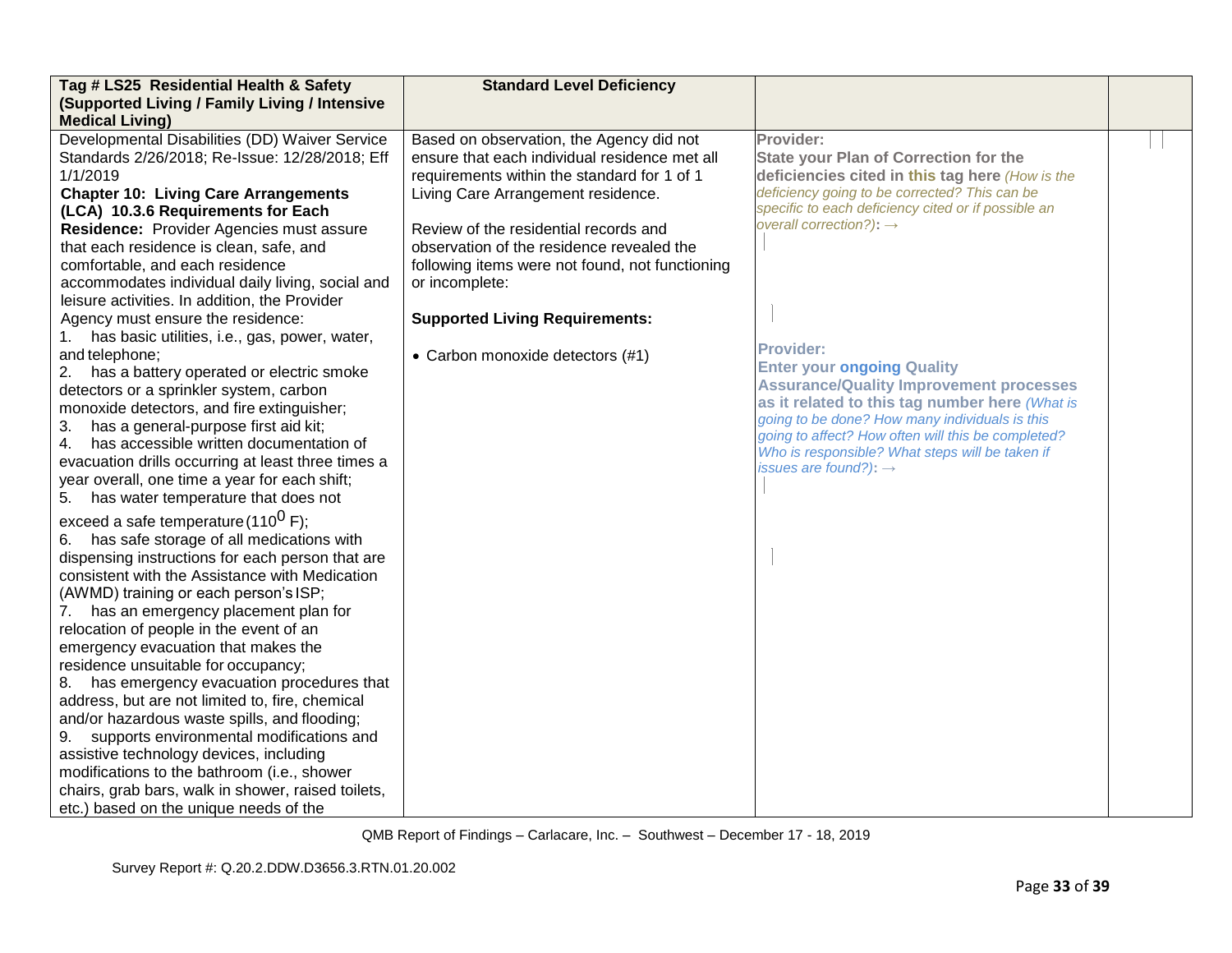| individual in consultation with the IDT;<br>10. has or arranges for necessary equipment<br>for bathing and transfers to support health and<br>safety with consultation from therapists as<br>needed;<br>11. has the phone number for poison control<br>within line of site of the telephone;<br>12. has general household appliances, and<br>kitchen and dining utensils;<br>13. has proper food storage and cleaning<br>supplies;<br>14. has adequate food for three meals a day<br>and individual preferences; and<br>15. has at least two bathrooms for residences<br>with more than two residents. |  |  |
|--------------------------------------------------------------------------------------------------------------------------------------------------------------------------------------------------------------------------------------------------------------------------------------------------------------------------------------------------------------------------------------------------------------------------------------------------------------------------------------------------------------------------------------------------------------------------------------------------------|--|--|
|                                                                                                                                                                                                                                                                                                                                                                                                                                                                                                                                                                                                        |  |  |
|                                                                                                                                                                                                                                                                                                                                                                                                                                                                                                                                                                                                        |  |  |
|                                                                                                                                                                                                                                                                                                                                                                                                                                                                                                                                                                                                        |  |  |
|                                                                                                                                                                                                                                                                                                                                                                                                                                                                                                                                                                                                        |  |  |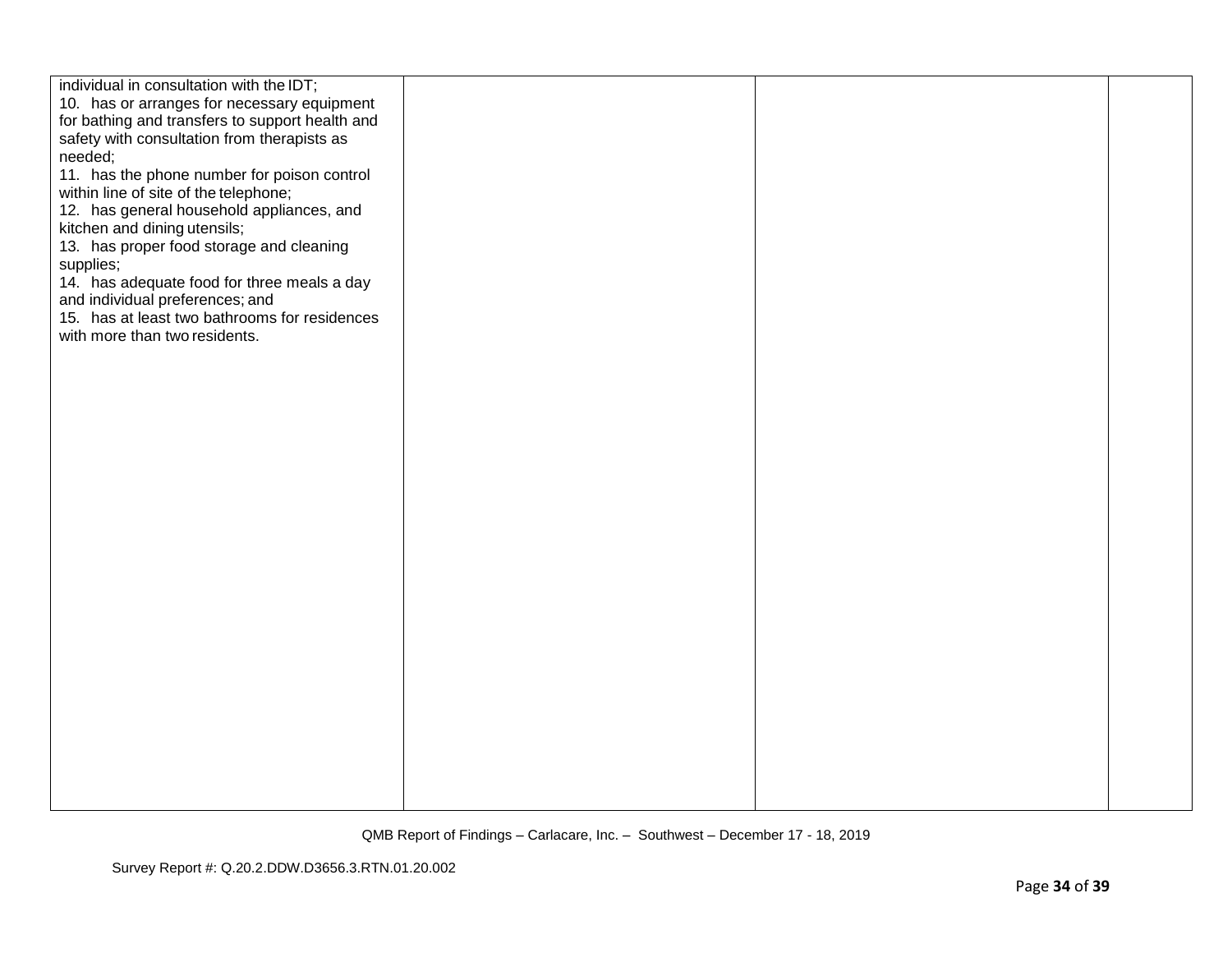| <b>Standard of Care</b>                                                                                                                                                                                              | <b>Deficiencies</b>                                | Agency Plan of Correction, On-going QA/QI<br>and Responsible Party | <b>Date</b><br><b>Due</b> |
|----------------------------------------------------------------------------------------------------------------------------------------------------------------------------------------------------------------------|----------------------------------------------------|--------------------------------------------------------------------|---------------------------|
|                                                                                                                                                                                                                      |                                                    |                                                                    |                           |
| Service Domain: Medicaid Billing/Reimbursement - State financial oversight exists to assure that claims are coded and paid for in accordance with the<br>reimbursement methodology specified in the approved waiver. |                                                    |                                                                    |                           |
| Tag #1A12 All Services Reimbursement                                                                                                                                                                                 | <b>No Deficient Practices Found</b>                |                                                                    |                           |
| Developmental Disabilities (DD) Waiver Service                                                                                                                                                                       | Based on record review, the Agency maintained      |                                                                    |                           |
| Standards 2/26/2018; Re-Issue: 12/28/2018; Eff                                                                                                                                                                       | all the records necessary to fully disclose the    |                                                                    |                           |
| 1/1/2019                                                                                                                                                                                                             | nature, quality, amount and medical necessity of   |                                                                    |                           |
| <b>Chapter 21: Billing Requirements: 21.4</b>                                                                                                                                                                        | services furnished to an eligible recipient who is |                                                                    |                           |
| <b>Recording Keeping and Documentation</b>                                                                                                                                                                           | currently receiving for 1 of 1 individual.         |                                                                    |                           |
| <b>Requirements: DD Waiver Provider Agencies</b>                                                                                                                                                                     |                                                    |                                                                    |                           |
| must maintain all records necessary to                                                                                                                                                                               | Progress notes and billing records supported       |                                                                    |                           |
| demonstrate proper provision of services for                                                                                                                                                                         | billing activities for the months of August,       |                                                                    |                           |
| Medicaid billing. At a minimum, Provider                                                                                                                                                                             | September and October 2019 for the following       |                                                                    |                           |
| Agencies must adhere to the following:                                                                                                                                                                               | services:                                          |                                                                    |                           |
| The level and type of service provided must<br>1.                                                                                                                                                                    |                                                    |                                                                    |                           |
| be supported in the ISP and have an approved                                                                                                                                                                         | • Supported Living                                 |                                                                    |                           |
| budget prior to service delivery and billing.                                                                                                                                                                        |                                                    |                                                                    |                           |
| Comprehensive documentation of direct<br>2.                                                                                                                                                                          |                                                    |                                                                    |                           |
| service delivery must include, at a minimum:                                                                                                                                                                         |                                                    |                                                                    |                           |
| a. the agency name;                                                                                                                                                                                                  |                                                    |                                                                    |                           |
| the name of the recipient of the service;<br>b.                                                                                                                                                                      |                                                    |                                                                    |                           |
| the location of theservice;<br>c.                                                                                                                                                                                    |                                                    |                                                                    |                           |
| the date of the service;<br>d.                                                                                                                                                                                       |                                                    |                                                                    |                           |
| the type of service;<br>е.                                                                                                                                                                                           |                                                    |                                                                    |                           |
| the start and end times of theservice;<br>f.                                                                                                                                                                         |                                                    |                                                                    |                           |
| the signature and title of each staff<br>a.                                                                                                                                                                          |                                                    |                                                                    |                           |
| member who documents their time; and                                                                                                                                                                                 |                                                    |                                                                    |                           |
| h. the nature of services.                                                                                                                                                                                           |                                                    |                                                                    |                           |
| 3. A Provider Agency that receives payment for                                                                                                                                                                       |                                                    |                                                                    |                           |
| treatment, services, or goods must retain all<br>medical and business records for a period of at                                                                                                                     |                                                    |                                                                    |                           |
|                                                                                                                                                                                                                      |                                                    |                                                                    |                           |
| least six years from the last payment date, until                                                                                                                                                                    |                                                    |                                                                    |                           |
| ongoing audits are settled, or until involvement of<br>the state Attorney General is completed                                                                                                                       |                                                    |                                                                    |                           |
| regarding settlement of any claim, whichever is                                                                                                                                                                      |                                                    |                                                                    |                           |
| longer.                                                                                                                                                                                                              |                                                    |                                                                    |                           |
| 4. A Provider Agency that receives payment for                                                                                                                                                                       |                                                    |                                                                    |                           |
| treatment, services or goods must retain all                                                                                                                                                                         |                                                    |                                                                    |                           |
| medical and business records relating to any of                                                                                                                                                                      |                                                    |                                                                    |                           |
| the following for a period of at least six years from                                                                                                                                                                |                                                    |                                                                    |                           |
|                                                                                                                                                                                                                      |                                                    |                                                                    |                           |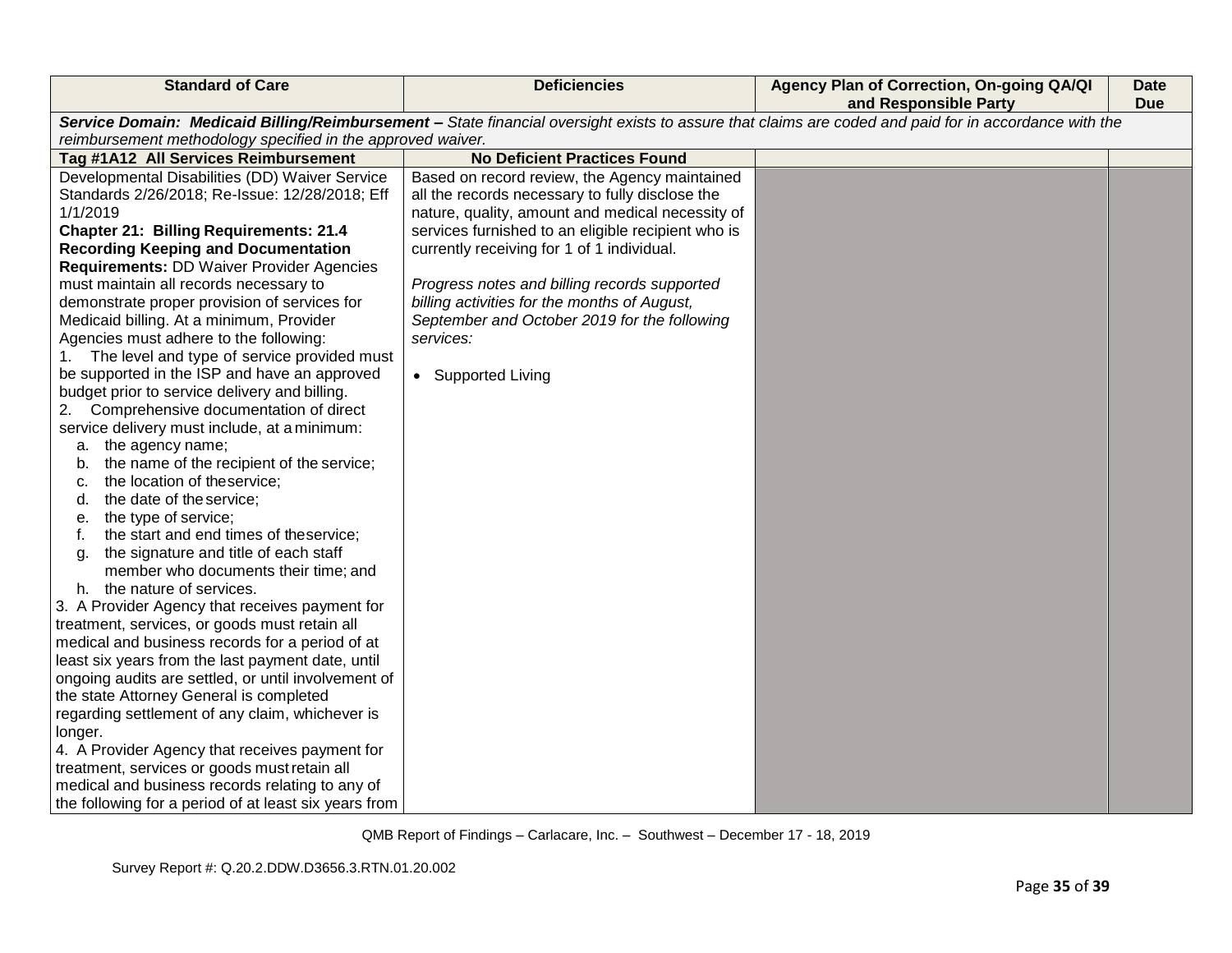| the payment date:                                    |  |  |
|------------------------------------------------------|--|--|
| a. treatment or care of any eligible recipient;      |  |  |
| services or goods provided to any eligible<br>b.     |  |  |
| recipient;                                           |  |  |
| amounts paid by MAD on behalf of any<br>C.           |  |  |
| eligible recipient; and                              |  |  |
| d. any records required by MAD for the               |  |  |
| administration of Medicaid.                          |  |  |
|                                                      |  |  |
| 21.9 Billable Units: The unit of billing depends     |  |  |
|                                                      |  |  |
| on the service type. The unit may be a 15-minute     |  |  |
| interval, a daily unit, a monthly unit or a dollar   |  |  |
| amount. The unit of billing is identified in the     |  |  |
| current DD Waiver Rate Table. Provider               |  |  |
| Agencies must correctly report service units.        |  |  |
|                                                      |  |  |
| 21.9.1 Requirements for Daily Units: For             |  |  |
| services billed in daily units, Provider Agencies    |  |  |
| must adhere to the following:                        |  |  |
| 1. A day is considered 24 hours from midnight        |  |  |
| to midnight.                                         |  |  |
| 2. If 12 or fewer hours of service are provided,     |  |  |
| then one-half unit shall be billed. A whole unit can |  |  |
| be billed if more than 12 hours of service is        |  |  |
| provided during a 24-hour period.                    |  |  |
| 3. The maximum allowable billable units cannot       |  |  |
| exceed 340 calendar days per ISP year or 170         |  |  |
| calendar days per six months.                        |  |  |
| 4. When a person transitions from one Provider       |  |  |
| Agency to another during the ISP year, a standard    |  |  |
| formula to calculate the units billed by each        |  |  |
|                                                      |  |  |
| Provider Agency must be applied as follows:          |  |  |
| a. The discharging Provider Agency bills the         |  |  |
| number of calendar days that services                |  |  |
| were provided multiplied by .93 (93%).               |  |  |
| b. The receiving Provider Agency bills the           |  |  |
| remaining days up to 340 for the ISP                 |  |  |
| year.                                                |  |  |
|                                                      |  |  |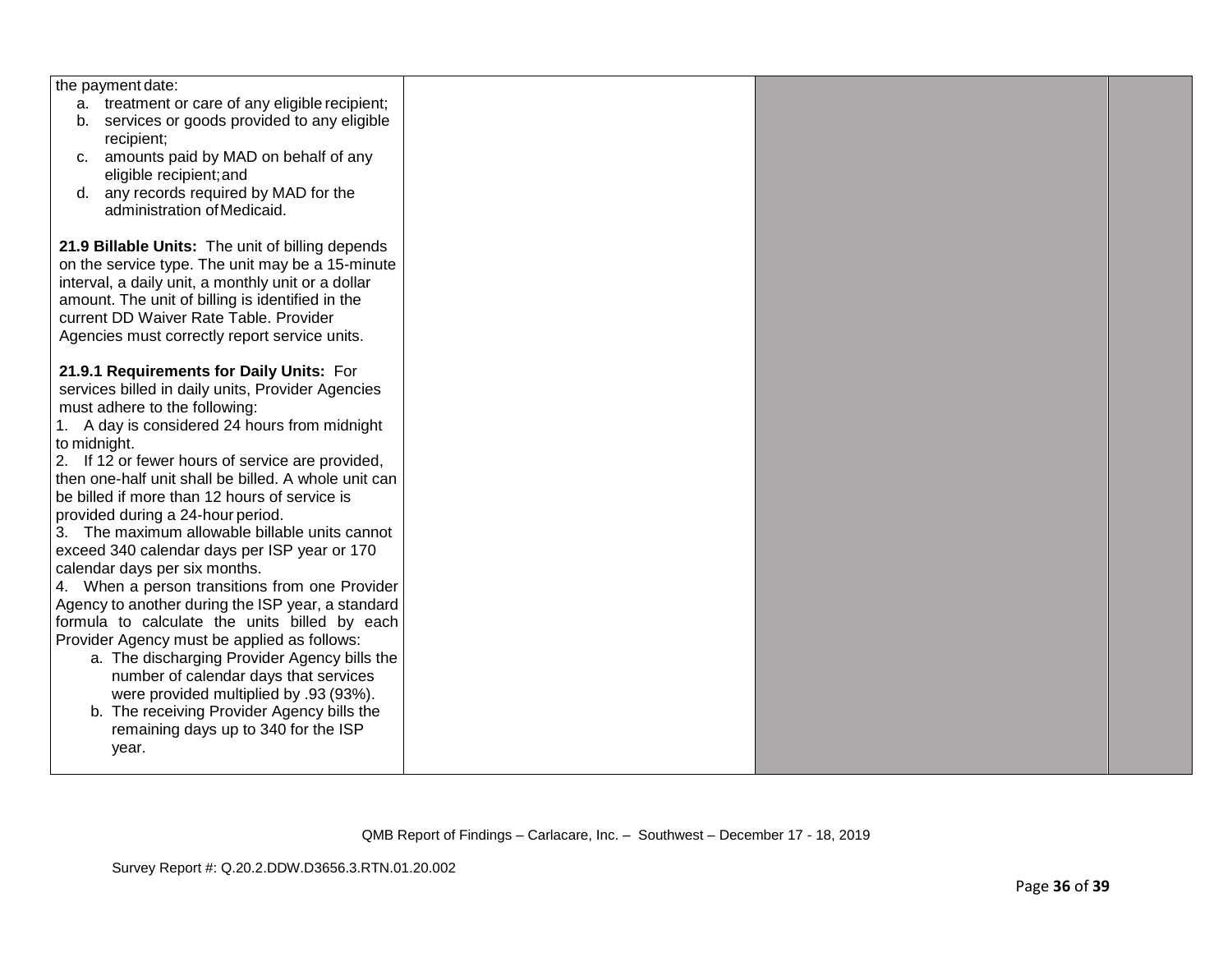| 21.9.2 Requirements for Monthly Units: For         |  |  |
|----------------------------------------------------|--|--|
| services billed in monthly units, a Provider       |  |  |
| Agency must adhere to the following:               |  |  |
| 1. A month is considered a period of 30            |  |  |
| calendar days.                                     |  |  |
| 2. At least one hour of face-to-face billable      |  |  |
| services shall be provided during a calendar       |  |  |
| month where any portion of a monthly unit is       |  |  |
| billed.                                            |  |  |
| 3. Monthly units can be prorated by a half unit.   |  |  |
| 4. Agency transfers not occurring at the           |  |  |
| beginning of the 30-day interval are required to   |  |  |
| be coordinated in the middle of the 30-day         |  |  |
| interval so that the discharging and receiving     |  |  |
| agency receive a half unit.                        |  |  |
|                                                    |  |  |
| 21.9.3 Requirements for 15-minute and hourly       |  |  |
| units: For services billed in 15-minute or hourly  |  |  |
| intervals, Provider Agencies must adhere to the    |  |  |
| following:                                         |  |  |
| 1. When time spent providing the service is not    |  |  |
| exactly 15 minutes or one hour, Provider           |  |  |
| Agencies are responsible for reporting time        |  |  |
| correctly following NMAC 8.302.2.                  |  |  |
| 2. Services that last in their entirety less than  |  |  |
| eight minutes cannot be billed.                    |  |  |
|                                                    |  |  |
| NMAC 8.302.1.17 Effective Date 9-15-08             |  |  |
| <b>Record Keeping and Documentation</b>            |  |  |
| Requirements - A provider must maintain all the    |  |  |
| records necessary to fully disclose the nature,    |  |  |
| quality, amount and medical necessity of           |  |  |
| services furnished to an eligible recipient who is |  |  |
| currently receiving or who has received services   |  |  |
| in the past.                                       |  |  |
| Detail Required in Records - Provider Records      |  |  |
| must be sufficiently detailed to substantiate the  |  |  |
| date, time, eligible recipient name, rendering,    |  |  |
| attending, ordering or prescribing provider; level |  |  |
| and quantity of services, length of a session of   |  |  |
| service billed, diagnosis and medical necessity of |  |  |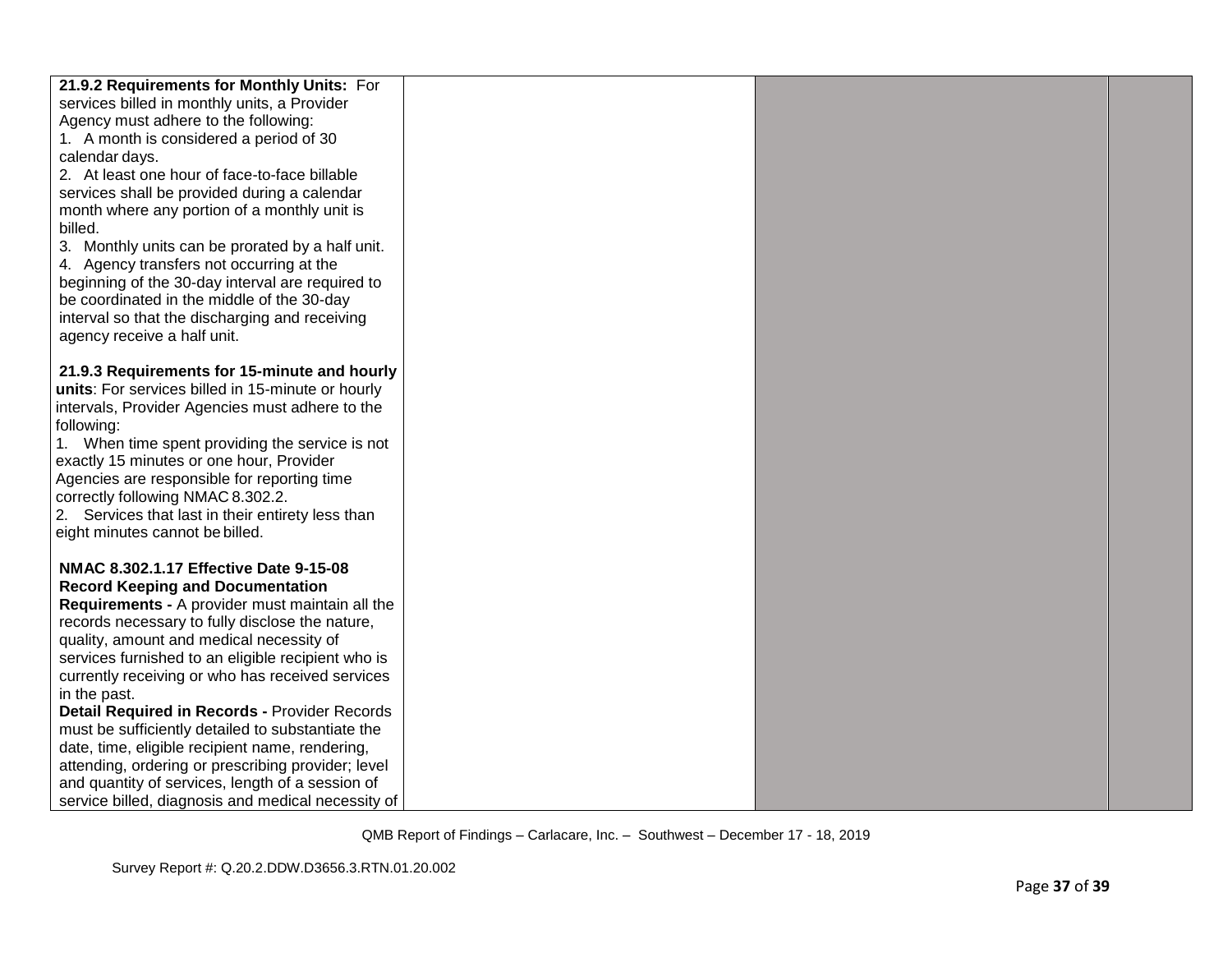| any service Treatment plans or other plans of<br>care must be sufficiently detailed to substantiate<br>the level of need, supervision, and direction and<br>service(s) needed by the eligible recipient.<br><b>Services Billed by Units of Time -</b><br>Services billed on the basis of time units spent<br>with an eligible recipient must be sufficiently<br>detailed to document the actual time spent with<br>the eligible recipient and the services provided<br>during that time unit.<br>Records Retention - A provider who receives<br>payment for treatment, services or goods must<br>retain all medical and business records relating<br>to any of the following for a period of at least six<br>years from the payment date:<br>(1) treatment or care of any eligible recipient<br>(2) services or goods provided to any eligible<br>recipient<br>(3) amounts paid by MAD on behalf of any<br>eligible recipient; and<br>(4) any records required by MAD for the<br>administration of Medicaid. |  |  |
|--------------------------------------------------------------------------------------------------------------------------------------------------------------------------------------------------------------------------------------------------------------------------------------------------------------------------------------------------------------------------------------------------------------------------------------------------------------------------------------------------------------------------------------------------------------------------------------------------------------------------------------------------------------------------------------------------------------------------------------------------------------------------------------------------------------------------------------------------------------------------------------------------------------------------------------------------------------------------------------------------------------|--|--|
|                                                                                                                                                                                                                                                                                                                                                                                                                                                                                                                                                                                                                                                                                                                                                                                                                                                                                                                                                                                                              |  |  |